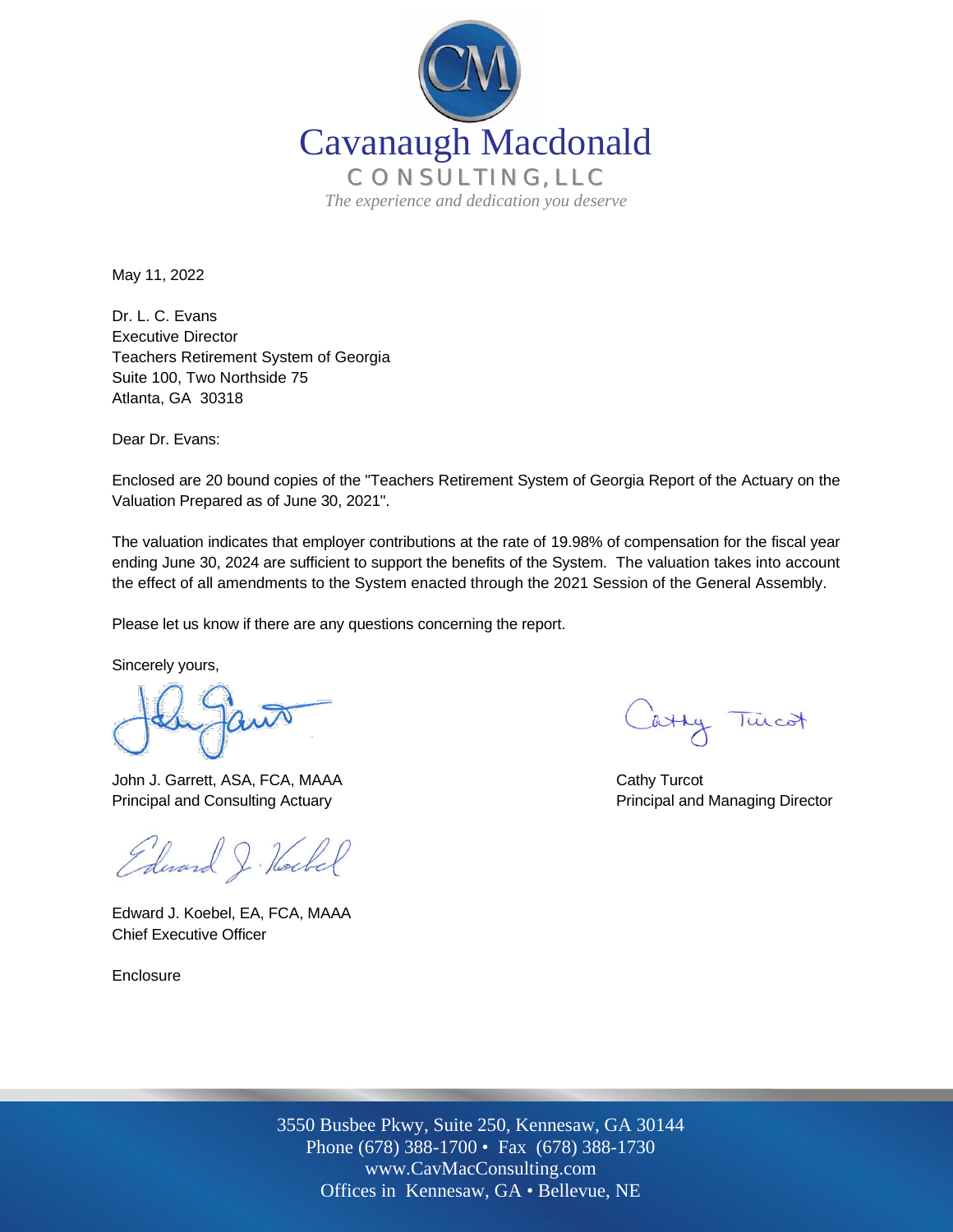

The experience and dedication you deserve



## **TEACHERS RETIREMENT SYSTEM OF GEORGIA**

## **REPORT OF THE ACTUARY ON THE VALUATION PREPARED AS OF JUNE 30, 2021**



www.CavMacConsulting.com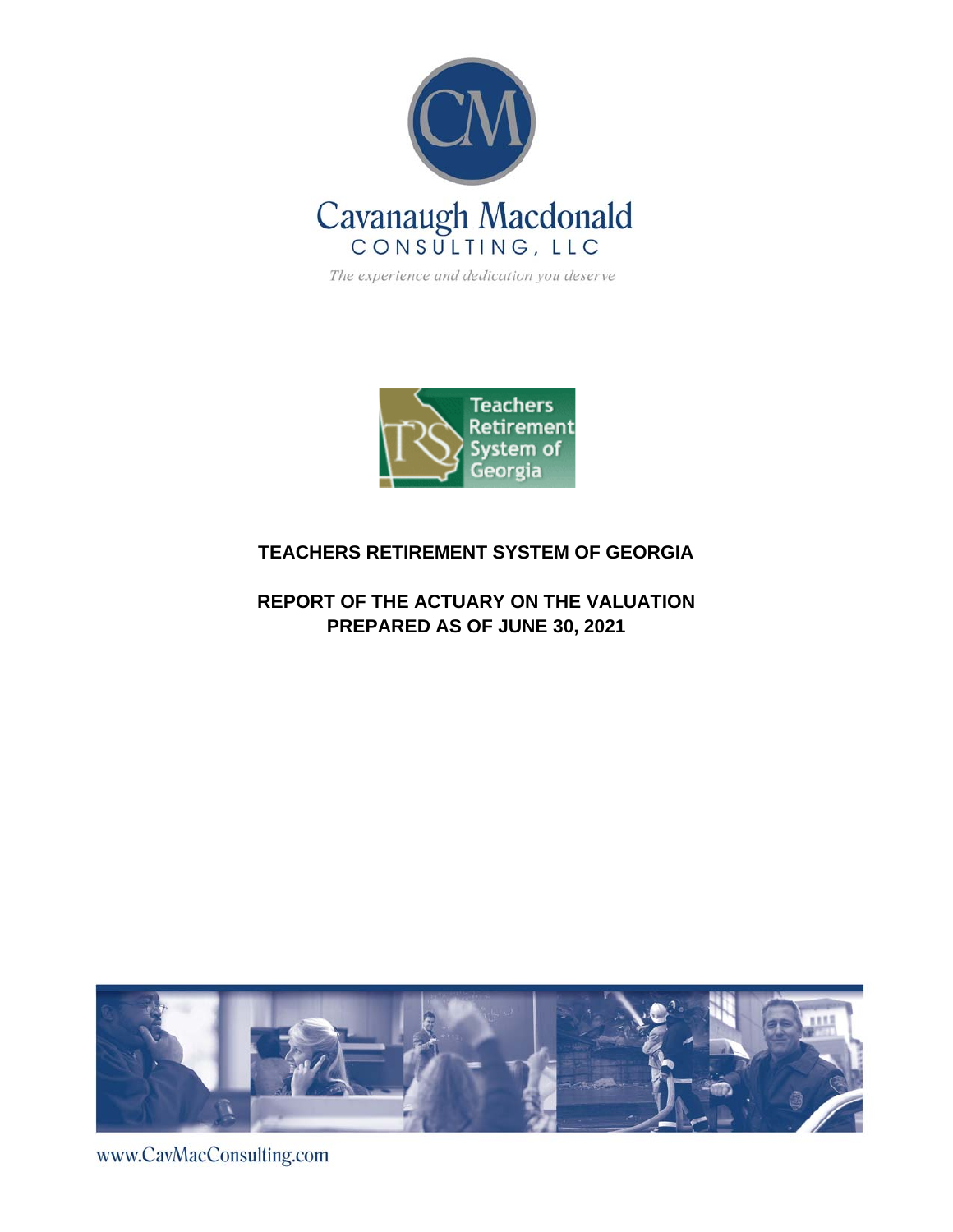

May 11, 2022

Board of Trustees Teachers Retirement System of Georgia Suite 100, Two Northside 75 Atlanta, GA 30318

Members of the Board:

Section 47-3-23 of the law governing the operation of the Teachers Retirement System of Georgia provides that the actuary shall make annual valuations of the contingent assets and liabilities of the Retirement System on the basis of regular interest and the tables last adopted by the Board of Trustees. We have submitted the report giving the results of the actuarial valuation of the System prepared as of June 30, 2021. The report indicates that annual employer contributions at the rate of 19.98% of compensation for the fiscal year ending June 30, 2024 are sufficient to support the benefits of the System. Our firm, as actuary, is responsible for all of the actuarial trend data in the financial section of the annual report and the supporting schedules in the actuarial section of the annual report.

The Actuarial Standards Board has revised the Actuarial Standard of Practice Number 4 (ASOP 4), *Measuring Pension Obligations and Determining Pension Plan Costs or Contributions,* which will be effective for the System beginning with the June 30, 2023 actuarial valuation. There are a number of changes incorporated in ASOP 4 which will bear on the actuarial methods utilized in the System's funding policy. In this valuation, we recommend changes to the current funding policy along with changes to the economic assumptions both to reduce potential future contribution volatility, as well as to prepare for the upcoming funding policy changes related to ASOP 4. Therefore, in this valuation, we recommend the assumed annual rate of return on investments decrease from 7.25% to 6.90%, and the payroll growth assumption decrease from 3.00% to 2.50%. In addition, we recommend the Board funding policy define a new transitional unfunded actuarial accrued liability (UAAL) amortization base as of this valuation and reduce the amortization period for the transitional base to a period not to exceed 23 years and reduce the amortization period for future incremental UAAL bases from 30 years to 25 years.

In addition, the asset smoothing method has been modified for the June 30, 2021 valuation, in order to mitigate the impact of the assumption and methodology changes mentioned above, and to take advantage of the annual return on fair value of assets of 29.2% during the fiscal year ending June 30, 2021. The amount of the substantial asset gain recognized this year was an amount such that the total UAAL was the same as if no assumptions or methods had been changed. The remaining unrecognized asset gain will be spread equally over the four-year period following this valuation.

> Off Offices in Kennesaw, GA • Bellevue, NE 3550 Busbee Pkwy, Suite 250, Kennesaw, GA 30144 Phone (678) 388-1700 • Fax (678) 388-1730 www.CavMacConsulting.com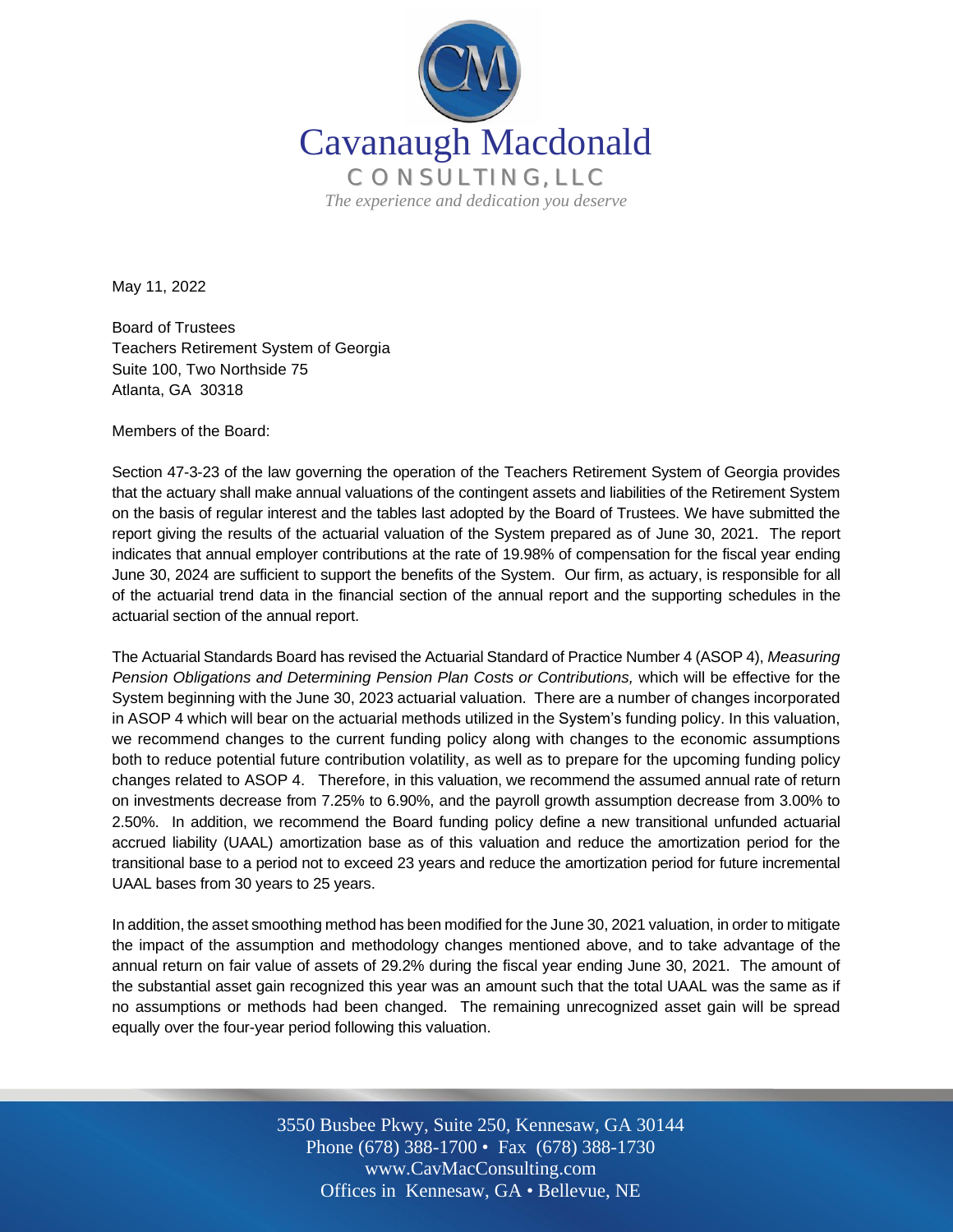

May 11, 2022 Board of Trustees Page 2

In our opinion, the valuation is complete and accurate, and the incorporated methodology and assumptions are reasonable as a basis for the valuation. The valuation takes into account the effect of all amendments to the System enacted through the 2021 Session of the General Assembly. In preparing the valuation, the actuary relied on data provided by the System. While not verifying data at the source, the actuary performed tests for consistency and reasonableness.

The System is funded on an actuarial reserve basis. The actuarial assumptions recommended by the actuary and adopted by the Board are both individually and, in the aggregate, reasonably related to the experience under the System and to reasonable expectations of anticipated experience under the System. The assumptions and methods used for financial reporting purposes meet the parameters set by Actuarial Standards of Practice (ASOPS). The funding objective of the plan is that contribution rates over time will remain level as a percent of payroll. The valuation method used is the entry age normal cost method. The normal contribution rate to cover current cost has been determined as a level percent of payroll. Gains and losses are reflected in the unfunded accrued liability, which is amortized as a level percent of payroll in accordance with the funding policy adopted by the Board.

The Plan and the employers are required to comply with the financial reporting requirements of GASB Statements No. 67 and 68. The necessary disclosure information is provided in separate supplemental reports.

We have provided the following information and supporting schedules for the Actuarial Section of the Annual Comprehensive Annual Report:

- Summary of Actuarial Assumptions and Methods
- Schedule of Active Members
- Schedule of Retirees and Beneficiaries Added to and Removed from Rolls
- Schedule of Funding Progress
- Analysis of Financial Experience

The System is being funded in conformity with the minimum funding standard set forth in Code Section 47-20-10 of the Public Retirement Systems Standards Law. In our opinion, the System is operating on an actuarially sound basis. Assuming that contributions to the System are made by the employer from year to year in the future at the rates recommended on the basis of the successive actuarial valuations, the continued sufficiency of the retirement fund to provide the benefits called for under the System may be reasonably anticipated.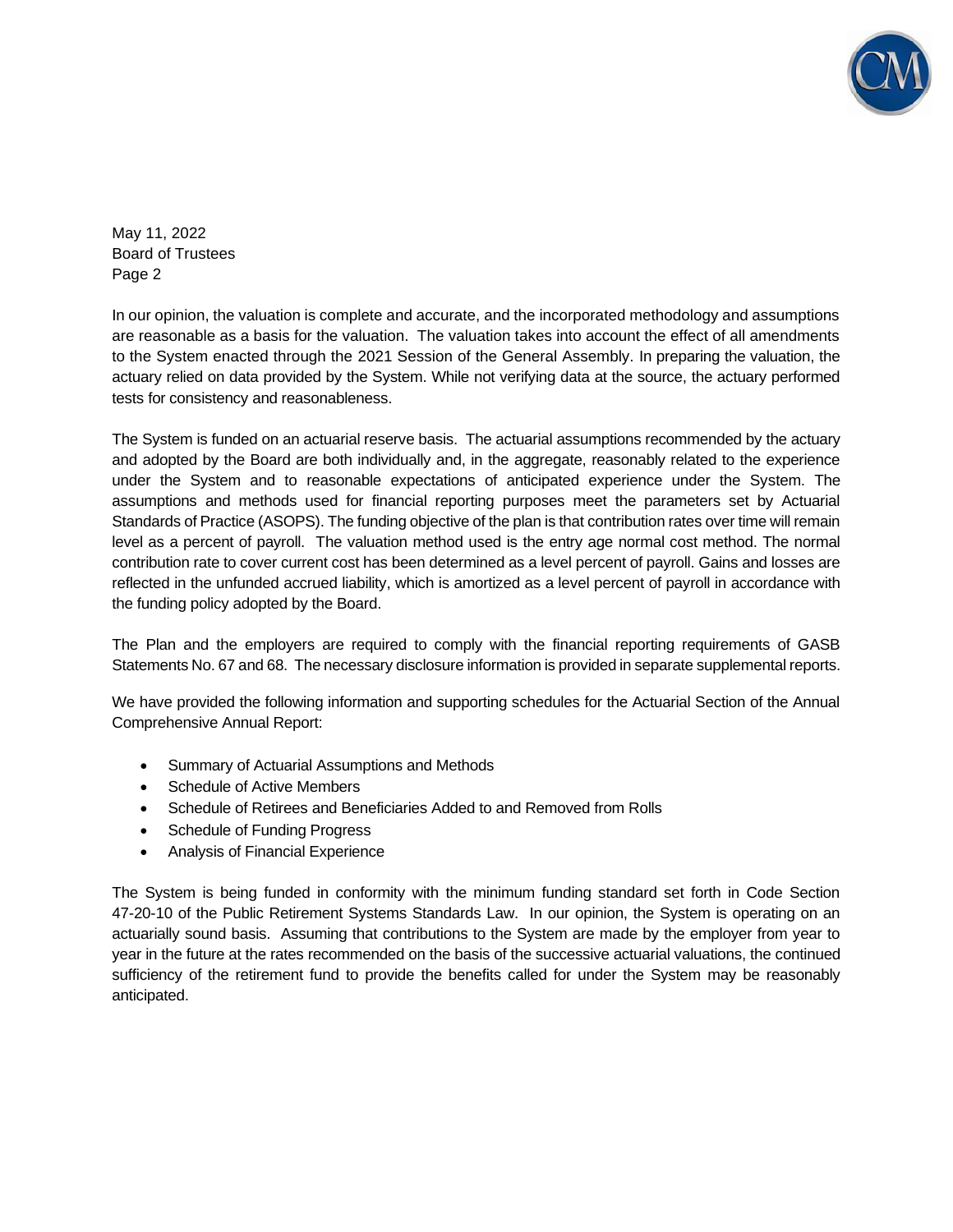

May 11, 2022 Board of Trustees Page 3

Future actuarial results may differ significantly from the current results presented in this report due to such factors as the following: plan experience differing from that anticipated by the economic or demographic assumptions; changes in economic or demographic assumptions; increases or decreases expected as part of the natural operation of the methodology used for these measurements (such as the end of an amortization period or additional cost or contribution requirements based on the plan's funded status); and changes in plan provisions or applicable law. Since the potential impact of such factors is outside the scope of a normal annual actuarial valuation, an analysis of the range of results is not presented herein.

In order to prepare the results in this report we have utilized appropriate actuarial models that were developed for this purpose. These models use assumptions about future contingent events along with recognized actuarial approaches to develop the needed results.

The actuarial computations presented in this report are for purposes of determining the recommended funding amounts for the System. Use of these computations for purposes other than meeting these requirements may not be appropriate.

This is to certify that John Garrett and Ed Koebel are members of the American Academy of Actuaries and have experience in performing valuations for public retirement systems, that the valuation was prepared in accordance with principles of practice prescribed by the Actuarial Standards Board, and that the actuarial calculations were performed by qualified actuaries in accordance with accepted actuarial procedures, based on the current provisions of the retirement system and on actuarial assumptions that are internally consistent and reasonably based on the actual experience of the System.

Sincerely yours,

John J. Garrett, ASA, FCA, MAAA Cathy Turcot Principal and Consulting Actuary **Principal and Managing Director** Principal and Managing Director

Edward J. Hockel

Edward J. Koebel, EA, FCA, MAAA Chief Executive Officer

atty Twicot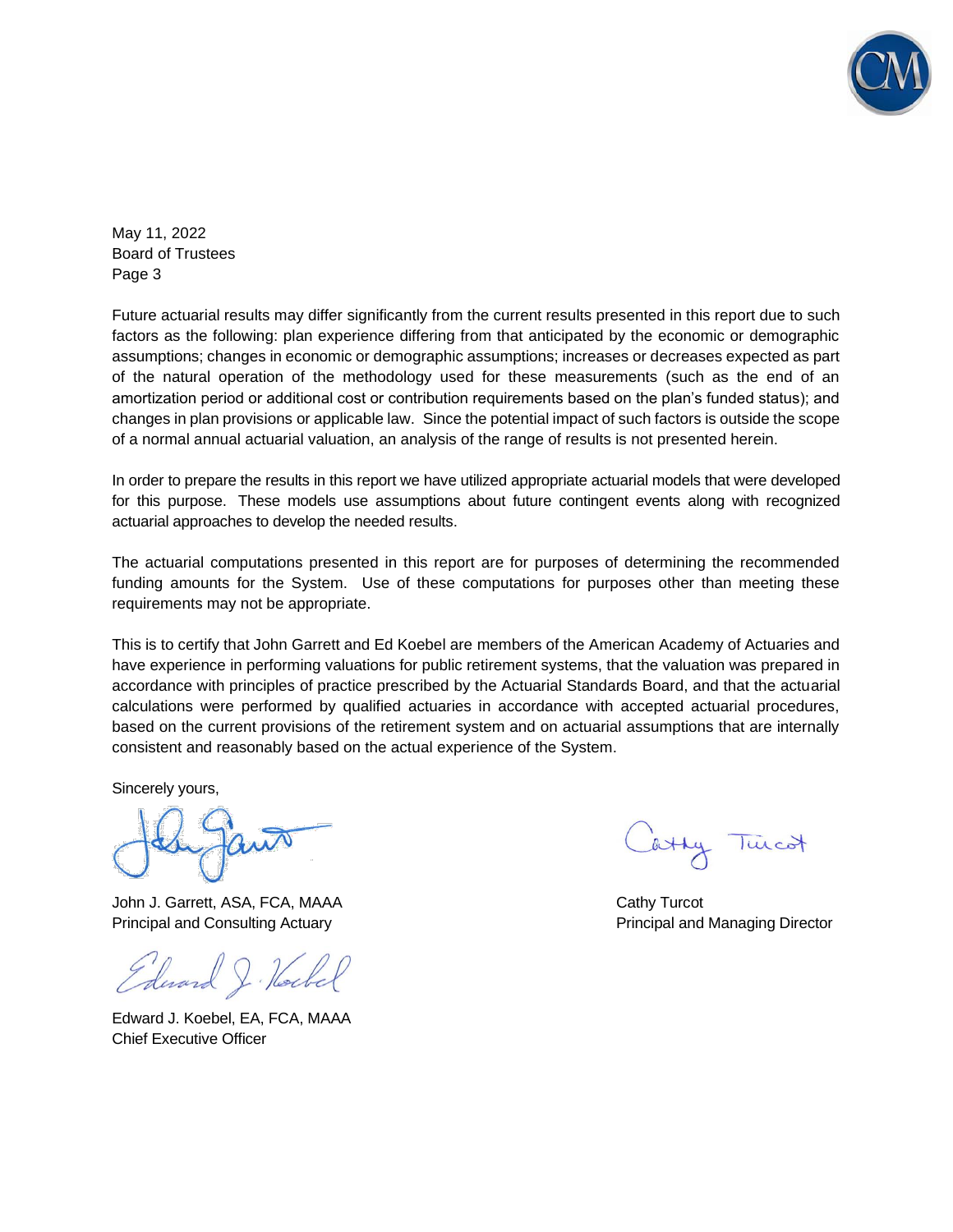

# **Table of Contents**

| <b>Section</b> | Item                                | Page No.       |
|----------------|-------------------------------------|----------------|
| I              | <b>Summary of Principal Results</b> | 1              |
| Ш              | Membership                          | 3              |
| $\mathbf{III}$ | Assets                              | 5              |
| IV             | <b>Comments on Valuation</b>        | $\overline{7}$ |
| V              | Contributions Payable by Employers  | 9              |
| VI             | Accounting Information              | 10             |
| VII            | Experience                          | 12             |
| VIII           | <b>Risk Assessment</b>              | 14             |
|                |                                     |                |

## **Schedule**

| A | <b>Valuation Balance Sheet</b>                                           | 18 |
|---|--------------------------------------------------------------------------|----|
| В | Development of the Actuarial Value of Assets                             | 19 |
| С | Summary of Receipts and Disbursements                                    | 20 |
| D | Outline of Actuarial Assumptions and Methods                             | 21 |
| Е | <b>Actuarial Cost Method</b>                                             | 24 |
| F | <b>Funding Policy</b>                                                    | 25 |
| G | Amortization of UAAL                                                     | 27 |
| H | Summary of Main Plan Provisions as Interpreted<br>for Valuation Purposes | 28 |
|   | Tables of Membership Data                                                | 33 |
| J | Annual Comprehensive Financial Report Schedules                          | 36 |

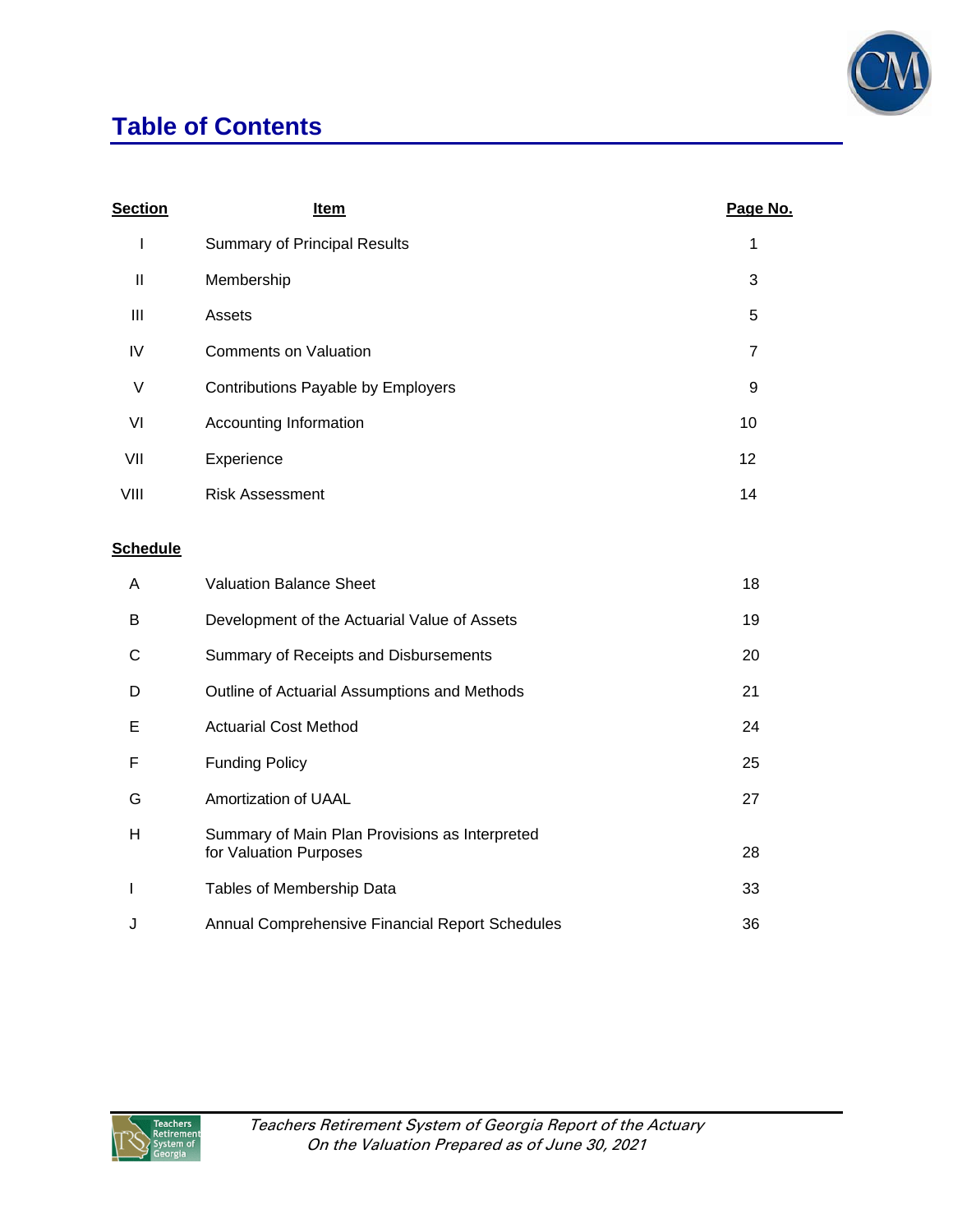

# **Section I – Summary of Principal Results**

1. For convenience of reference, the principal results of the valuation and a comparison with the

preceding year's results are summarized below (all dollar amounts are in thousands):

| <b>Valuation Date</b>                                                                                         | <b>June 30, 2021</b>        | <b>June 30, 2020</b>        |
|---------------------------------------------------------------------------------------------------------------|-----------------------------|-----------------------------|
| <b>Discount Rate</b>                                                                                          | 6.90%                       | 7.25%                       |
| Number of active members<br>Annual earnable compensation                                                      | 227,926<br>\$<br>12,728,936 | 231,032<br>\$<br>12,737,375 |
| Number of retired members and beneficiaries<br>Annual allowances                                              | 139,865<br>\$<br>5,499,796  | 135,678<br>\$<br>5,253,005  |
| Assets:                                                                                                       |                             |                             |
| Fair value                                                                                                    | \$102,146,688               | \$<br>81,161,558            |
| Actuarial value                                                                                               | 94,048,970                  | 81,632,571                  |
| Unfunded actuarial accrued liability                                                                          | \$<br>21,654,597            | 25,556,204<br>\$            |
| Blended amortization period (years)                                                                           | 22.6                        | 24.2                        |
| Funded ratio based on Actuarial Value of Assets                                                               | 81.3%                       | 76.2%                       |
| <b>Contributions for Fiscal Year Ending</b>                                                                   | June 30, 2024               | June 30, 2023               |
| Member contribution rate                                                                                      | 6.00%                       | 6.00%                       |
| Actuarially Determined Employer Contribution Rates (ADEC):<br>Normal*<br>Unfunded actuarial accrued liability | 8.66%<br>11.32              | 7.35%<br>12.63              |
| Total                                                                                                         | 19.98%                      | 19.98%                      |

\* The normal contribution includes administrative expenses of 0.20% of payroll.

- 2. The valuation takes into account the effect of amendments of the System enacted through the 2021 session of the General Assembly. The major benefit and contribution provisions of the System as reflected in the current valuation are summarized in Schedule H. There have been no changes since the previous valuation.
- 3. Comments on the valuation results as of June 30, 2021 are given in Section IV and further discussion of the employer contribution levels is provided in Section V.

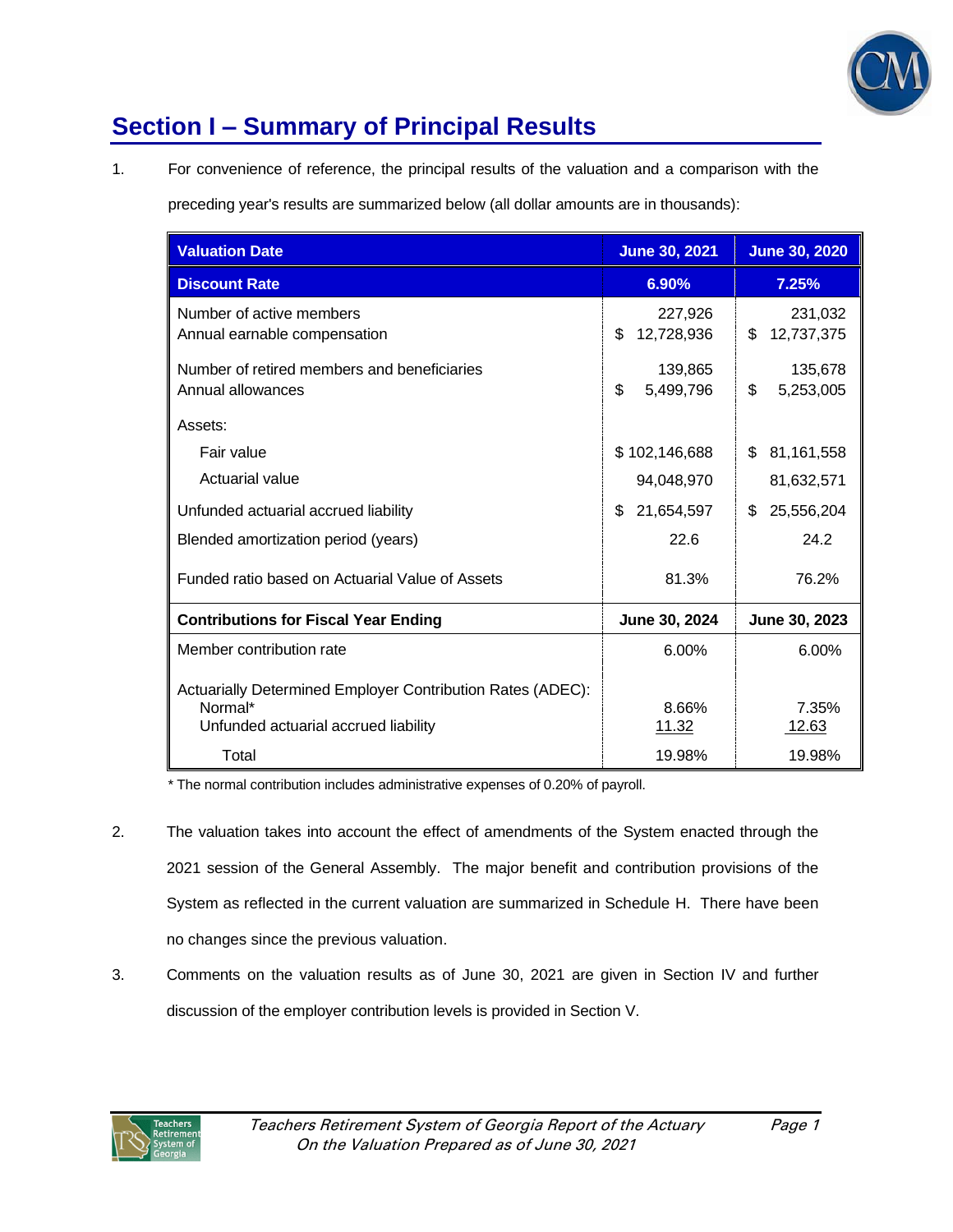

# **Section I – Summary of Principal Results**

- 4. Since the previous valuation, the assumed annual rate of return on investments has been decreased from 7.25% to 6.90%, and the payroll growth assumption has been decreased from 3.00% to 2.50%. Schedule D of this report outlines the full set of actuarial assumptions and asset method used to prepare the current valuation.
- 5. The entry age actuarial cost method was used to prepare the valuation. Schedule E contains a brief description of this method.
- 6. The funded ratio shown in the Summary of Principal Results is the ratio of the actuarial value of assets to the accrued liability and would be different if based on fair value of assets. The funded ratio is an indication of progress in funding the promised benefits. Since the ratio is less than 100%, there is a need for additional contributions toward payment of the unfunded actuarial accrued liability. In addition, this funded ratio does not have any relationship to measuring sufficiency if the plan had to settle its liabilities.

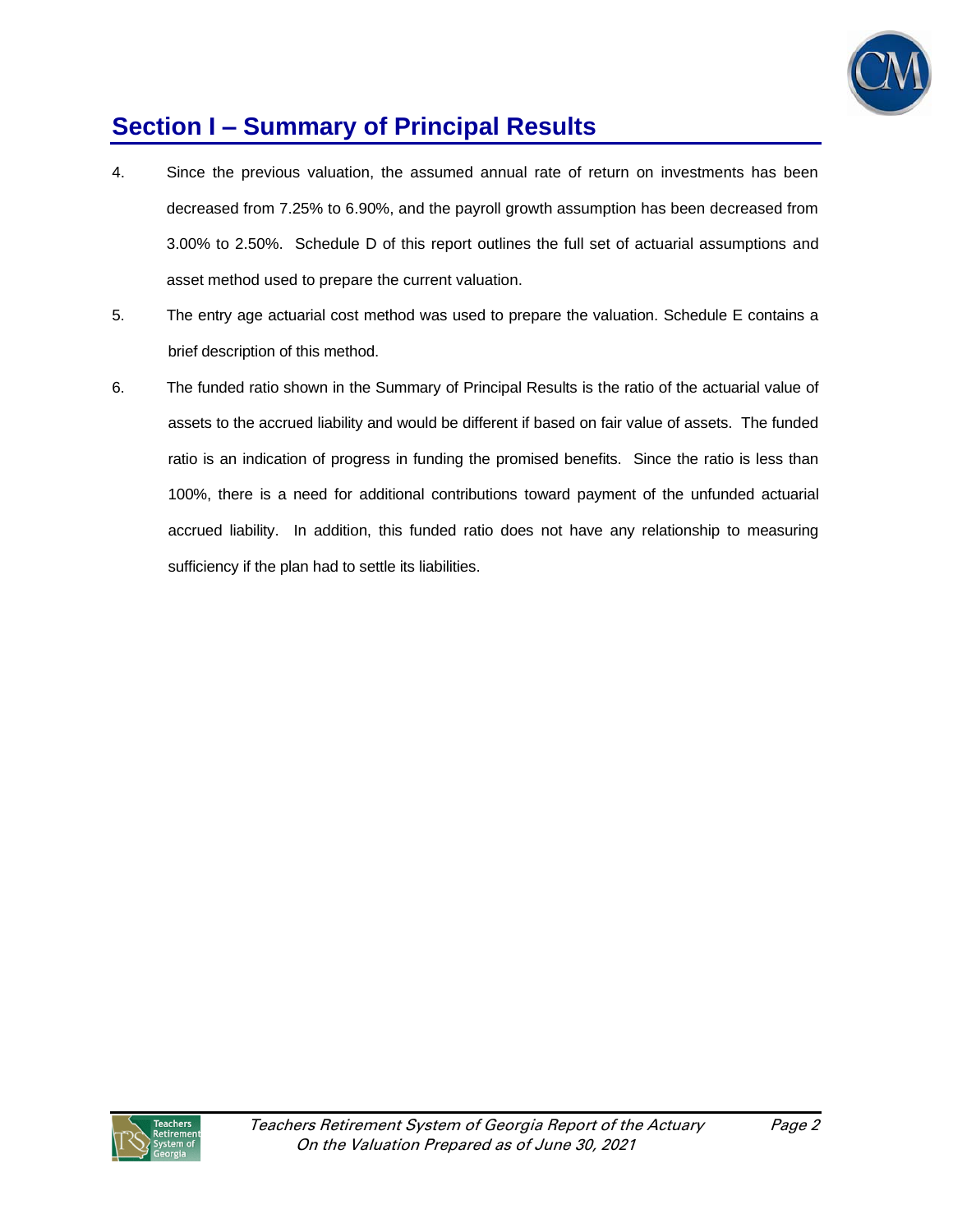

## **Section II – Membership**

- 1. The data we received for the 2021 valuation was provided by the Retirement System. While not verifying the data at its source, we performed tests for consistency and reasonableness.
- 2. The following table shows the number of teachers and their annual earnable and average compensation as of June 30, 2021 on whose account benefits may be payable under the Retirement System. The annual compensation for each active member was provided by the Retirement System and was used without adjustment.

## **THE NUMBER AND ANNUAL EARNABLE AND AVERAGE COMPENSATION OF ACTIVE MEMBERS AS OF JUNE 30, 2021**

| TOTAL<br><b>NUMBER</b> | <b>ANNUAL</b><br><b>COMPENSATION</b><br>(\$1,000's) | <b>AVERAGE</b><br><b>COMPENSATION</b> |
|------------------------|-----------------------------------------------------|---------------------------------------|
| 227,926                | \$12,728,936                                        | \$55,847                              |

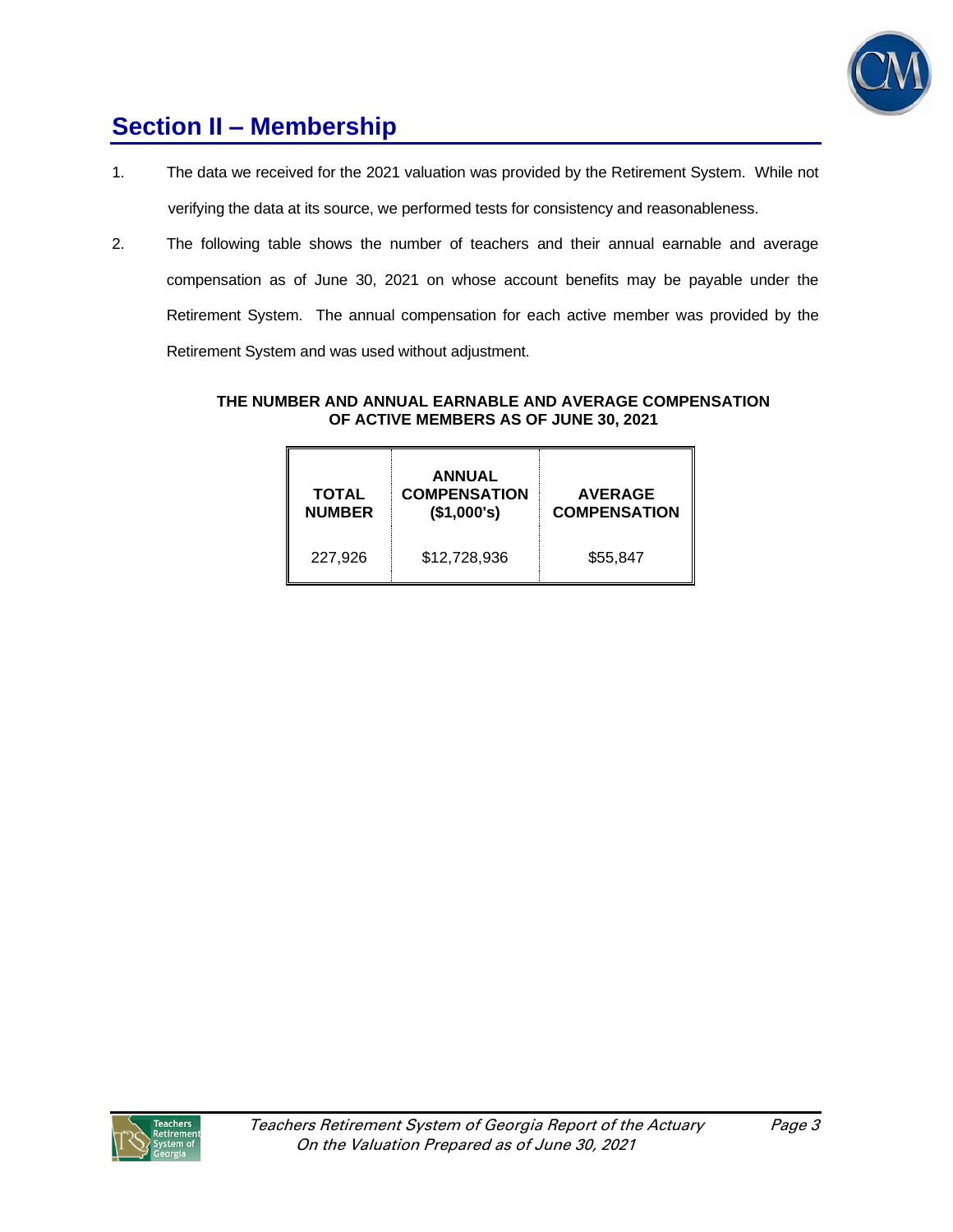

# **Section II – Membership**

3. The following table shows the number of beneficiaries on the roll as of June 30, 2021, together

with the amount of their annual retirement allowances payable under the System as of that date.

#### **THE NUMBER AND ANNUAL RETIREMENT ALLOWANCES OF BENEFICIARIES ON THE ROLL AS OF JUNE 30, 2021**

| <b>GROUP</b>                                                   | <b>NUMBER</b> | <b>ANNUAL</b><br><b>RETIREMENT</b><br><b>ALLOWANCES</b><br>(\$1,000's) |
|----------------------------------------------------------------|---------------|------------------------------------------------------------------------|
| <b>Service Retirements</b>                                     | 125,660       | \$5,135,105                                                            |
| <b>Disability Retirements</b>                                  | 4,622         | 111,659                                                                |
| Beneficiaries of Deceased Active and<br><b>Retired Members</b> | 9,583         | 253,032                                                                |
| Total                                                          | 139,865       | \$5,499,796                                                            |

4. In addition, the results of the valuation include liabilities for 122,081 terminated employees not yet receiving benefits.

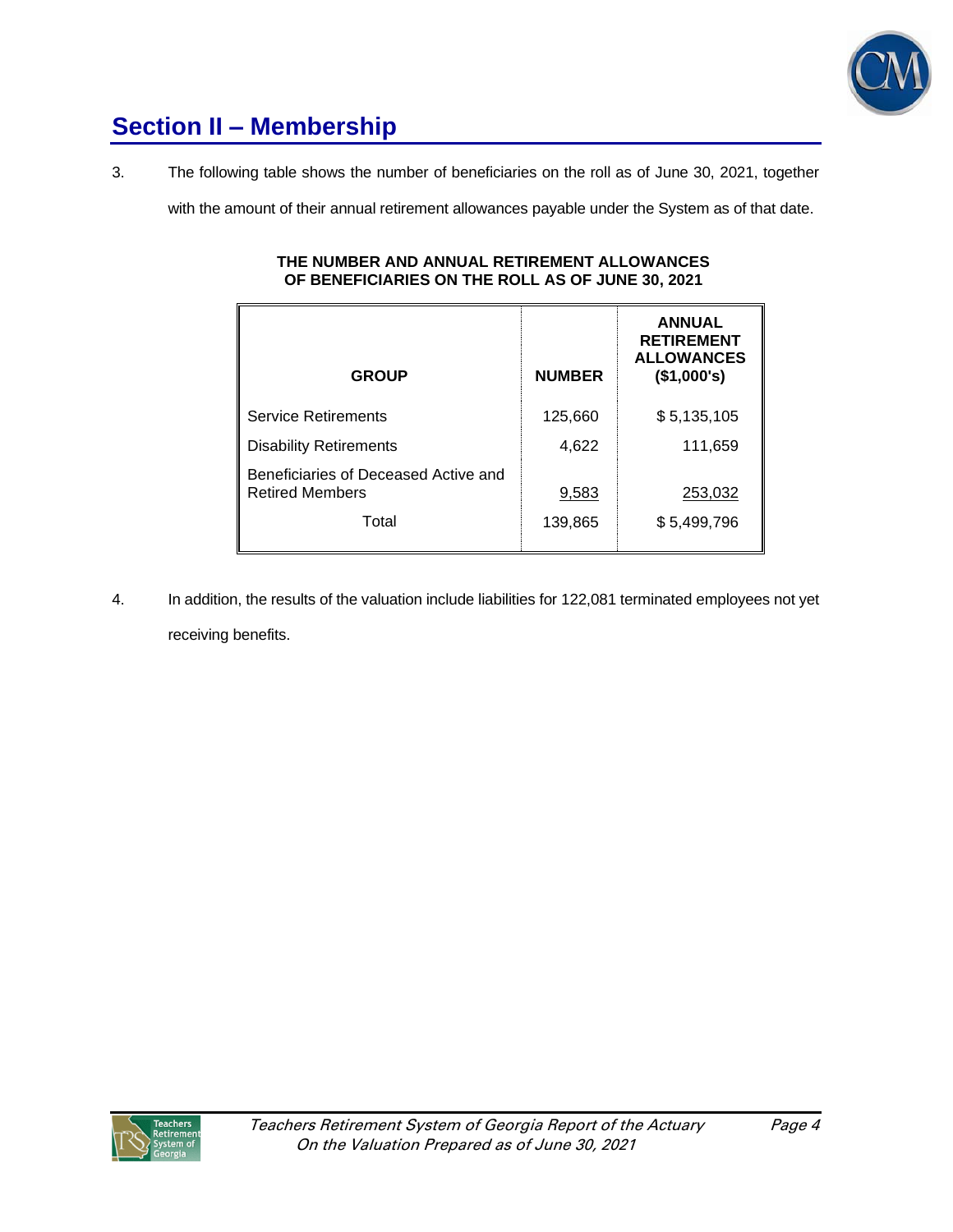

## **Section III – Assets**

1. The retirement law provides for the maintenance of two funds for the purpose of recording the

financial transactions of the System; namely, the Annuity Savings Fund and the Pension Accumulation Fund.

## (a) *Annuity Savings Fund*

The Annuity Savings Fund is the fund to which are credited all contributions made by members together with regular interest thereon. When a member retires, or if a death benefit allowance becomes payable to his beneficiary, his accumulated contributions are transferred from the Annuity Savings Fund to the Pension Accumulation Fund. The annuity which these contributions provide is then paid from the Pension Accumulation Fund. On June 30, 2021, the value of assets credited to the Annuity Savings Fund amounted to \$10,787,139,000.

## (b) *Pension Accumulation Fund*

The Pension Accumulation Fund is the fund to which all income from investments and all contributions made by employers of members of the System and by the State for members of local retirement funds are credited. All retirement allowance and death benefit allowance payments are disbursed from this fund. Upon the retirement of a member, or upon his death if a death benefit allowance is payable, his accumulated contributions are transferred from the Annuity Savings Fund to this fund to provide the annuity portion of the allowance. On June 30, 2021, the fair value of assets credited to the Pension Accumulation Fund amounted to \$91,359,549,000.

2. As of June 30, 2021, the total fair value of assets amounted to \$102,146,688,000 as reported by the auditor of the System. The actuarial value of assets as of June 30, 2021 was determined to be \$94,048,970,000 based on a 5-year smoothing of investment gains and losses. The smoothing method has been modified for the June 30, 2021 valuation, in order to mitigate the impact of the assumption and methodology changes, and to take advantage of the annual return on fair value of assets of 29.2% during the fiscal year ending June 30, 2021. The amount of the substantial asset gain recognized this year was an amount such that the total UAAL was the same as if no assumptions or methods had been changed. The remaining unrecognized asset gain will be spread equally over the four-year period following this valuation. Schedule B shows the development of the actuarial value of assets.

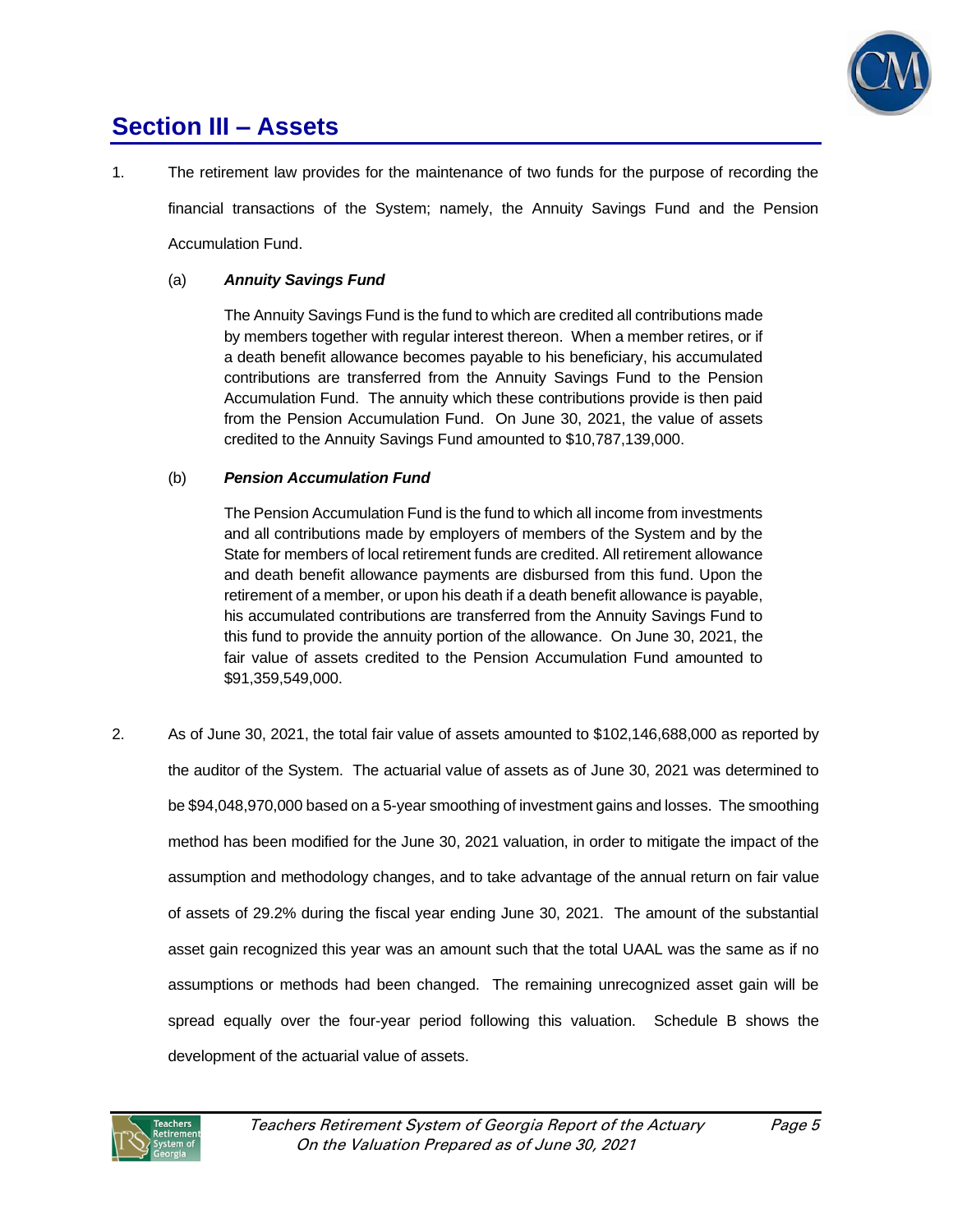

# **Section III – Assets**

**3.** Schedule C shows receipts and disbursements of the System for the two years preceding the valuation date and a reconciliation of the fund balances at fair value.

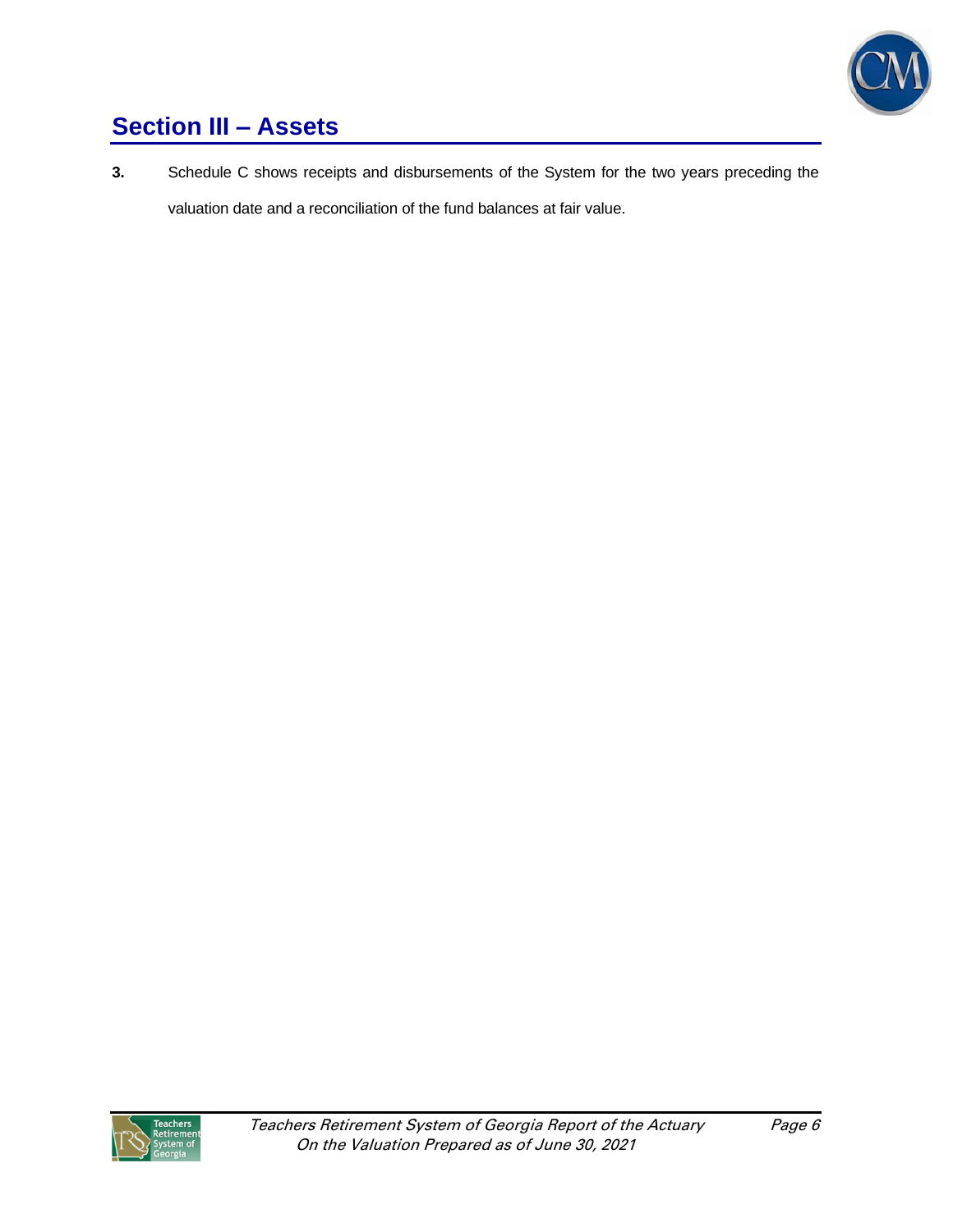

## **Section IV – Comments on Valuation**

- 1. Schedule A of this report contains the valuation balance sheet which shows the present and prospective assets and liabilities of the System as of June 30, 2021 (all amounts are in thousands).
- 2. The valuation balance sheet shows that the System has total liabilities of \$129,914,906, of which \$68,862,439 is for the prospective benefits payable on account of present retired members and beneficiaries of deceased members and \$61,052,467 is for the prospective benefits payable on account of present active and inactive members and members entitled to deferred vested benefits. Against these liabilities, the System has total present assets for valuation purposes of \$94,048,970 as of June 30, 2021. The difference of \$35,865,936 between the total liabilities and the total present assets represents the present value of contributions to be made in the future. Of this amount, \$5,958,411 is the present value of future contributions expected to be made by members to the Annuity Savings Fund, and the balance of \$29,907,525 represents the present value of future contributions payable by the employer.
- 3. The employer contributions to the System consist of normal contributions and unfunded actuarial accrued liability (UAAL) contributions. The valuation indicates that employer normal contributions at the rate of 8.66% of payroll are required, in addition to member contributions, to provide the benefits of the System for the average new member.
- 4. Prospective normal contributions, excluding administrative expenses, have a present value of \$8,252,928. When this amount is subtracted from \$29,907,525, which is the present value of the total future contributions to be made by the employer, there remains \$21,654,597 as the amount of future UAAL contributions.
- 5. The funding policy of the Board, as shown in Schedule F, provides that the UAAL as of June 30, 2021 (Transitional UAAL) will be amortized as a level percent of pay over a closed period equal to an amortization period not to exceed 23 years as of June 30, 2021. In each subsequent valuation all benefit changes, assumption and method changes and experience gains and/or losses that have occurred since the previous valuation will determine a New Incremental UAAL.

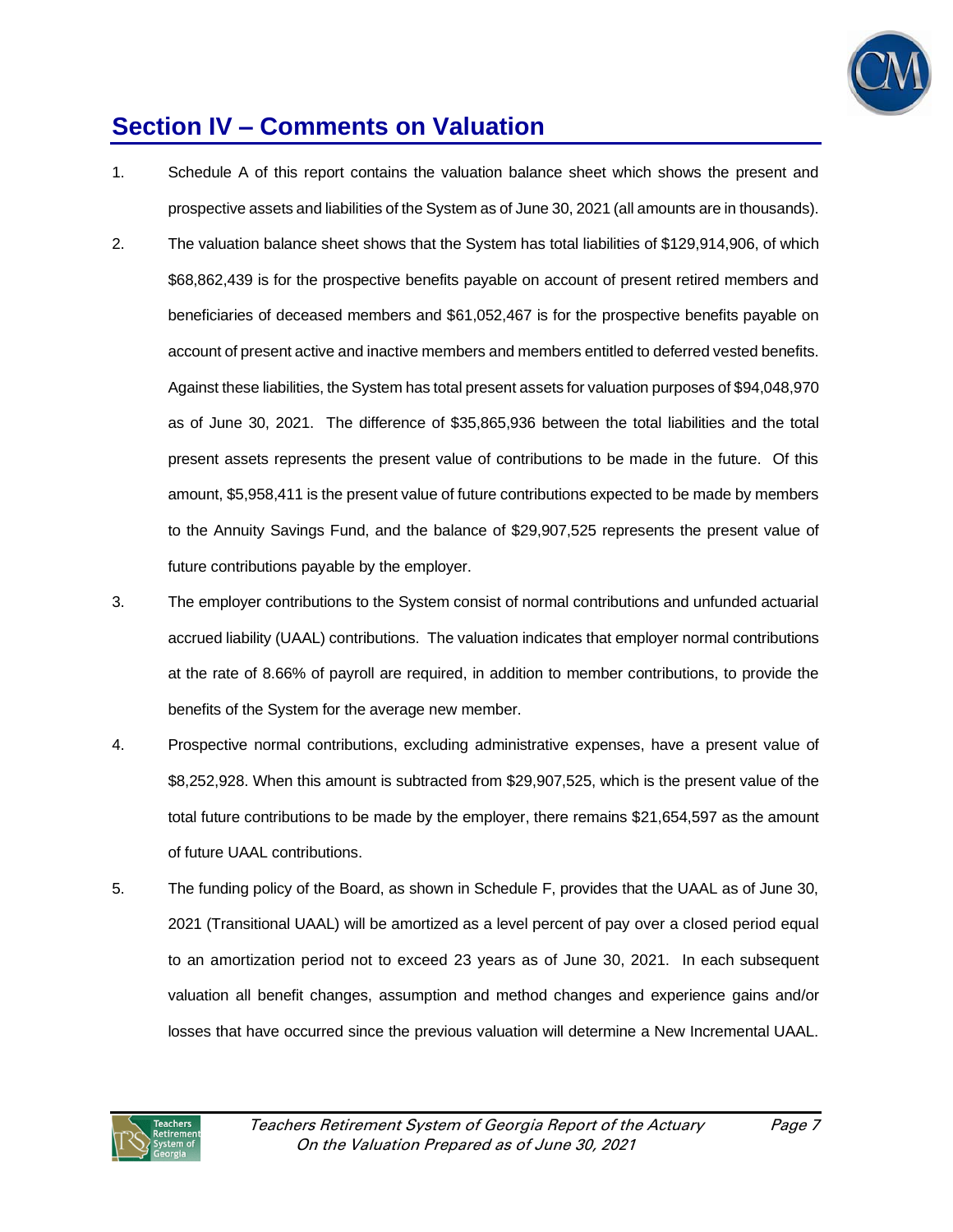

# **Section IV – Comments on Valuation**

Each New Incremental UAAL will be amortized as a level percent of payroll over a closed 25-year period from the date it is established.

- 6. The total UAAL contribution rate is 11.32% of payroll, determined in accordance with the Board's funding policy. The UAAL contribution rate has been calculated on the assumption that the aggregate amount of the accrued liability contribution will increase by 2.50% each year.
- 7. Schedule G of this report shows the amortization schedules for the Transitional UAAL and New Incremental UAALs.
- 8. The following table shows the components of the total UAAL and the derivation of the UAAL contribution rate in accordance with the funding policy:

| <b>TABLE 4</b>                        |
|---------------------------------------|
| TOTAL UAAL AND UAAL CONTRIBUTION RATE |
| (Dollar amounts in thousands)         |

|                                                                                 | <b>UAAL</b>  | <b>REMAINING</b><br><b>AMORTIZATION</b><br><b>PERIOD (YEARS)</b> | <b>AMORTIZATION</b><br><b>PAYMENT</b> |
|---------------------------------------------------------------------------------|--------------|------------------------------------------------------------------|---------------------------------------|
| Transitional 6/30/2021                                                          | \$21,654,597 | 22.6                                                             | \$1,553,767                           |
| <b>Total UAAL</b>                                                               | \$21,654,597 |                                                                  | \$1,553,767                           |
| Amortization payment adjusted for timing<br>Blended amortization period (years) |              |                                                                  | \$1,501,950<br>22.6                   |
| Estimated payroll                                                               |              |                                                                  | \$13,266,565                          |
| UAAL contribution rate                                                          |              |                                                                  | 11.32%                                |
|                                                                                 |              |                                                                  |                                       |

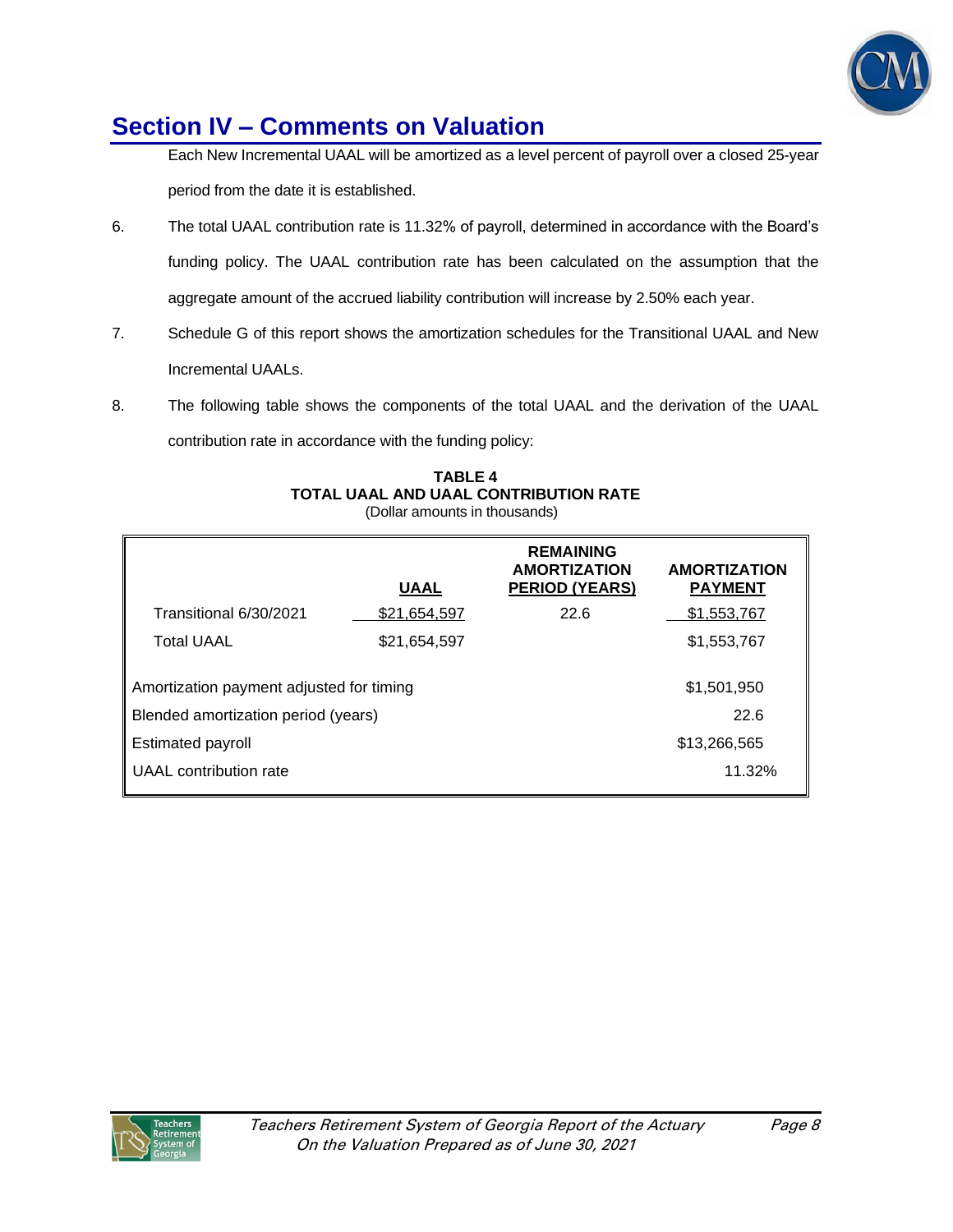

# **Section V – Contributions Payable by Employers**

- 1. The Teachers Retirement System funding policy provides for periodic employer contributions at rates which, expressed as a percent of annual covered payroll, are sufficient to provide resources to pay benefits when due without being increased for future generations of taxpayers.
- 2. The retirement law provides that the contributions of employers shall be a percentage of the compensation of active members consisting of a normal contribution rate and an unfunded actuarial accrued liability (UAAL) contribution rate as determined by actuarial valuation.
- 3. Normal contributions include 0.20% of compensation that is required to meet the expenses of administering the System.
- 4. Based on the total employer contribution rate of 19.98% of payroll, the UAAL contribution rate is 11.32% of payroll, which will amortize the UAAL in accordance with the Board's funding policy.
- 5. The following table summarizes the employer contribution rates, which were determined by the June 30, 2021 valuation and are recommended for use.

## **ACTUARIALLY DETERMINED EMPLOYER CONTRIBUTION RATES (ADEC) FOR FISCAL YEAR ENDING JUNE 30, 2024**

| <b>CONTRIBUTION</b>                  | <b>PERCENTAGE OF ACTIVE MEMBERS'</b><br><b>COMPENSATION</b> |
|--------------------------------------|-------------------------------------------------------------|
| Normal                               | 8.66%                                                       |
| Unfunded Actuarial Accrued Liability | 11.32                                                       |
| Total                                | 19.98%                                                      |
|                                      |                                                             |

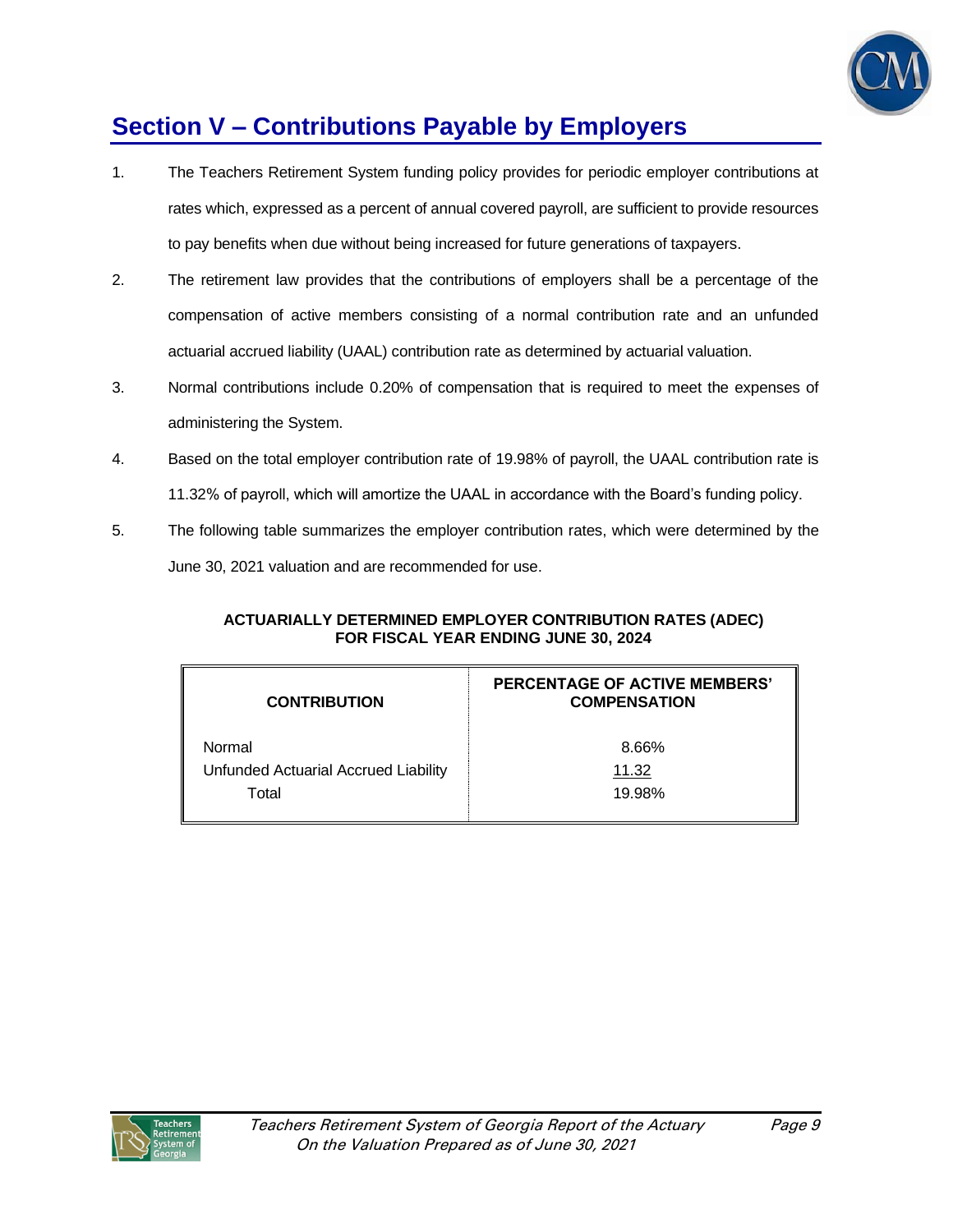

# **Section VI – Accounting Information**

The information required under Governmental Accounting Standard Board (GASB) Statements No. 67 and No. 68 will be issued in separate reports. The following information is provided for informational purposes only.

1. The following is a distribution of the number of employees by type of membership:

| <b>GROUP</b>                                               | <b>NUMBER</b> |
|------------------------------------------------------------|---------------|
| Retirees and beneficiaries currently<br>receiving benefits | 139,865       |
| Terminated employees not yet<br>receiving benefits         | 122,081       |
| Active plan members                                        | 227,926       |
| Total                                                      | 489,872       |

## **NUMBER OF ACTIVE AND RETIRED MEMBERS AS OF JUNE 30, 2021**

2. The schedule of funding progress is shown below.

## **SCHEDULE OF FUNDING PROGRESS**

(Dollar amounts in thousands)

| Actuarial<br>Valuation<br>Date | Actuarial<br>Value of<br>Assets<br><u>(a)</u> | Actuarial Accrued<br>Liability (AAL)<br>- Entry Age<br>( b ) | Unfunded<br>AAL<br>(UAAL)<br>(b-a) | Funded<br>Ratio<br><u>(a/b)</u> | Covered<br>Payroll<br>( C ) | UAAL as a<br>Percentage of<br><b>Covered Payroll</b><br><u>((b-a)/c)</u> |
|--------------------------------|-----------------------------------------------|--------------------------------------------------------------|------------------------------------|---------------------------------|-----------------------------|--------------------------------------------------------------------------|
| 6/30/2016                      | \$68,161,710                                  | \$91,721,775                                                 | \$23,560,065                       | 74.3%                           | \$10,783,277                | 218.5%                                                                   |
| 6/30/2017                      | 71,212,660                                    | 95,981,031                                                   | 24,768,371                         | 74.2                            | 11,333,997                  | 218.5                                                                    |
| 6/30/2018                      | 75,024,364                                    | 96,905,253                                                   | 21,880,889                         | 77.4                            | 11,704,334                  | 186.9                                                                    |
| 6/30/2019                      | 78,126,922                                    | 101,839,399                                                  | 23,712,477                         | 76.7                            | 11,882,828                  | 199.6                                                                    |
| 6/30/2020                      | 81,632,571                                    | 107,188,775                                                  | 25,556,204                         | 76.2                            | 12,737,375                  | 200.6                                                                    |
| 6/30/2021                      | 94,048,970                                    | 115,703,567                                                  | 21,654,597                         | 81.3                            | 12,728,936                  | 170.1                                                                    |

\* Reflects change in assumptions

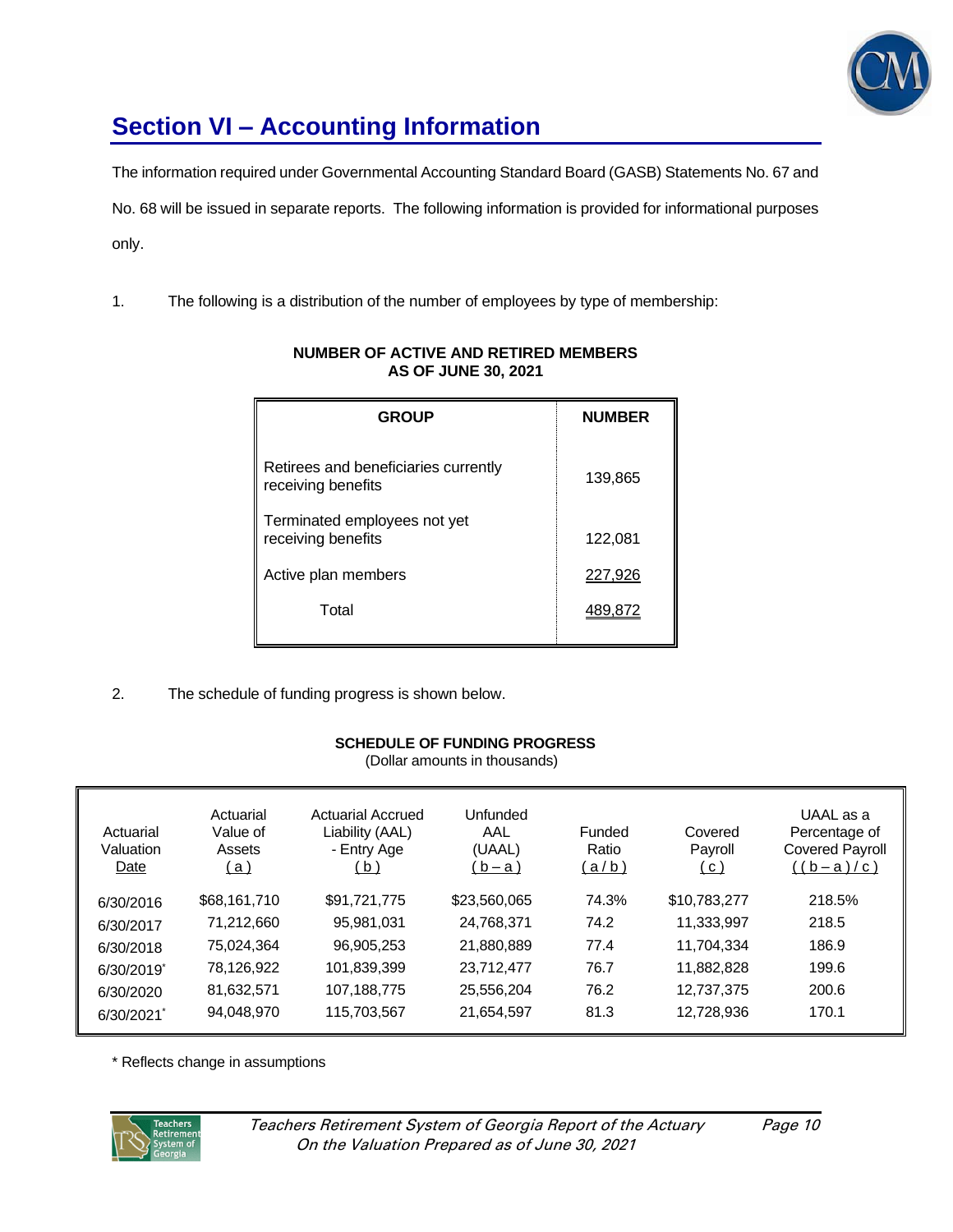

# **Section VI – Accounting Information**

| Year<br>Ending | <b>Actuarially Determined</b><br><b>Employer Contribution (ADEC)</b> | Percentage<br>Contributed |
|----------------|----------------------------------------------------------------------|---------------------------|
| 6/30/2016      | S<br>1,580,532                                                       | 100%                      |
| 6/30/2017      | 1,654,844                                                            | 100                       |
| 6/30/2018      | 2,018,724                                                            | 100                       |
| 6/30/2019      | 2,566,403                                                            | 100                       |
| 6/30/2020      | 2,738,818                                                            | 100                       |
| 6/30/2021      | 2,495,527                                                            | 100                       |
|                |                                                                      |                           |

3. The following shows the schedule of employer contributions.

4. The information presented above was determined as part of the actuarial valuation at June 30, 2021. Additional information as of the latest actuarial valuation follows.

| Valuation date                                | 6/30/2021                         |
|-----------------------------------------------|-----------------------------------|
| Actuarial cost method                         | Entry age                         |
| Amortization method                           | Level percent of pay, closed      |
| Remaining amortization period                 | 22.6 years                        |
| Asset valuation method                        | 5-year smoothed fair market value |
| Actuarial assumptions:                        |                                   |
| Investment<br>rate of return (discount rate)* | 6.90%                             |
| Projected salary<br>increases*                | $3.00 - 8.75%$                    |
| Cost-of-living adjustments                    | 1.5% semi-annually                |
|                                               |                                   |

*\* Includes inflation at 2.50%*

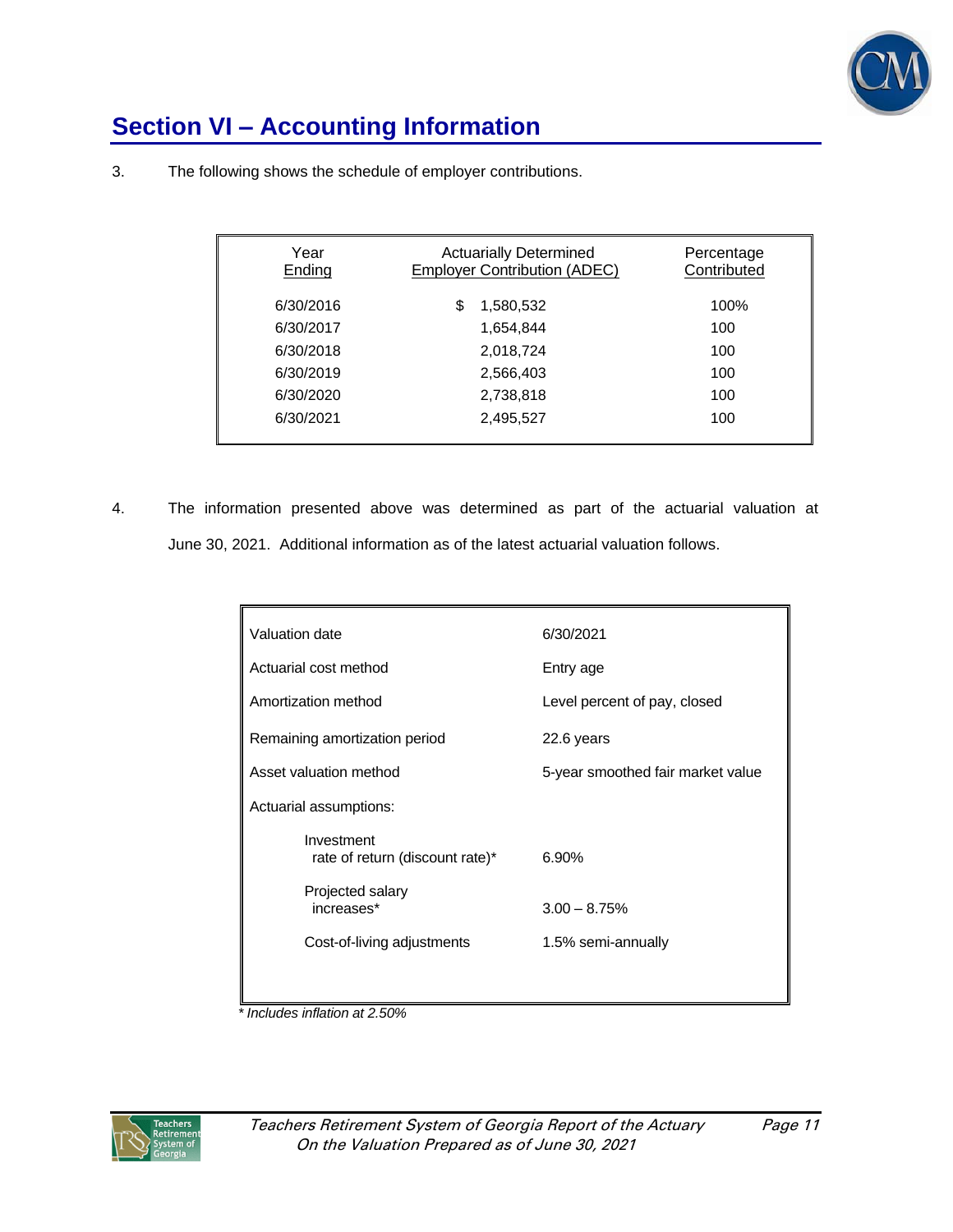

## **Section VII – Experience**

- 1. Section 47-3-23 of the act governing the operation of the System provides that as an aid to the Board in adopting service and mortality tables, the actuary will prepare an experience investigation at least once in each 5-year period. The last investigation was prepared for the 5-year period ending June 30, 2018, and based on the results of the investigation, new rates of separation and mortality were adopted by the Board on May 13, 2020. The next experience investigation will be prepared for the 5-year period July 1, 2018 through June 30, 2023.
- 2. The following table shows the estimated gain or loss from various factors that resulted in a decrease of \$3,901,607,000 in the unfunded actuarial accrued liability from \$25,556,204,000 to \$21,654,597,000 during the fiscal year ending June 30, 2021.

| <b>ITEM</b>                                                                                                                                                                                                                             | <b>AMOUNT OF</b><br>INCREASE/<br>(DECREASE)                                              |  |
|-----------------------------------------------------------------------------------------------------------------------------------------------------------------------------------------------------------------------------------------|------------------------------------------------------------------------------------------|--|
| Interest (7.25%) added to previous UAAL<br>Accrued liability contribution                                                                                                                                                               | \$<br>1,852.8<br>(1,681.3)                                                               |  |
| Experience (Gain)/Loss:<br>Valuation asset growth<br>Pensioners' mortality<br>Turnover and retirements<br>New entrants and Rehires<br>Salary increases<br>Assumption and Method changes<br>Miscellaneous<br><b>Total Change in UAAL</b> | (8,785.7)<br>(112.5)<br>347.8<br>152.2<br>(740.3)<br>4,913.9<br>151.5<br>\$<br>(3.901.6) |  |

#### **ANALYSIS OF THE CHANGE IN UNFUNDED ACTUARIAL ACCRUED LIABILITY** (Dollar amounts in millions)

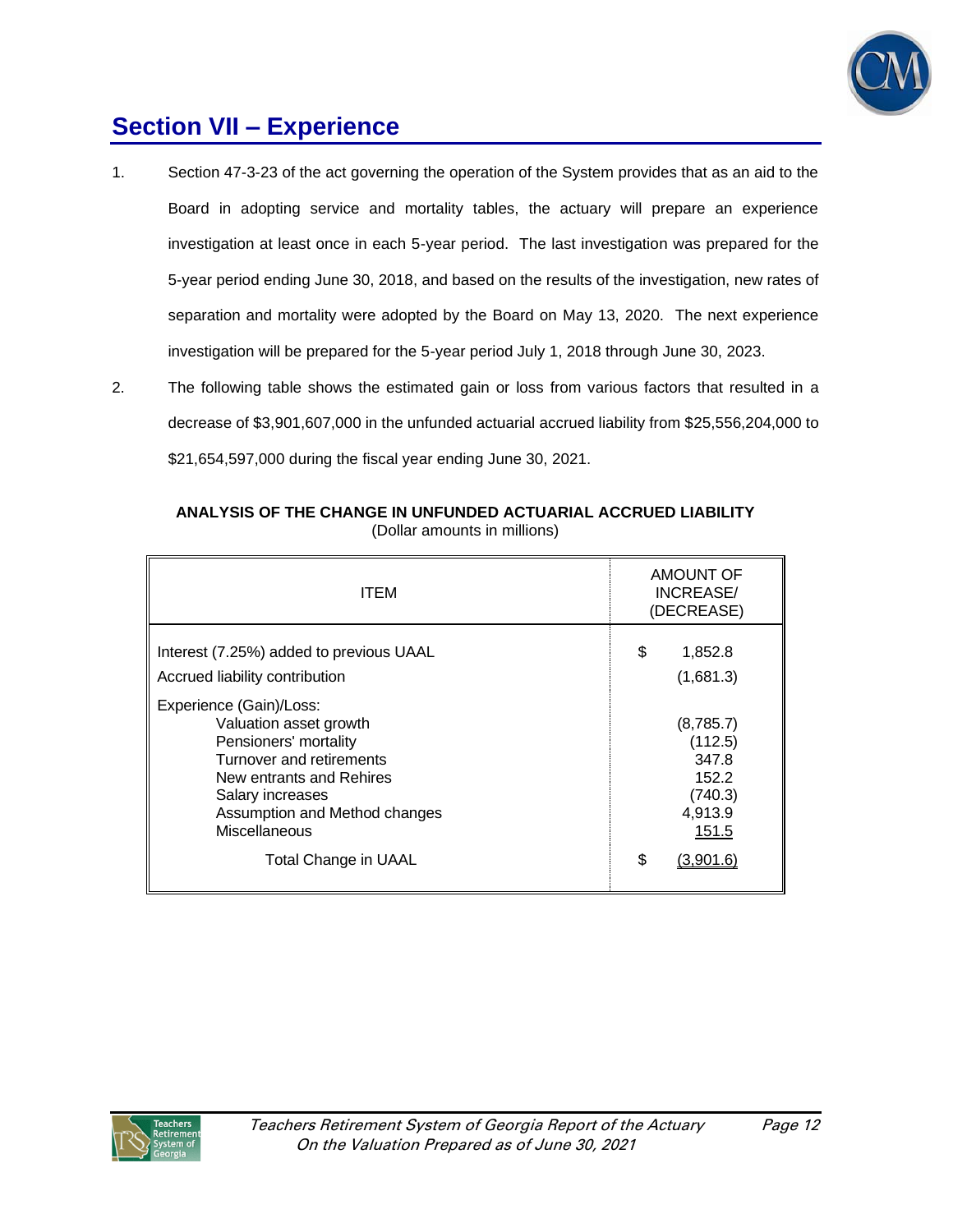

## **Section VII – Experience**

3. The following is a brief description of the items contributing to the change in the unfunded

actuarial accrued liability (UAAL) for the year:

Interest: The increase in the UAAL due to interest based on the assumed rate in effect for the year was \$1,852.8 million (7.25% assumed for July 1, 2020 through June 30, 2021).

Accrued Liability Contribution: The decrease due to the contribution made during the year that was allocated to amortization of the UAAL was \$1,681.3 million. This is the portion of the total employer contribution received during the year in excess of the employer normal cost.

Valuation Asset Growth: The decrease in the UAAL due to valuation asset growth recognized for the year ending June 30, 2021, was \$8,785.7 million. This gain represents the difference between the expected actuarial value of assets and the actual actuarial value of assets plus the immediate recognition of \$4,913.9 million necessary to offset the impact of the reduction to the assumed discount rate. The expected actuarial value of assets is determined by adding the actuarial value of assets from the prior valuation, non-investment related cash flow during the year and interest expected to be earned during the year at the assumed rate (7.25%). The estimated return on actuarial value of assets is 18.16% for the fiscal year ending June 30, 2021.

Pensioner Mortality: The decrease in the UAAL due to pensioner mortality for the year was \$112.5 million. This is primarily due to more members dying during the year than anticipated based on the mortality tables adopted by the Board.

Turnover and Retirements: There was an increase in the UAAL due to turnover and retirements during the year of \$347.8 million. This loss primarily occurred because the number of actual terminations was less than expected based on the assumed probabilities adopted by the Board. In addition, this item includes the impact of benefits for new retired members that were greater than anticipated based on the prior year's valuation data (this includes unexpected service increases due to sick leave conversion and service purchase and unanticipated salary increases in the year of retirement).

New Entrants: The increase in the liability due to new entrants was \$152.2 million. This represents the accrued liability at the valuation date for new entrants hired during the year. This also includes members who returned to service with prior service credit.

Salary Increases: There was a decrease in the UAAL of \$740.3 million because the salary increases actually received by active members during the year were less than those anticipated based on the assumed salary increase rates adopted by the Board.

Assumption and Method Changes: There was an increase in the UAAL of \$4,913.9 million due to the change in the discount rate from 7.25% to 6.90%.

Miscellaneous: Other items contributing to the change in the UAAL totaled to an increase in the UAAL of \$151.5 million. This includes all gains or losses not specified above. One such item is the loss that occurred for members who purchased service at less than full actuarial cost (such as withdrawn service). Another item is a loss that occurred because the data received to prepare the valuation was different than expected from the previous year (items such as birth dates or service for active members and birth dates, options, or benefit amounts for retired members)

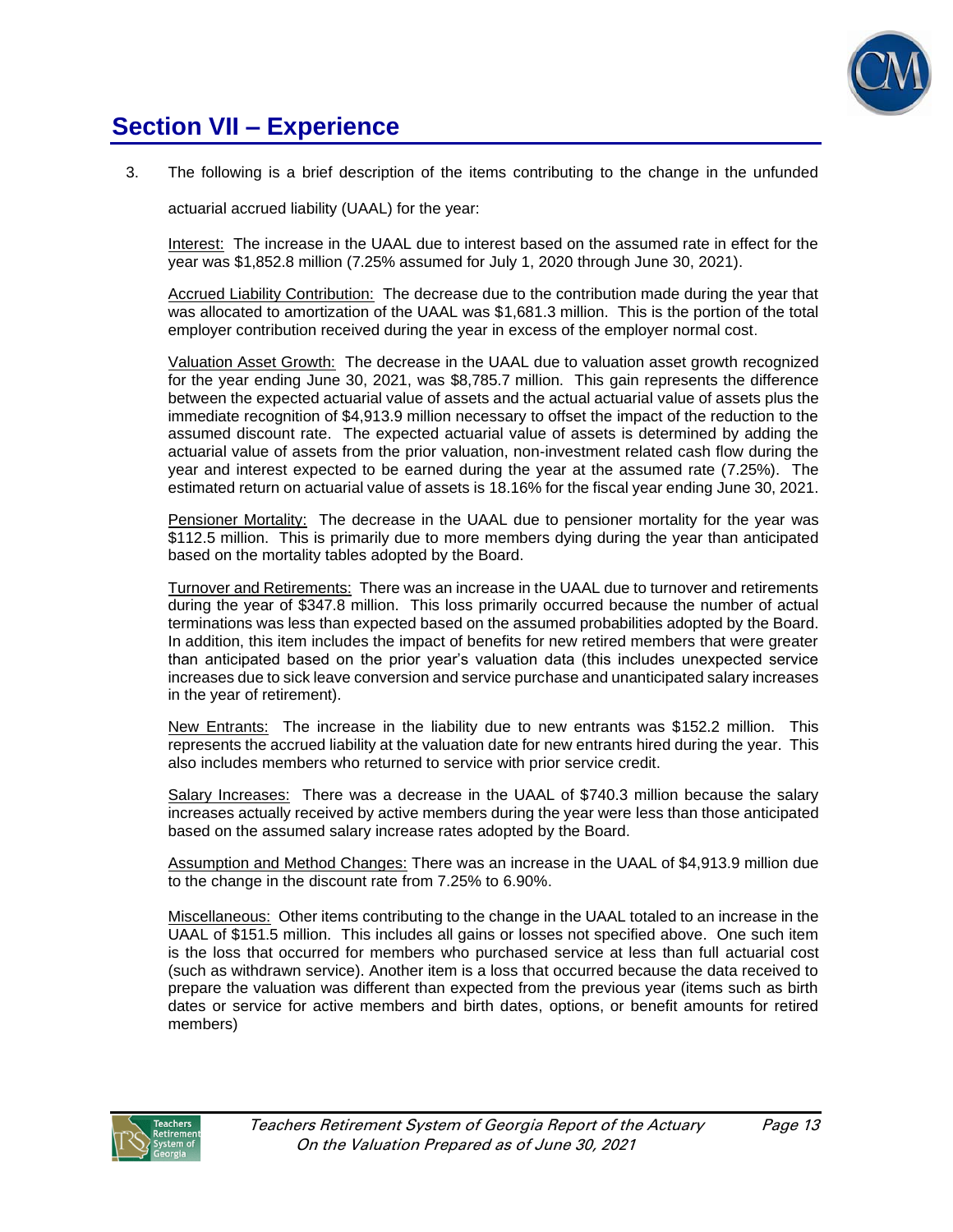

#### *Overview*

Actuarial Standards of Practice (ASOP) No. 51, issued by the Actuarial Standards Board, provides guidance on assessing and disclosing risks related to pension plan funding. This guidance is binding on all credentialed actuaries practicing in the United States. This standard was issued as final in September 2017 with application to measurement dates on or after November 1, 2018.

The term "risk" frequently has a negative connotation, but from an actuarial perspective, it may be thought of as simply the fact that what actually happens in the real world will not always match what was expected, based on actuarial assumptions. Of course, when actual experience is better than expected, the favorable risk is easily absorbed. The risk of unfavorable experience will likely be unpleasant, and so there is an understandable focus on aspects of risk that are negative.

Risk usually can be reduced or eliminated at some cost. Consumers, for example, buy auto and home insurance to reduce the risk of accidents or catastrophes. Another way to express this concept, however, is that there is generally some reward for assuming risk. Thus, retirement plans invest not just in US Treasury bonds which have almost no risk, but also in equities which are considerably riskier – because they have an expected reward of a higher return that justifies the risk.

Under ASOP 51, the actuary is called on to identify the significant risks to the pension plan and provide information to help those sponsoring and administering the plan understand the implications of these risks. In this section, we identify some of the key risks for the System and provide information to help interested parties better understand these risks.

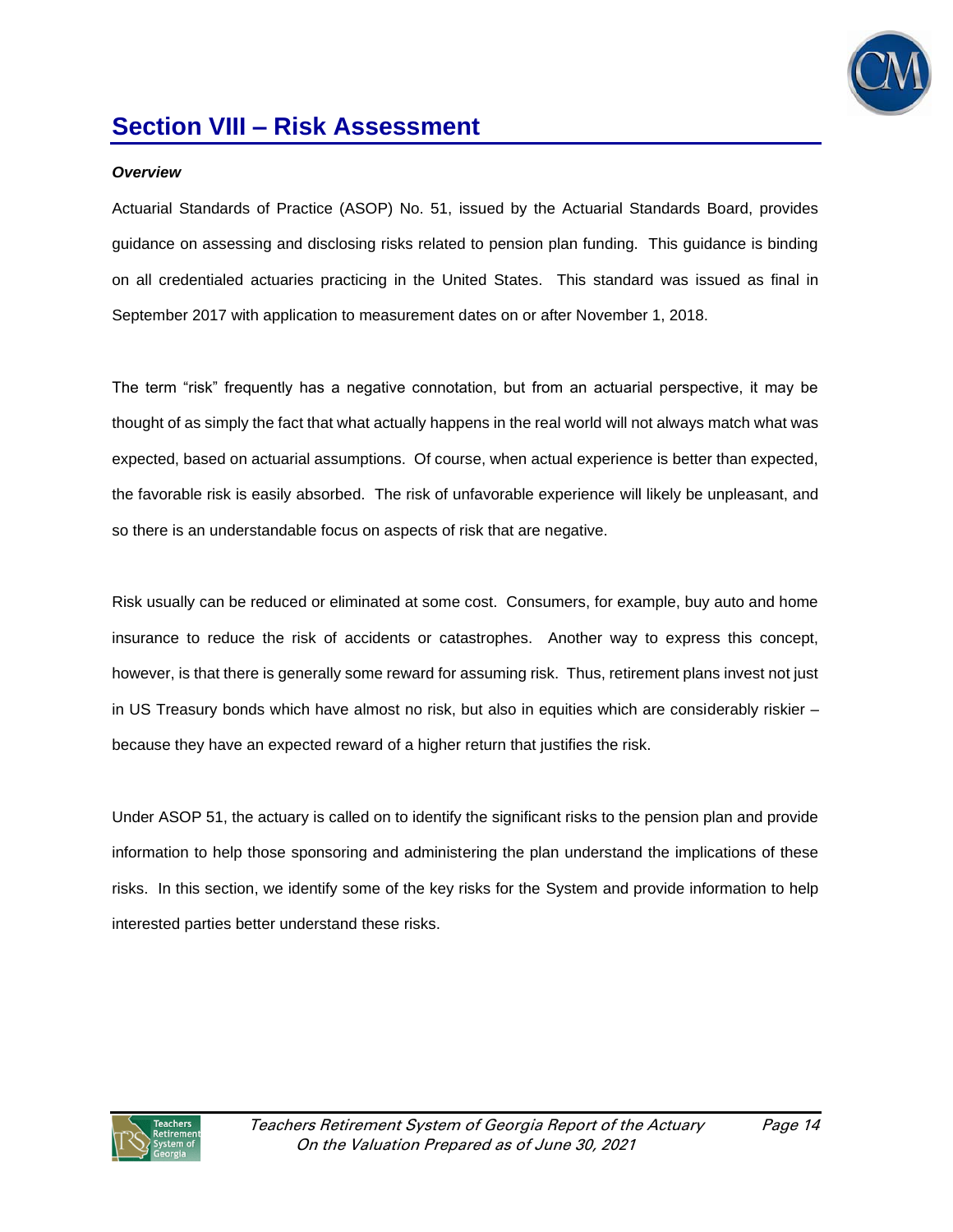

#### *Investment Risk*

The investment return on assets is the most obvious risk – and usually the largest risk – to funding a pension plan. To illustrate the magnitude of this risk, the following chart shows the Asset Volatility Ratio (AVR), defined as the fair value of assets divided by covered payroll.

| (\$ in thousands) |                                |                                  |                                         |  |  |
|-------------------|--------------------------------|----------------------------------|-----------------------------------------|--|--|
| <b>Valuation</b>  | <b>Fair Value</b><br>of Assets | <b>Covered</b><br><b>Payroll</b> | <b>Asset Volatility</b><br><b>Ratio</b> |  |  |
| 2016              | \$65,552,411                   | \$10,783,277                     | 6.08                                    |  |  |
| 2017              | \$71,340,972                   | \$11,333,997                     | 6.29                                    |  |  |
| 2018              | \$75,532,925                   | \$11,704,334                     | 6.45                                    |  |  |
| 2019              | \$78,788,937                   | \$11,882,828                     | 6.63                                    |  |  |
| 2020              | \$81,161,558                   | \$12,737,375                     | 6.37                                    |  |  |
| 2021              | \$102,146,688                  | \$12,728,936                     | 8.02                                    |  |  |
|                   |                                |                                  |                                         |  |  |

The asset volatility ratio is especially useful to compare across plans or through time. It is also frequently useful to consider how the AVR translates into changes in the Required Contribution Rate (actuarially determined employer contribution rate). For example, in the table below with an AVR of 7.0, if the market value return is 10% below assumed, or negative 3.10% (6.90% minus 10.00%) for the System, there will be an increase in the Required Contribution Rate of 0.92% of payroll in the first year. Without asset smoothing or without returns above the expected return in the next four years, the impact on the Required Contribution Rate would be 4.62%. A higher AVR would produce more volatility in the Required Contribution Rate.

| <b>AVR</b> | <b>Unsmoothed</b><br><b>Amortization</b> | <b>Smoothed</b><br>Amortization |
|------------|------------------------------------------|---------------------------------|
| 6.0        | 3.96%                                    | 0.79%                           |
| 7.0        | 4.62%                                    | 0.92%                           |
| 8.0        | 5.28%                                    | 1.06%                           |
|            |                                          |                                 |

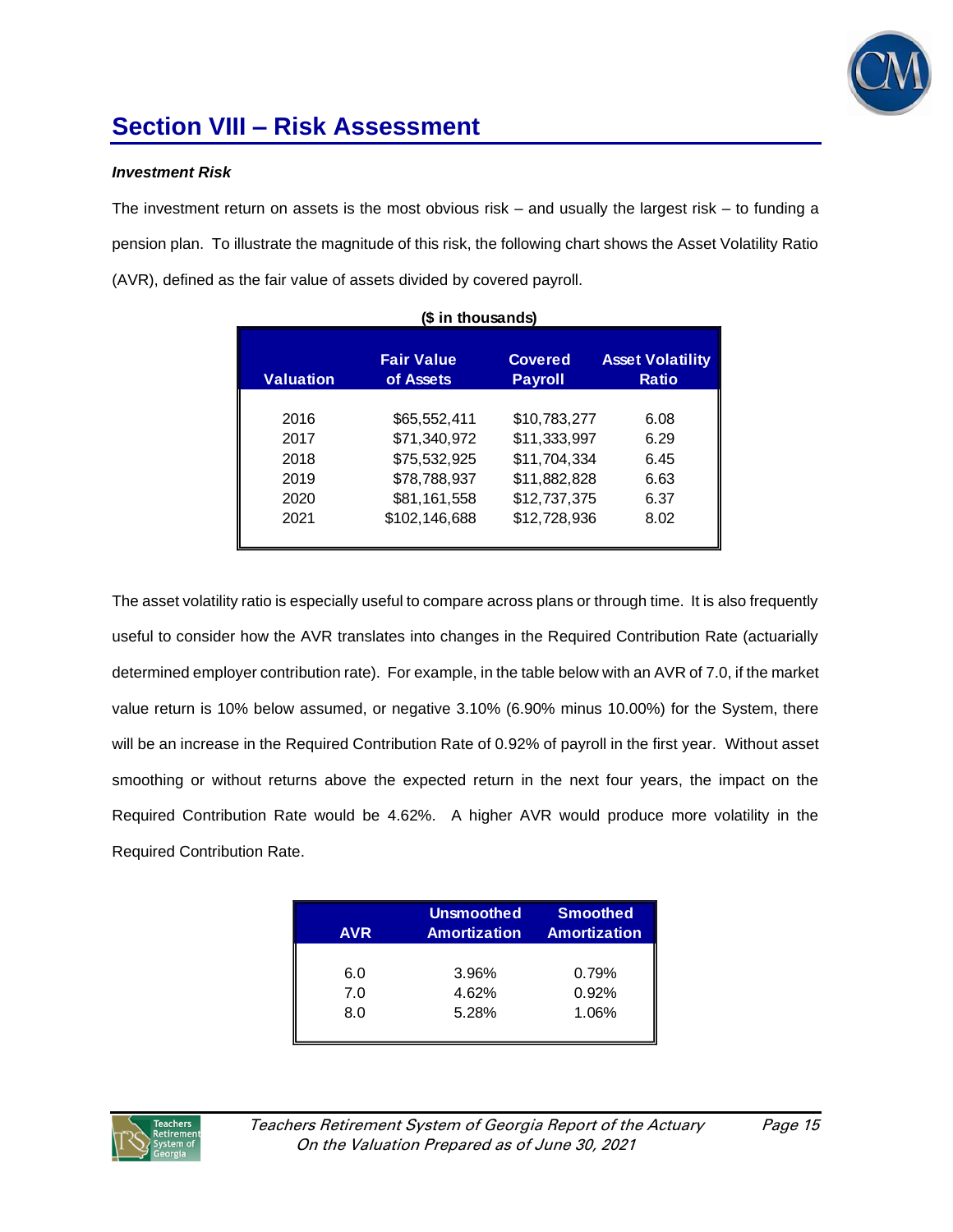

### *Sensitivity Measures*

Valuations are generally performed with a single set of assumptions that reflects the best estimate of future conditions, in the opinion of the actuary and typically the governing board. Note that under actuarial standards of practice, the set of economic assumptions used for funding must be consistent. To enhance the understanding of the importance of an assumption, a sensitivity test can be performed where the valuation results are recalculated using a different assumption or set of assumptions.

The following tables contains the key measures for the System using the valuation assumption for investment return of 6.90%, along with the results if the assumption were 5.90% or 7.90%. In this analysis, only the investment return assumption is changed. Consequently, there may be inconsistencies between the investment return and other economic assumptions such as inflation or payroll increases. In addition, simply because the valuation results under alternative assumptions are shown here, it should not be implied that CMC believes that either assumption (5.90% or 7.90%) would comply with actuarial standards of practice.

| (\$ in thousands)                                                                                                              |                                        |                                        |                                       |  |  |  |
|--------------------------------------------------------------------------------------------------------------------------------|----------------------------------------|----------------------------------------|---------------------------------------|--|--|--|
| +1% Discount<br><b>Current Discount</b><br>-1% Discount<br>As of June 30, 2021<br>Rate (5.90%)<br>Rate (6.90%)<br>Rate (7.90%) |                                        |                                        |                                       |  |  |  |
| <b>Accrued Liability</b><br>Unfunded Liability<br>Funded Ratio (AVA)                                                           | \$115,703,567<br>\$21,654,597<br>81.3% | \$131,860,423<br>\$37,811,453<br>71.3% | \$102,521,849<br>\$8,472,878<br>91.7% |  |  |  |
| ADEC Rate*                                                                                                                     | 19.98%                                 | 30.96%                                 | 10.38%                                |  |  |  |

\* Contribution rates are determined based on the Board's Funding Policy

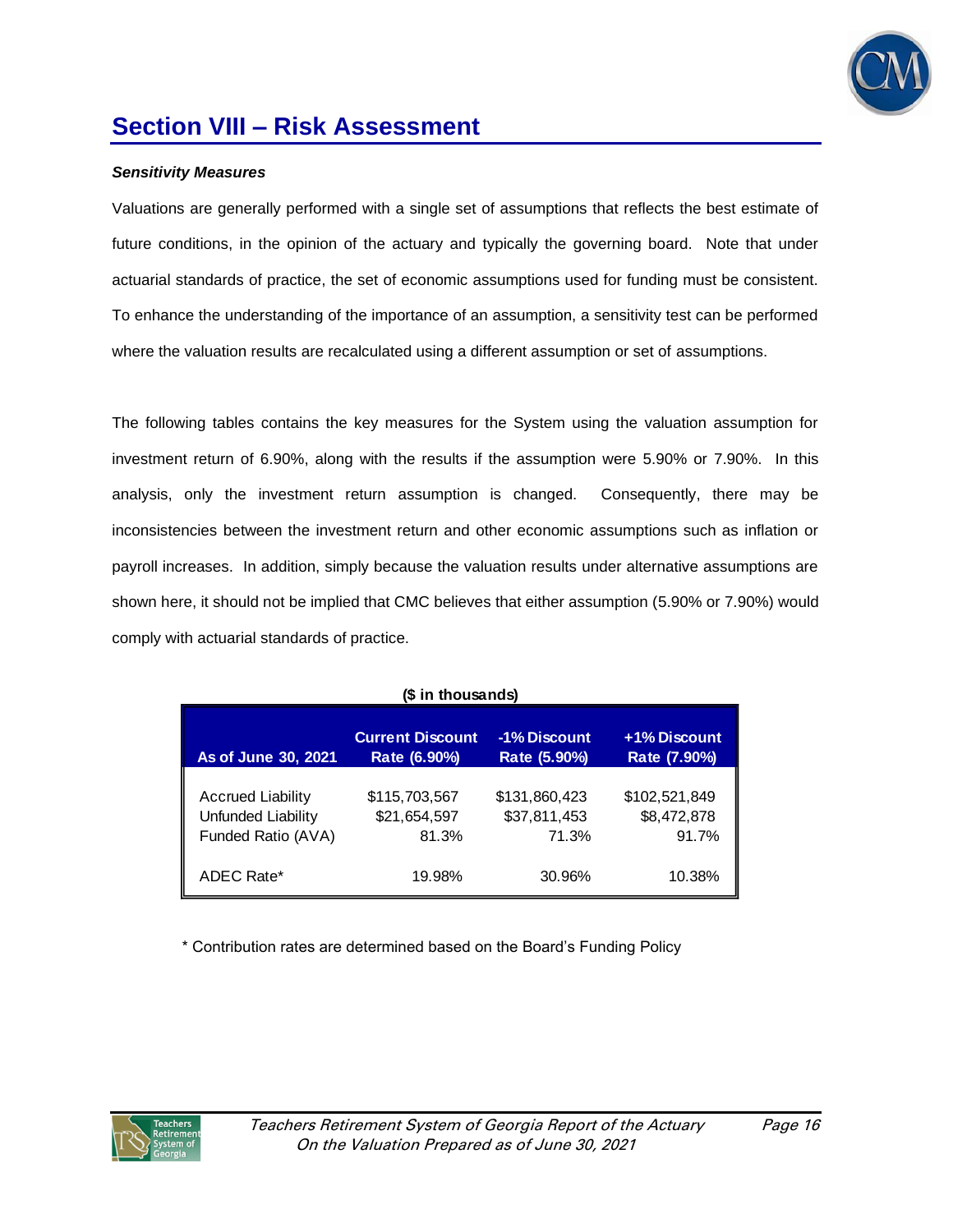

#### *Mortality Risk*

The mortality assumption is a significant assumption for valuation results, second only to the investment assumption in most situations. The System's mortality assumption utilizes a mortality table (with separate rates for males and females, as well as different rates by status) and a generational projection scale to build in an expected degree of improvement to the member's mortality experience through time.

The future, however, is not known, and actual mortality improvements may occur at a faster rate than expected, or at a slower rate than expected. Although changes in mortality will affect the benefits paid, this assumption is carefully studied during the regular experience studies that the System conducts so that incremental changes can be made to smoothly reflect emerging experience. The risk to the System due to mortality is significantly reduced due to the use of the generational improvement method.

#### *Contribution Risk*

The System is primarily funded by member and employer contributions to the trust fund, together with the earnings on those accumulated contributions. Each year in the valuation, the Actuarial Determined Employer Contribution (ADEC) rate is determined, based on the System's funding policy. This rate is the sum of the rates for the normal cost for the plan (which includes expected administrative expenses), and the rate necessary to amortize the UAAL. Since the level percentage of payroll method is utilized to determine the UAAL amortization amounts, there is an expectation that future payments will grow at the assumed 3.00% annual rate of increase in covered payroll. If payroll grows at a slower rate, under this amortization method, less than expected UAAL amortization payments would result in a greater UAAL in future years and may require increases to either the amortization rate or the amortization period. From a policy perspective, since the ADEC rate has always been made by the plan sponsors, and that procedure is expected to continue, there is no risk to the System associated with the contribution amounts being less than the ADEC.

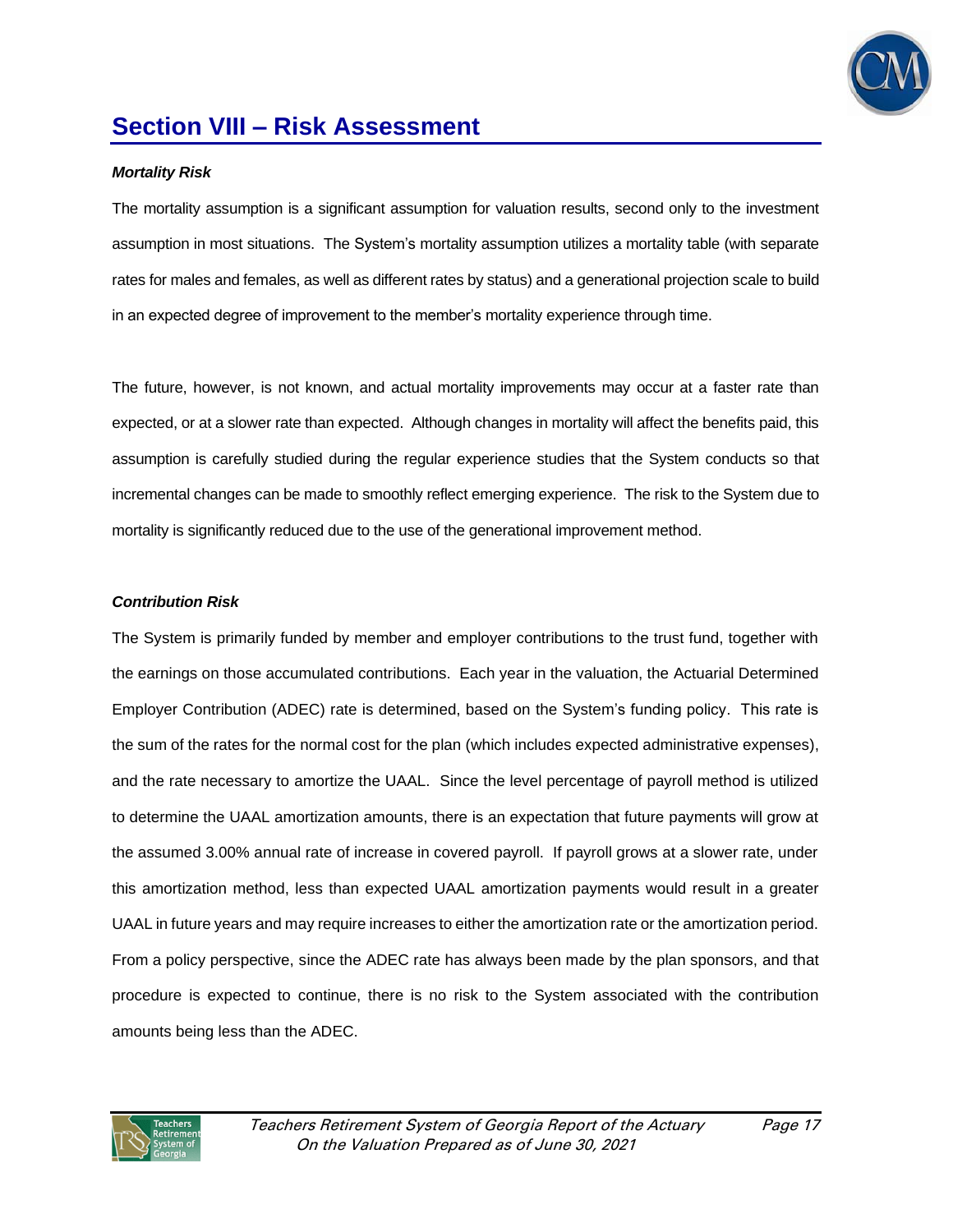

# **Schedule A – Valuation Balance Sheet**

#### **THE PRESENT AND PROSPECTIVE ASSETS AND LIABILITIES OF THE TEACHERS RETIREMENT SYSTEM OF GEORGIA AS OF JUNE 30, 2021 (Dollar amounts in thousands)**

| ASSETS                                                                                                                                                 |                               |               |
|--------------------------------------------------------------------------------------------------------------------------------------------------------|-------------------------------|---------------|
| Actuarial value of assets                                                                                                                              |                               | \$94,048,970  |
| Present value of future member contributions to Annuity Savings<br>Fund                                                                                |                               | 5,958,411     |
| Present value of future employer contributions to the Pension<br>Accumulation Fund:                                                                    |                               |               |
| Normal contributions<br>Unfunded actuarial accrued liability contributions                                                                             | \$<br>8,252,928<br>21,654,597 |               |
| <b>Total Prospective Employer Contributions</b>                                                                                                        |                               | 29,907,525    |
| <b>Total Assets</b>                                                                                                                                    |                               | \$129,914,906 |
| <b>LIABILITIES</b>                                                                                                                                     |                               |               |
| Present value of prospective benefits payable on account of<br>present retired members and beneficiaries of deceased<br>members                        |                               | \$68,862,439  |
| Present value of prospective benefits payable on account of<br>present active and inactive members and members entitled to<br>deferred vested benefits |                               |               |
|                                                                                                                                                        |                               | 61,052,467    |
| <b>Total Liabilities</b>                                                                                                                               |                               | \$129.914.906 |

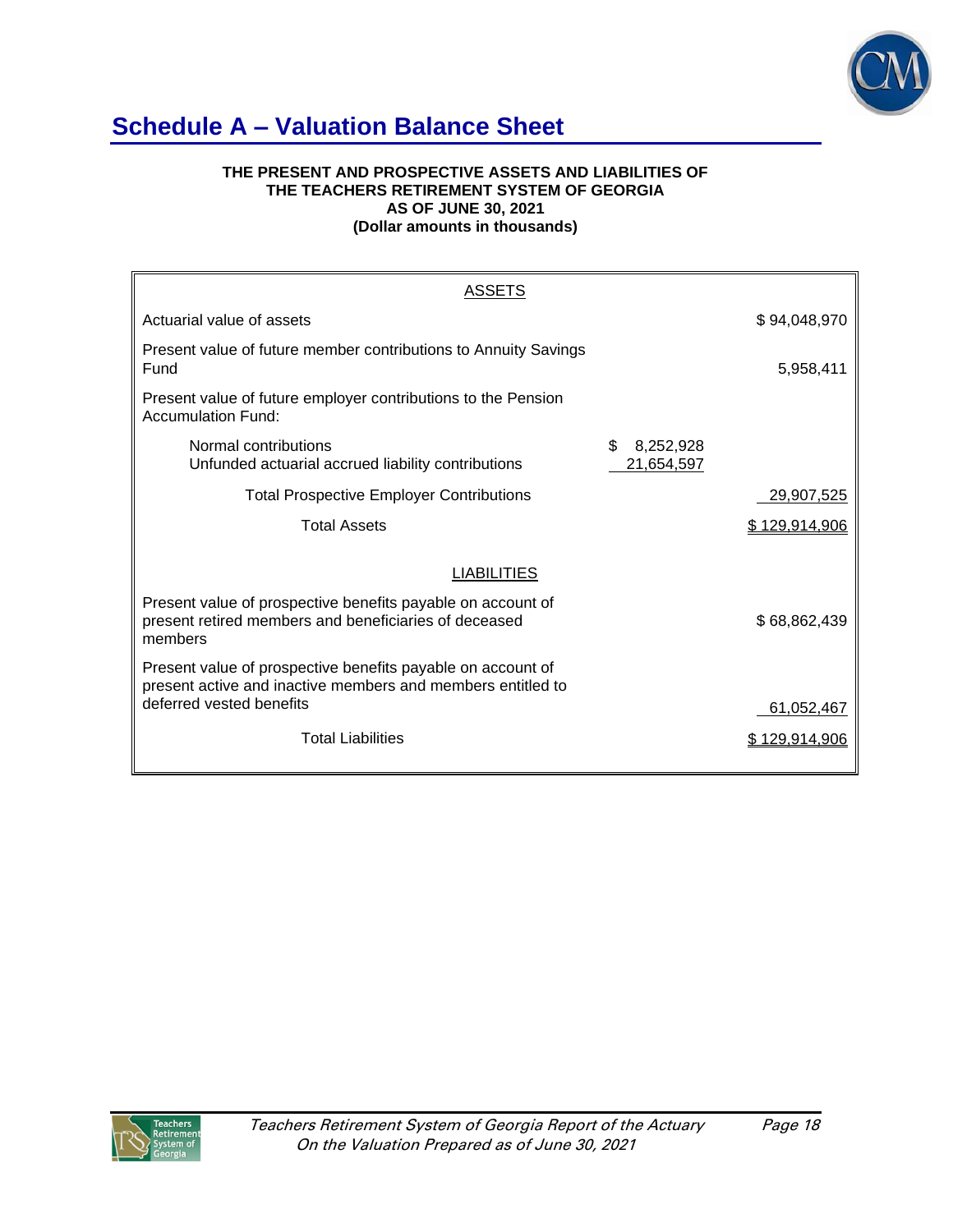

# **Schedule B – Development of Actuarial Value of Assets**

|  |  |  | (Dollar amounts in thousands) |
|--|--|--|-------------------------------|
|--|--|--|-------------------------------|

| (1)  | Actuarial Value Beginning of Year                                                                                                                                                    | \$<br>81,632,571                      |
|------|--------------------------------------------------------------------------------------------------------------------------------------------------------------------------------------|---------------------------------------|
| (2)  | Fair Value End of Year                                                                                                                                                               | 102,146,688                           |
| (3)  | Fair Value Beginning of Year                                                                                                                                                         | 81,161,558                            |
| (4)  | Cash Flow                                                                                                                                                                            |                                       |
|      | Contributions<br>(a)                                                                                                                                                                 | 3,312,617                             |
|      | (b)<br><b>Benefit Payments</b>                                                                                                                                                       | 5,503,580                             |
|      | (c)<br><b>Administrative Expenses</b>                                                                                                                                                | 16,668                                |
|      | (d)<br><b>Investment Expenses</b>                                                                                                                                                    | 64,404                                |
|      | (e)<br>Net: $(4)(a) - (4)(b) - 4(c) - 4(d)$                                                                                                                                          | (2,272,035)                           |
| (5)  | Investment Income                                                                                                                                                                    |                                       |
|      | Fair Total: $(2) - (3) - (4)(e)$<br>(a)                                                                                                                                              | 23,257,165                            |
|      | <b>Assumed Rate</b><br>(b)                                                                                                                                                           | 7.25%                                 |
|      | (c)<br>Amount for Immediate Recognition:<br>$[(3) \times (5)(b)] + {[(4)(a) - (4)(b) - 4(c)] \times (5)(b) \times 0.5} + (4)(d)$<br>+ \$6,142,403 to offset change in discount rate* | 12,010,993                            |
|      | (d)<br>Amount for Phased-In Recognition: 5(a) - (5)(c)                                                                                                                               | 11,246,172                            |
|      |                                                                                                                                                                                      |                                       |
| (6)  | Phased-In Recognition of Investment Income                                                                                                                                           |                                       |
|      | (a)<br><b>Current Year</b><br>(b)<br><b>First Prior Year</b>                                                                                                                         | 2,249,234<br>(305, 852)               |
|      | (c)<br>Second Prior Year                                                                                                                                                             | (88, 300)                             |
|      | (d)<br>Third Prior Year<br>Fourth Prior Year<br>(e)                                                                                                                                  | 194,938<br>627,421                    |
|      | <b>Total Recognized Investment Gain</b><br>(f)                                                                                                                                       | 2,677,441                             |
| (7)  | Preliminary Value End of Year: $(1) + (4)(e) + 5(c) + (6)(f)$                                                                                                                        | 94,048,970                            |
| (8)  | Corridor                                                                                                                                                                             |                                       |
|      | (a)<br>75% of Fair Value: 0.75 x (2)<br>125% of Fair Value: 1.25 x (2)<br>(b)                                                                                                        | \$<br>76,610,016<br>\$<br>127,683,360 |
| (9)  | Actuarial Value End of Year:<br>$(7)$ , but not less than $(8)(a)$ and not greater than $(8)(b)$                                                                                     | \$<br>94,048,970                      |
| (10) | Difference Between Fair & Actuarial Values: (2) - (9)                                                                                                                                | \$<br>8,097,718                       |
| (11) | Rate of Return on Actuarial Value**                                                                                                                                                  | 18.16%                                |

\* The amount for immediate recognition this year was the amount such that the total UAAL was the same as if no assumptions or methods has been changed.

\*\* Calculated assuming mid-year cash flow

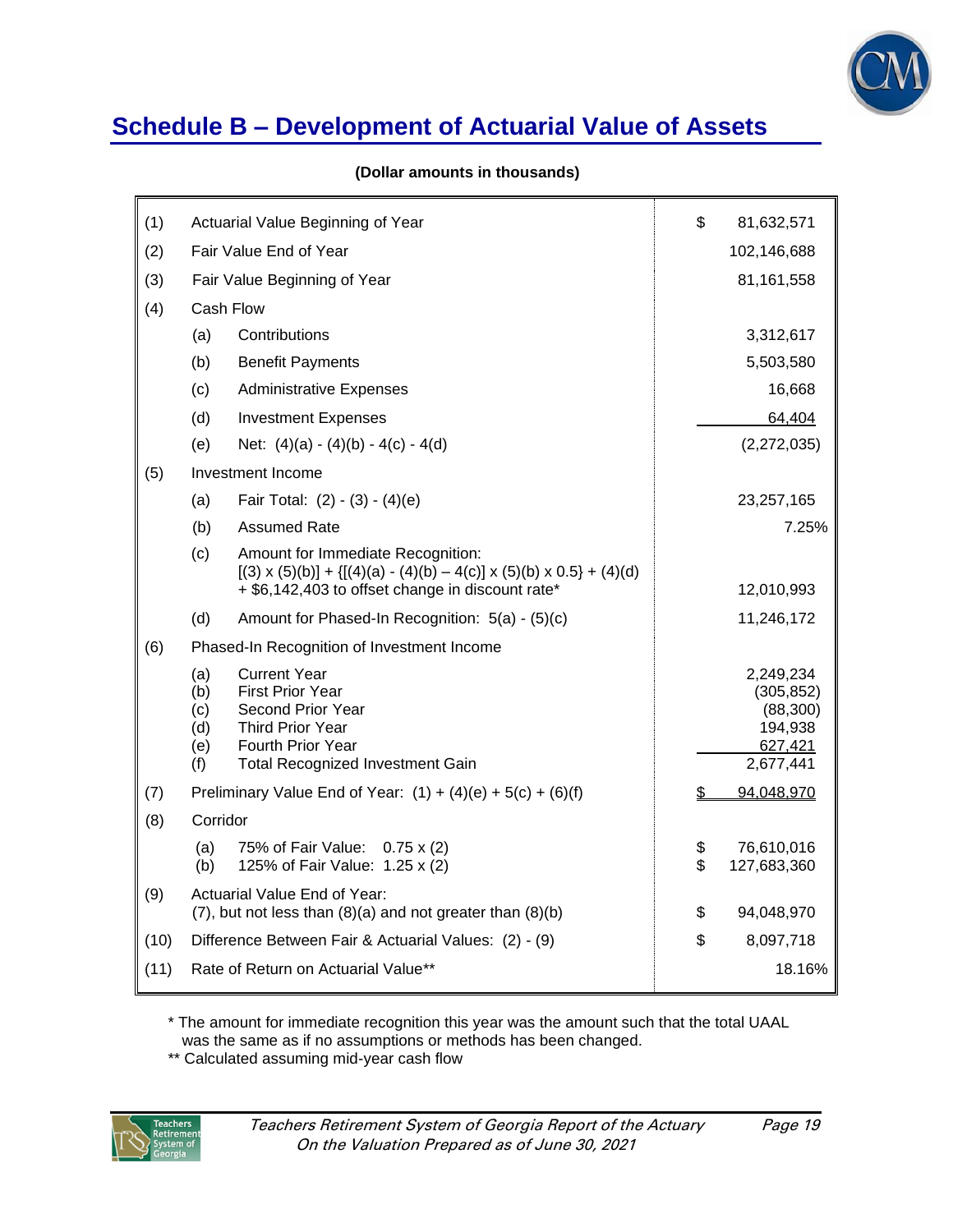

# **Schedule C – Summary of Receipts and Disbursements**

|  |  |  | (Dollar amounts in thousands) |
|--|--|--|-------------------------------|
|--|--|--|-------------------------------|

|                                                                  | <b>YEAR ENDING</b>                                     |                                                        |  |
|------------------------------------------------------------------|--------------------------------------------------------|--------------------------------------------------------|--|
| Receipts for the Year                                            | June 30, 2021                                          | June 30, 2020                                          |  |
| Contributions:<br>Member<br>Employer<br>Non-Employer<br>Subtotal | \$<br>817,090<br>2,490,404<br>5,123<br>\$<br>3,312,617 | \$<br>800,864<br>2,733,089<br>5,729<br>\$<br>3,539,682 |  |
|                                                                  |                                                        |                                                        |  |
| Investment Income (Net of Investment Expenses)                   | 1,606,368                                              | 1,681,437                                              |  |
| Unrealized Appreciation/(Depreciation)                           | 21,586,393                                             | 2,438,172                                              |  |
| <b>TOTAL</b>                                                     | 26,505,378<br>\$                                       | \$<br>7,659,291                                        |  |
|                                                                  |                                                        |                                                        |  |
| Disbursements for the Year                                       |                                                        |                                                        |  |
| <b>Benefit Payments</b>                                          | \$<br>5,434,414                                        | \$<br>5,192,283                                        |  |
| <b>Refunds to Members</b>                                        | 69,166                                                 | 76,976                                                 |  |
| <b>Administrative Expenses</b>                                   | 16,668                                                 | 17,411                                                 |  |
| <b>TOTAL</b>                                                     | \$<br>5,520,248                                        | \$<br>5,286,670                                        |  |
| <b>Excess of Receipts over Disbursements</b>                     | 20,985,130<br>\$                                       | \$<br>2,372,621                                        |  |
| Reconciliation of Asset Balances                                 |                                                        |                                                        |  |
| Asset Balance as of the Beginning of Year                        |                                                        |                                                        |  |
| (Fair Value)                                                     | \$<br>81,161,558                                       | \$<br>78,788,937                                       |  |
| <b>Excess of Receipts over Disbursements</b>                     | 20,985,130                                             | 2,372,621                                              |  |
| Asset Balance as of the End of Year (Fair Value)                 | \$102,146,688                                          | 81,161,558<br>S                                        |  |
| Rate of Return on Fair Value                                     | 29.2%                                                  | 5.4%                                                   |  |

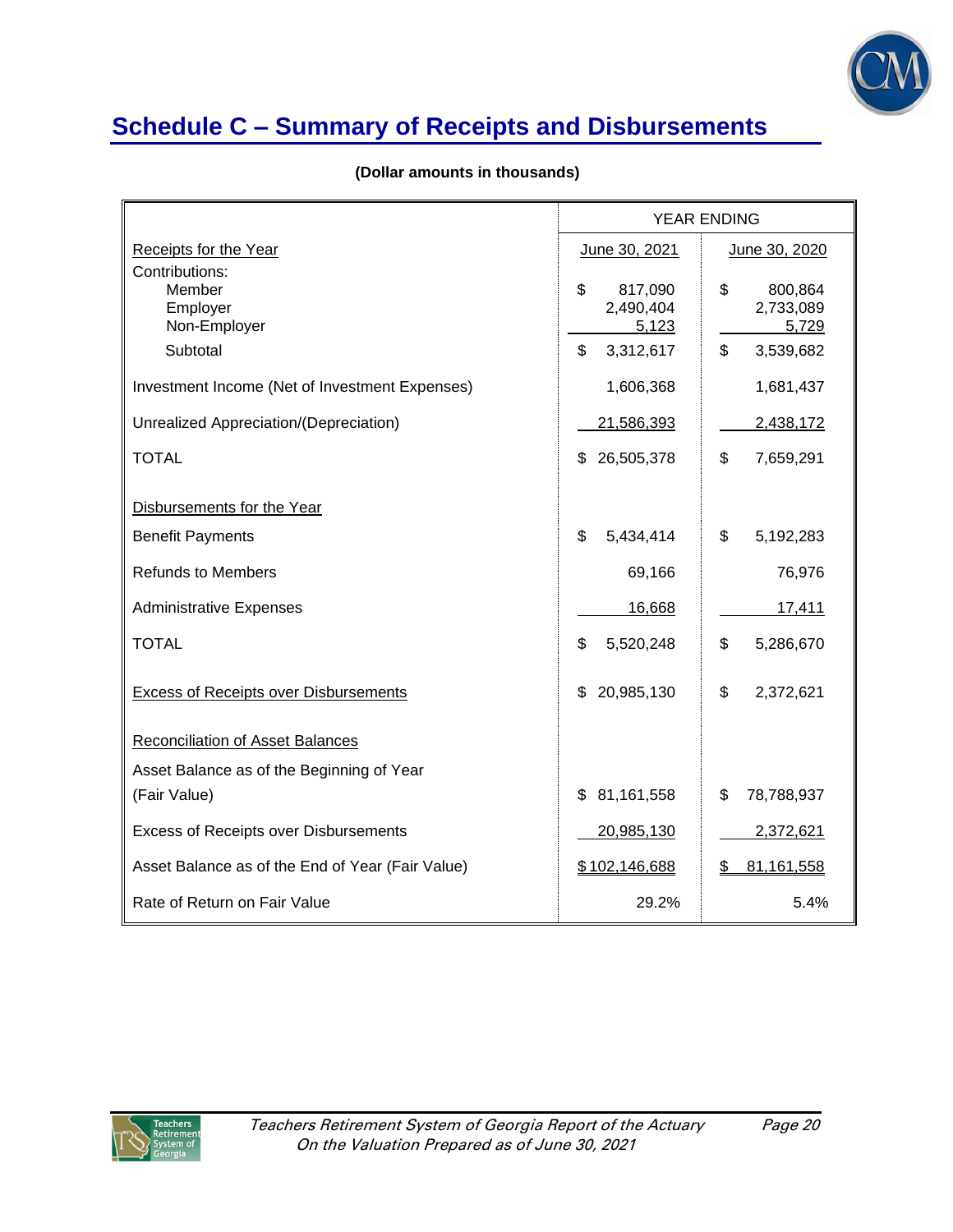

# **Schedule D – Outline of Actuarial Assumptions & Methods**

All assumptions, with the exception of the discount rate, payroll growth and the inflation component of the rates of salary increases, were adopted by the Board on May 13, 2020.

INVESTMENT RATE OF RETURN (Discount Rate): 6.90% per annum, net of investment expenses, compounded annually (including inflation of 2.50%).

### SALARY INCREASES\*:

| S <u>ervice</u> | <b>Annual Rate</b> | Service | Annual Rate | Service    | Annual Rate |
|-----------------|--------------------|---------|-------------|------------|-------------|
| 0               | 8.75 %             |         | 4.25 %      | 14         | 3.25%       |
| 1               | 7.25               | 8       | 3.75        | 15         | 3.25        |
| 2               | 5.75               | 9       | 3.75        | 16         | 3.00        |
| 3               | 5.25               | 10      | 3.50        | 17         | 3.00        |
| 4               | 5.00               | 11      | 3.50        | 18         | 3.00        |
| 5               | 5.00               | 12      | 3.50        | 19         | 3.00        |
| 6               | 5.00               | 13      | 3.50        | 20 or more | 3.00        |

\*includes price inflation component of 2.50%

## SERVICE RETIREMENT:

|            | <b>Annual Rate</b>               |                                 |                                  |                                  |  |  |
|------------|----------------------------------|---------------------------------|----------------------------------|----------------------------------|--|--|
|            | Male                             |                                 | Female                           |                                  |  |  |
| <b>AGE</b> | Less than 30<br>years of service | 30 or more<br>years of service* | Less than 30<br>years of service | 30 or more<br>years of service** |  |  |
| 50         | 3.00 %                           | 52.00 %                         | 2.75 %                           | 50.00 %                          |  |  |
| 55         | 5.00                             | 37.00                           | 5.75                             | 35.00                            |  |  |
| 60         | 20.00                            | 34.00                           | 25.00                            | 40.00                            |  |  |
| 61         | 18.00                            | 30.00                           | 25.00                            | 40.00                            |  |  |
| 62         | 25.00                            | 35.00                           | 25.00                            | 43.00                            |  |  |
| 63         | 22.00                            | 28.00                           | 25.00                            | 43.00                            |  |  |
| 64         | 22.00                            | 28.00                           | 24.00                            | 43.00                            |  |  |
| 65         | 27.00                            | 27.00                           | 32.00                            | 32.00                            |  |  |
| 66         | 32.00                            | 32.00                           | 32.00                            | 32.00                            |  |  |
| 67         | 30.00                            | 30.00                           | 32.00                            | 32.00                            |  |  |
| 68         | 30.00                            | 30.00                           | 30.00                            | 30.00                            |  |  |
| 69         | 30.00                            | 30.00                           | 30.00                            | 30.00                            |  |  |
| 70         | 30.00                            | 30.00                           | 30.00                            | 30.00                            |  |  |
|            |                                  |                                 |                                  |                                  |  |  |

 \*An additional 10% are assumed to retire at 30 years of service for ages between 50 and 64. \*\*An additional 15% are assumed to retire at 30 years of service for ages between 50 and 61.

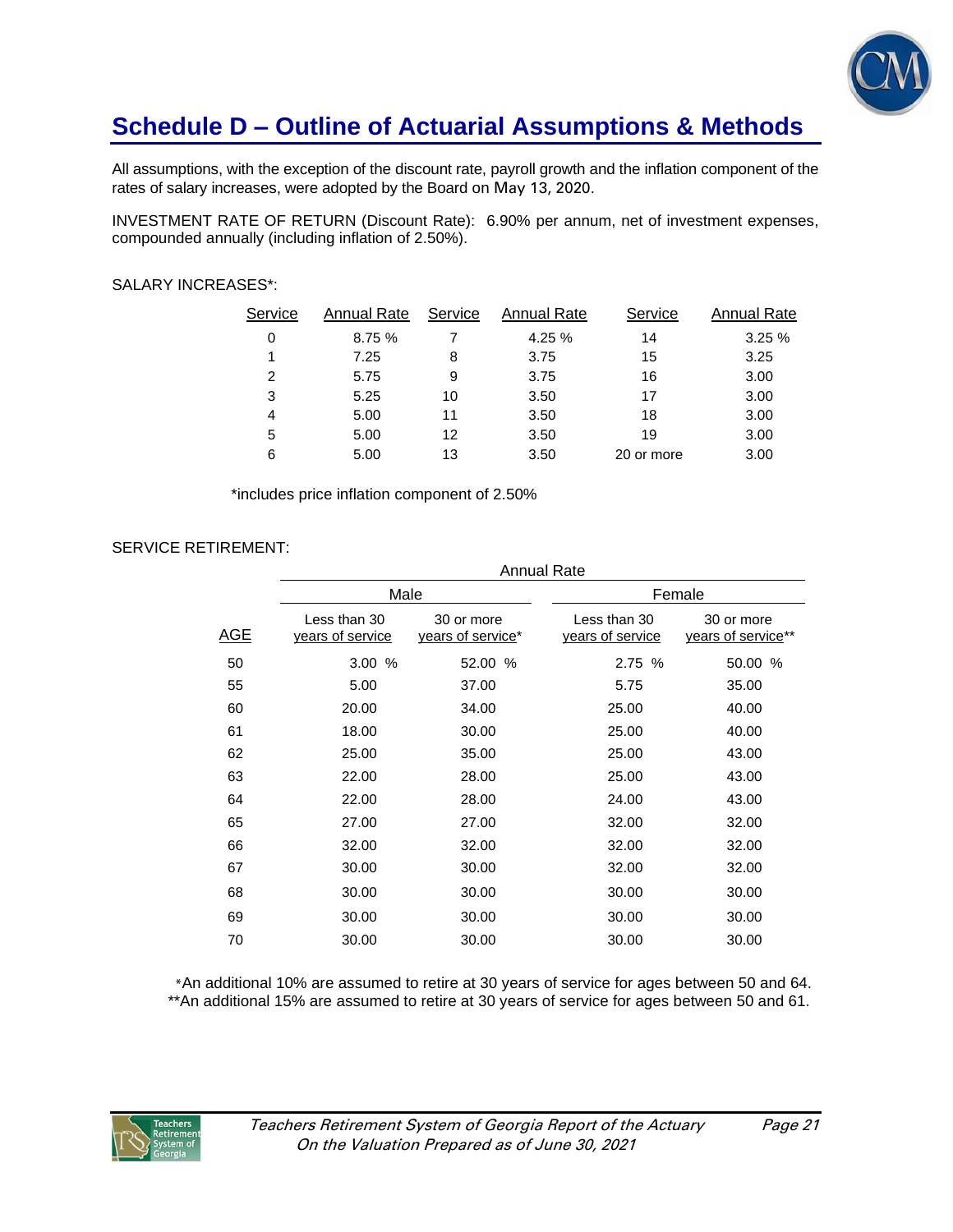

# **Schedule D – Outline of Actuarial Assumptions & Methods**

## SEPARATION BEFORE SERVICE RETIREMENT:

|            |         |                   | Annual Rate of |                  |       |
|------------|---------|-------------------|----------------|------------------|-------|
| <u>Age</u> | Death*  | <b>Disability</b> | Withdrawal     |                  |       |
|            |         |                   |                | Years of Service |       |
|            |         |                   | $0 - 4$        | $5 - 9$          | $10+$ |
|            |         | <b>Male</b>       |                |                  |       |
| 20         | 0.0375% |                   | 27.00%         |                  |       |
| 25         | 0.0336  |                   | 17.00          | 13.00%           |       |
| 30         | 0.0437  |                   | 14.00          | 6.50             | 6.00% |
| 35         | 0.0549  | 0.0165%           | 14.00          | 6.25             | 3.50  |
| 40         | 0.0714  | 0.0275            | 13.00          | 6.25             | 2.75  |
| 45         | 0.1087  | 0.0720            | 13.00          | 6.00             | 2.50  |
| 50         | 0.1799  | 0.1360            | 11.25          | 5.75             | 2.75  |
| 55         | 0.2828  | 0.2400            | 11.75          | 5.50             | 3.25  |
| 60         | 0.4441  |                   | 12.00          | 6.00             |       |
| 64         | 0.6475  |                   | 15.00          | 7.50             |       |
|            |         | <b>Female</b>     |                |                  |       |
| 20         | 0.0139% |                   | 28.00%         |                  |       |
| 25         | 0.0148  |                   | 13.50          | 12.00%           |       |
| 30         | 0.0235  |                   | 13.50          | 7.00             | 6.00% |
| 35         | 0.0345  | 0.0152%           | 13.00          | 7.00             | 4.00  |
| 40         | 0.0493  | 0.0312            | 12.00          | 6.50             | 3.00  |
| 45         | 0.0728  | 0.0650            | 10.75          | 6.00             | 2.50  |
| 50         | 0.1107  | 0.1400            | 10.75          | 5.50             | 3.00  |
| 55         | 0.1687  | 0.3400            | 10.75          | 5.00             | 3.00  |
| 60         | 0.2554  |                   | 11.50          | 5.50             | -     |
| 64         | 0.3665  |                   | 15.00          | 7.50             |       |

*\* The Pub-2010 Teachers Headcount Weighted Below Median Employee mortality table with ages set forward one year and adjusted 106% is used for death prior to retirement. Future improvement in mortality rates is assumed using the MP-2019 projection scale generationally. These rates of improvement have been reduced by 20% for all years prior to the ultimate rate. The proposed rates shown above are based on a projection to 2015. Actual mortality rates would be projected generationally.*

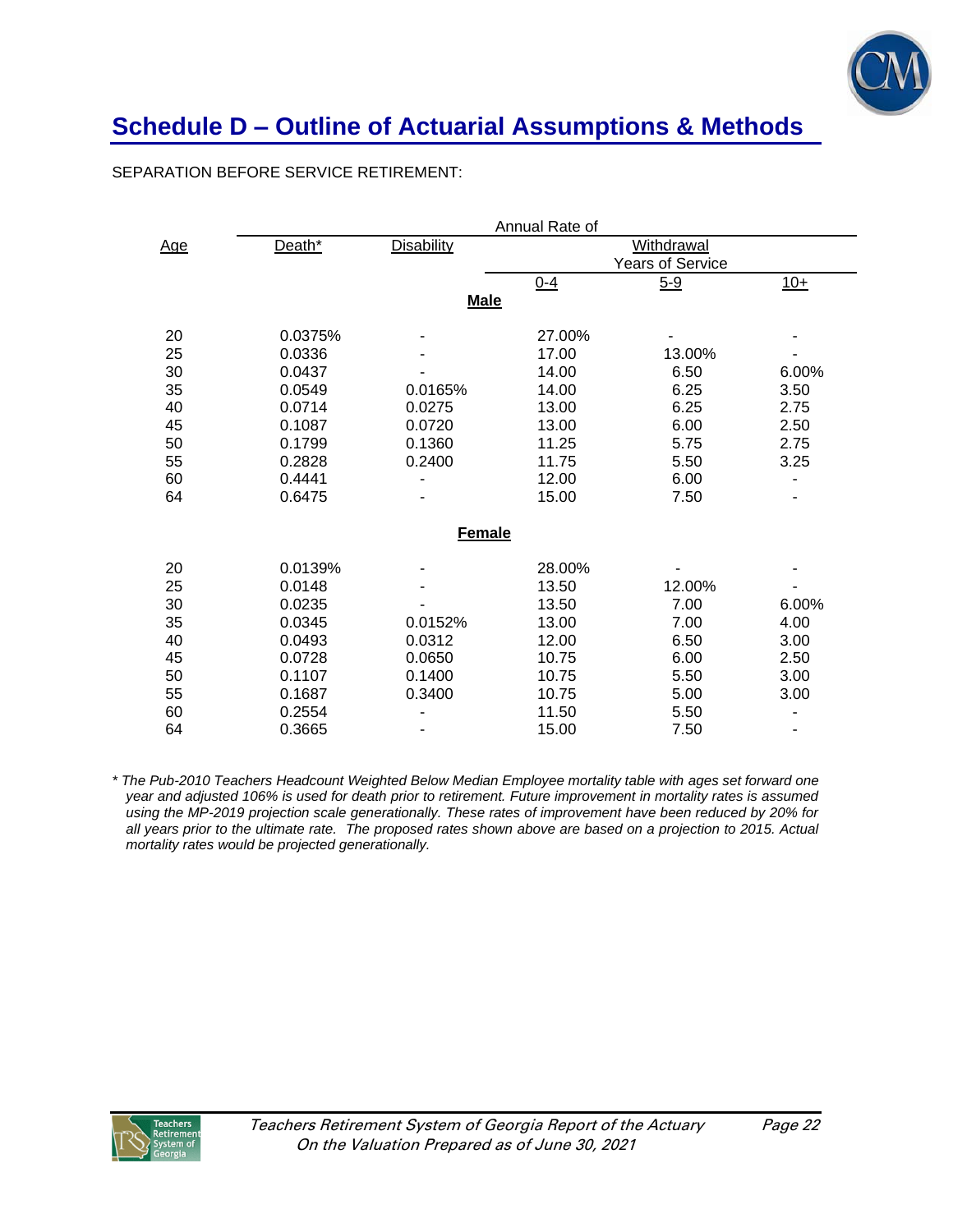

# **Schedule D – Outline of Actuarial Assumptions & Methods**

DEATHS AFTER RETIREMENT: The Pub-2010 Teachers Headcount Weighted Below Median Healthy Retiree mortality table (ages set forward one year and adjusted 106%) with the MP-2019 Projection scale applied generationally is used for death after service retirement and beneficiaries. The rates of improvement have been reduced by 20% for all years prior to the ultimate rate. The Pub-2010 Teachers Mortality Table for Disabled Retirees (ages set forward one year and adjusted 106%) with the MP-2019 Projection scale applied generationally is used for death after disability retirement. The rates of improvement have been reduced by 20% for all years prior to the ultimate rate. The representative rates shown below are based on a projection to 2015. Actual mortality rates are projected generationally to the year of the measurement.

| Annual Rate of Death After |         |                        |         |  |  |  |  |
|----------------------------|---------|------------------------|---------|--|--|--|--|
|                            |         | Disability Retirement* |         |  |  |  |  |
| Men                        | Women   | Men                    | Women   |  |  |  |  |
| 0.0714%                    | 0.0493% | 0.8444%                | 0.7386% |  |  |  |  |
| 0.1087                     | 0.0728  | 1.2146                 | 1.1004  |  |  |  |  |
| 0.1799                     | 0.1107  | 1.8432                 | 1.6181  |  |  |  |  |
| 0.5241                     | 0.3901  | 2.4790                 | 1.9679  |  |  |  |  |
| 0.6440                     | 0.4136  | 3.0569                 | 2.2548  |  |  |  |  |
| 0.8433                     | 0.5260  | 3.7177                 | 2.6170  |  |  |  |  |
| 1.4580                     | 0.9329  | 4.6328                 | 3.3740  |  |  |  |  |
| 2.7028                     | 1.7905  | 6.1798                 | 4.7842  |  |  |  |  |
| 4.9635                     | 3.4310  | 8.8648                 | 7.2311  |  |  |  |  |
| 9.0522                     | 6.5905  | 13.0223                | 11.2015 |  |  |  |  |
| 16.0712                    | 12.3050 | 18.8001                | 16.0832 |  |  |  |  |
| 26.1186                    | 21.7258 | 27.0439                | 22.7586 |  |  |  |  |
|                            |         | Service Retirement*    |         |  |  |  |  |

\*Rates as of 2015

COST OF LIVING: Increases of 1.5% semi-annually.

PAYROLL GROWTH ASSUMPTION: 2.50%

ADMINISTRATIVE EXPENSES: 0.20% of active members' payroll included in normal contribution.

ASSET METHOD: Actuarial Value, as developed in Schedule B. The actuarial value of assets recognizes a portion of the difference between the fair value of assets and the expected fair value of assets, based on the investment rate of return. The amount recognized each year will be based on 5-year smoothing of assets, where 20% of the difference between fair value and expected fair value will be recognized each year. The actuarial value of assets is limited to a range between 75% and 125% of the fair value of assets.

PERCENTAGE MARRIED: 100% of active members were assumed to be married with the husband 4 years older than his wife.

UNUSED SICK LEAVE: 1.50% for members who retire on early retirement and for members who retire with unreduced retirement before 30 years of service and a 2.00% load for members who retire with 30 or more years of service.

TERMINATING VESTED MEMBERS: Prior to age 50, 30% of active vested members who terminate are assumed to elect a refund in lieu of a benefit; on or after age 50, 20% of active vested members who terminate are assumed to elect a refund in lieu of a benefit. Benefits are assumed to begin at age 60.

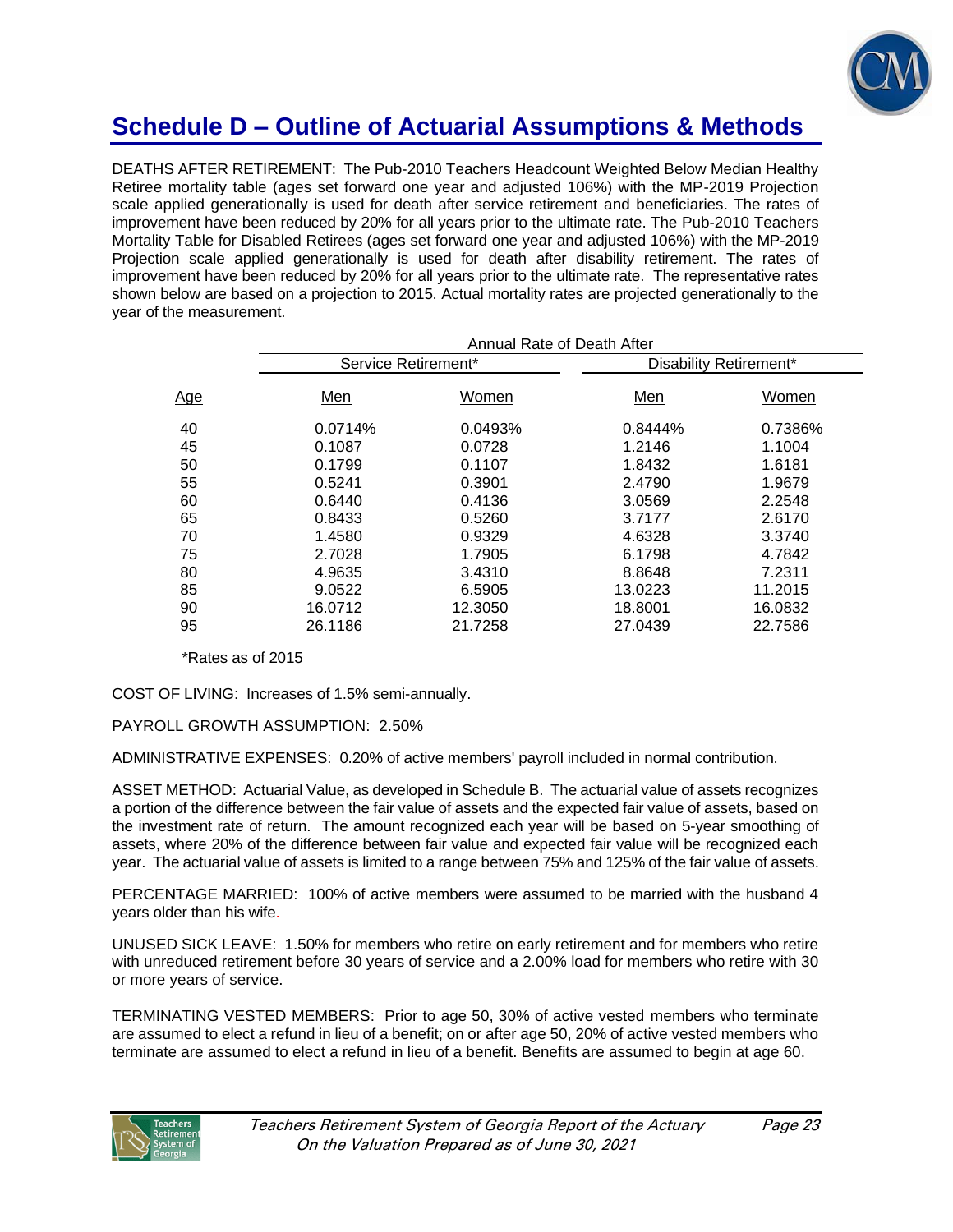

# **Schedule E – Actuarial Cost Method**

- 1. The valuation is prepared on the projected benefit basis, under which the present value, at the interest rate assumed to be earned in the future (currently 6.90%), of each active member's expected benefit at retirement or death is determined, based on his age, service, sex, and compensation. The calculations take into account the probability of a member's death or termination of employment prior to becoming eligible for a benefit, as well as the possibility of his terminating with a service, disability, or survivor's benefit. Future salary increases and postretirement cost-of-living adjustments are also anticipated. The present value of the expected benefits payable on account of the active members is added to the present value of the expected future payments to retired members and beneficiaries and inactive members to obtain the present value of all expected benefits payable from the System on account of the present group of members and beneficiaries.
- 2. The employer contributions required to support the benefits of the System are determined following a level funding approach and consist of a normal contribution and an accrued liability contribution.
- 3. The normal contribution is determined using the "entry age normal" method. Under this method, a calculation is made to determine the uniform and constant percentage rate of employer contribution which, if applied to the compensation of the average new member during the entire period of his anticipated covered service, would be required in addition to the contributions of the member to meet the cost of all benefits payable on his behalf.
- 4. The unfunded actuarial accrued liability is determined by subtracting the present value of prospective employer normal contributions and member contributions, together with the current actuarial value of assets held, from the present value of expected benefits to be paid from the System.

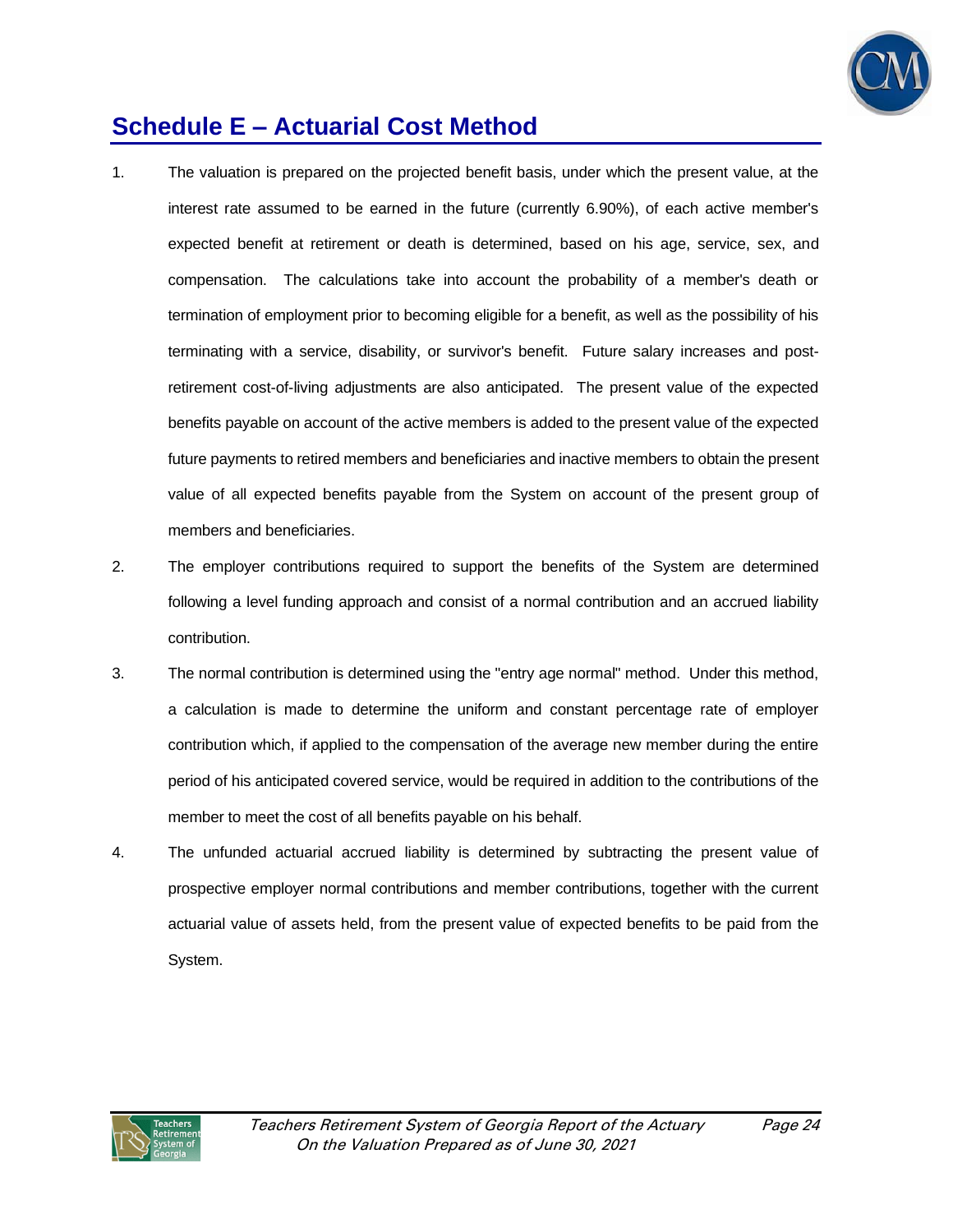

# **Schedule F – Funding Policy**

The purpose of the funding policy is to state the overall funding objectives for the Teachers Retirement System of Georgia (the "System"), the benchmarks that will be used to measure progress in achieving those goals, and the methods and assumptions that will be employed to develop the benchmarks. It is intended that the funding policy will remain unchanged until the objectives below are met.

## **I. Funding Objectives**

The goal in requiring employer and member contributions to the System is to accumulate sufficient assets during a member's employment to fully finance the benefits the member is expected to receive throughout retirement. In meeting this objective, the System will strive to meet the following funding objectives:

- To develop a pattern of contribution rates expressed as a percentage of member payroll as measured by valuations prepared in accordance with applicable State laws and the principles of practice prescribed by the Actuarial Standards Board.
- To maintain an increasing funded ratio (ratio of actuarial value of assets to actuarial accrued liabilities) that reflects a trend of improved actuarial condition. The long-term objective is to attain a 100% funded ratio over a reasonable period of future years.
- To maintain adequate asset levels to finance the benefits promised to members and to monitor the future demand for liquidity.
- To promote intergenerational equity for taxpayers with respect to contributions required for the benefits provided by the System.

#### **II. Measures of Funding Progress**

To track progress in achieving the System's funding objectives, the following measures will be determined annually as of the actuarial valuation date (with due recognition that a single year's results may not be indicative of long-term trends):

#### **Funded ratio**

The funded ratio, defined as the actuarial value of assets divided by the actuarial accrued liability, should increase over time, before adjustments for changes in benefits, actuarial methods, and/or actuarial assumptions.

## **Unfunded Actuarial Accrued Liability (UAAL)**

- Transitional UAAL The UAAL established as of the initial valuation date for which this funding policy is adopted shall be known as the Transitional UAAL.
- New Incremental UAAL Each subsequent valuation will produce a New Incremental UAAL consisting of all benefit changes, assumption and method changes and experience gains and/or losses that have occurred since the previous valuation.
- Total UAAL In each valuation year, this is the sum of the remaining balance of the Transitional UAAL and the remaining balance of each New Incremental UAAL.

## **UAAL Amortization Period**

- The Transitional UAAL will be amortized over a closed period equal to the amortization period determined in the valuation preceding the adoption of the funding policy not to exceed 23 years.
- Each New Incremental UAAL shall be amortized over a closed 25-year period.

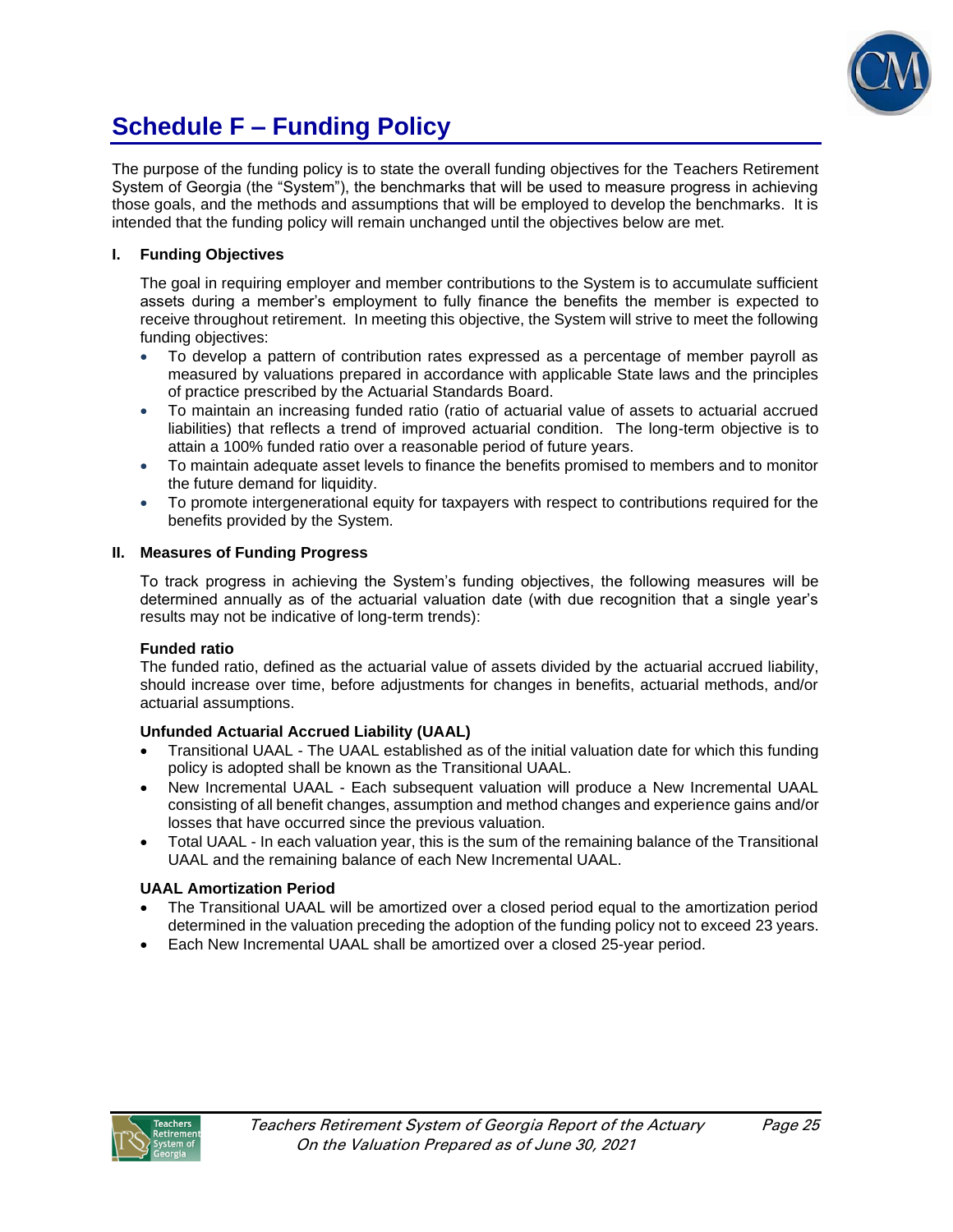

# **Schedule F – Funding Policy**

#### **Employer Contribution Rates**

- Employer Normal Contribution Rate the contribution rate determined as of the valuation date each year based on the provisions of Georgia Code Section 47-3-43.
- In each valuation subsequent to the adoption of this funding policy, the required employer contribution rate will be determined by the summation of the employer Normal Contribution Rate, a contribution rate for administrative expenses, the amortization rate for the Transitional UAAL and the individual amortization rate for each of the New Incremental UAAL bases.

#### **Stability of Employer Contribution Rates**

The valuation methodology, including the amortization of the UAAL would be expected to maintain reasonably stable contribution rates. In each valuation, a single equivalent UAAL amortization period will be determined equal to the number of years that the sum of all of the individual amortization payments for the Transitional UAAL and each New Incremental UAAL determined above would be expected to fully amortize the Total UAAL. The employer contribution rate established in the prior valuation can be maintained provided that the payment of this rate results in a reduction from the prior valuation of at least one-year to the single equivalent UAAL amortization period.

#### **III. Methods and Assumptions**

The annual actuarial valuations providing the measures to assess funding progress will utilize the actuarial methods and assumptions last adopted by the Board based upon the advice and recommendation of the System's actuary. These include the following primary methods and assumptions:

- The actuarial cost method used to develop the benchmarks will be the Entry Age Normal actuarial cost method.
- The long-term investment rate of return assumption will be based on the discount rate adopted by the Board of Trustees.
- The actuarial value of assets in subsequent valuations will be determined by recognizing the annual differences between actual and expected market value of assets over a 5-year period.

In order to insure the sufficiency of long-term funding of benefits, the annual employer contribution rate determined in each actuarial valuation shall not be less than the employer normal cost contribution rate plus a contribution rate for administrative expenses.

The actuary shall conduct an investigation into the System's experience at least every five years and utilize the results of the investigation to form the basis for recommended assumptions and methods.

#### **IV. Funding Policy Progress**

The Board will periodically have actuarial projections of the valuation results performed to assess the current and expected future progress towards the overall funding goals of the System. These periodic projections will provide the expected valuation results over at least a 30-year period. The projected measures of funding progress and the recent historical trend provided in valuations will provide important information for the Board's assessment of the System's funding progress.

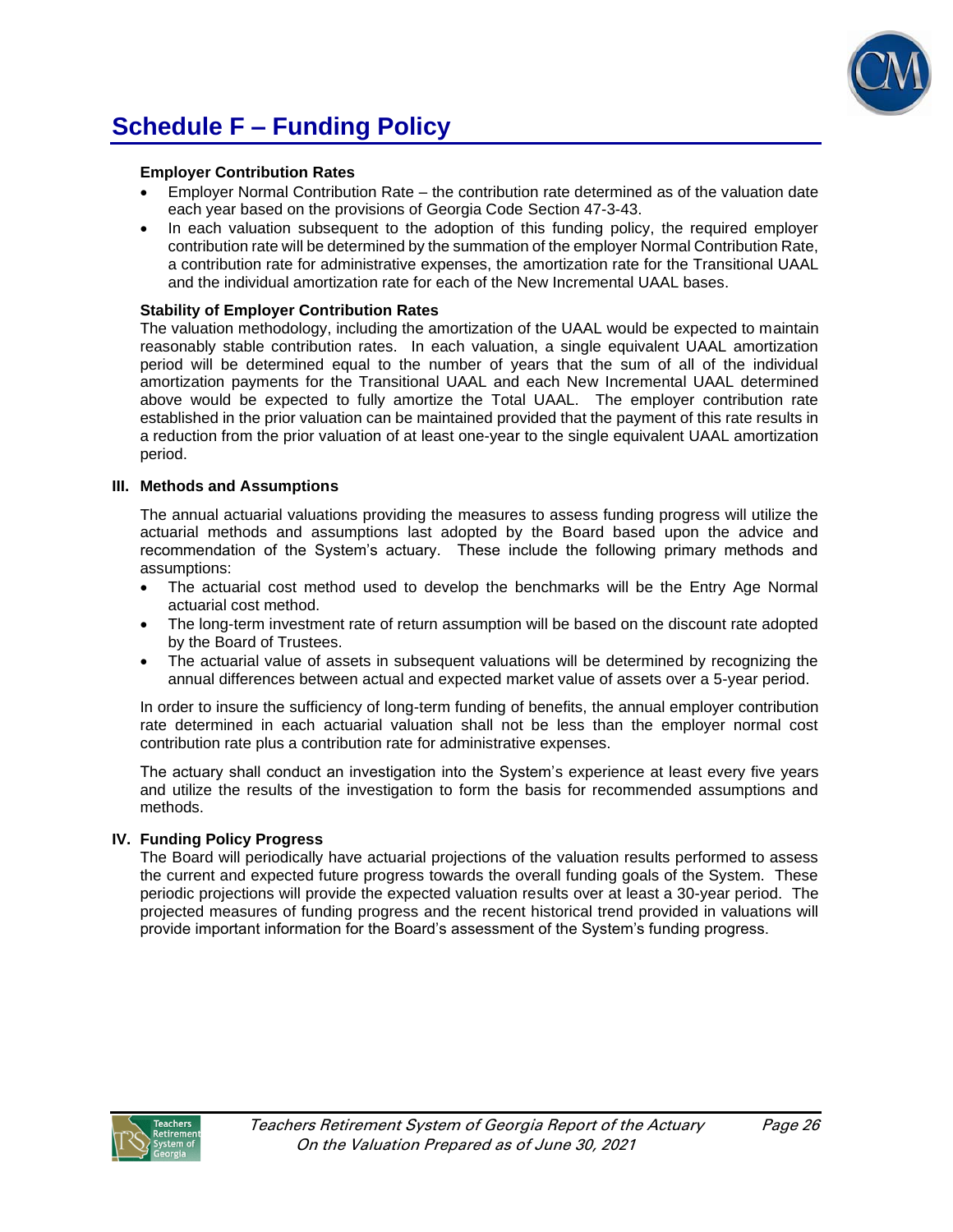

# **Schedule G – Amortization of UAAL**

| <b>Valuation</b><br>Date | <b>Balance of New</b><br><b>Incremental UAAL</b><br>6/30/2021 | <b>Expected UAAL</b><br>Contribution |
|--------------------------|---------------------------------------------------------------|--------------------------------------|
| 6/30/2021                | \$<br>21,654,597                                              | \$<br>1,553,767                      |
| 6/30/2022                | 21.594.997                                                    | 1,592,611                            |
| 6/30/2023                | 21,492,440                                                    | 1,632,427                            |
| 6/30/2024                | 21,342,992                                                    | 1,673,237                            |
| 6/30/2025                | 21,142,421                                                    | 1,715,068                            |
| 6/30/2026                | 20,886,179                                                    | 1,757,945                            |
| 6/30/2027                | 20,569,381                                                    | 1,801,894                            |
| 6/30/2028                | 20.186.774                                                    | 1,846,941                            |
| 6/30/2029                | 19,732,721                                                    | 1,893,115                            |
| 6/30/2030                | 19,201,164                                                    | 1,940,442                            |
| 6/30/2031                | 18,585,602                                                    | 1,988,953                            |
| 6/30/2032                | 17,879,055                                                    | 2,038,677                            |
| 6/30/2033                | 17,074,032                                                    | 2,089,644                            |
| 6/30/2034                | 16,162,496                                                    | 2,141,885                            |
| 6/30/2035                | 15,135,823                                                    | 2,195,432                            |
| 6/30/2036                | 13,984,762                                                    | 2,250,318                            |
| 6/30/2037                | 12,699,393                                                    | 2,306,576                            |
| 6/30/2038                | 11,269,075                                                    | 2,364,241                            |
| 6/30/2039                | 9,682,400                                                     | 2,423,347                            |
| 6/30/2040                | 7,927,139                                                     | 2,483,930                            |
| 6/30/2041                | 5.990.181                                                     | 2,546,029                            |
| 6/30/2042                | 3,857,475                                                     | 2,609,679                            |
| 6/30/2043                | 1,513,962                                                     | 1,618,425                            |
| 6/30/2044                |                                                               |                                      |

#### **2021 TRANSITIONAL UAAL (Dollar amounts in thousands)**

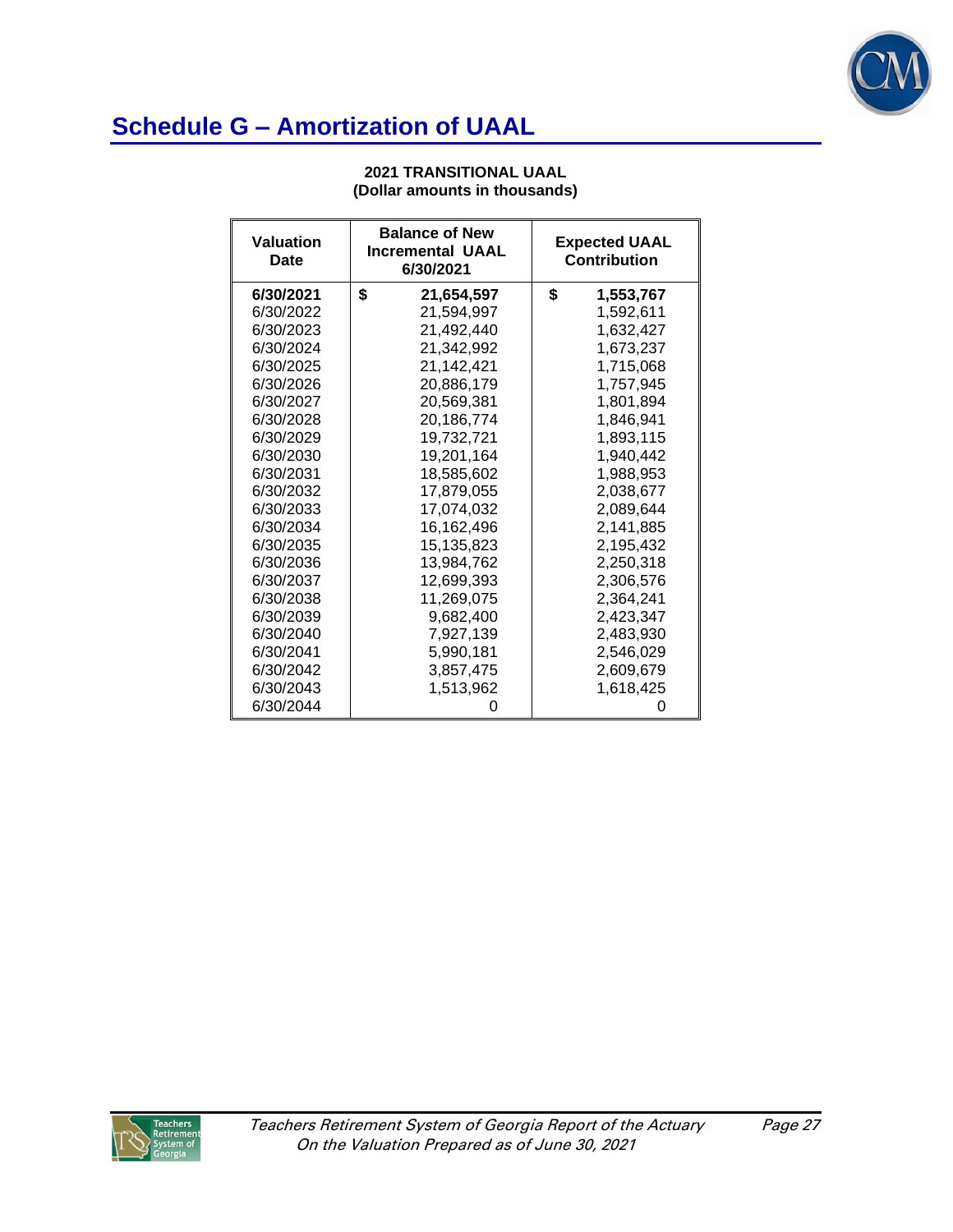

### **SUMMARY OF MAIN PLAN PROVISIONS AS INTERPRETED FOR VALUATION PURPOSES**

The Teachers Retirement System of Georgia began operation as of January 1, 1945. The System is supported by the joint contributions of the members and their employers. All teachers employed by an agency of and within the State of Georgia are eligible for membership in the System. The State makes contributions for certain retired members of local funds and certain benefits are payable by the System to them or on their account.

The following summary describes the main benefit and contribution provisions of the System as interpreted

for the valuation.

## 1 - DEFINITIONS

"Prior service" means service rendered prior to January 1, 1945 for which credit is allowed. "Creditable service" means the sum of membership service and prior service. "Earnable compensation" means the full rate of compensation that would be payable to a member teacher if he worked the full normal working time and shall include compensation paid to a member by an employer from grants or contracts made by outside agencies with the employer. "Employer" means the State of Georgia, the county or independent board of education, the State Board of Education, the Board of Regents of the University System of Georgia, or any other agency of and within the State by which a teacher is paid.

## 2 - BENEFITS

## MEMBERS OF THE RETIREMENT SYSTEM

Service Retirement Benefit

Condition for Allowance Any member may retire on a service retirement allowance upon the attainment of age 60 and the completion of 10 years of creditable service or upon the completion of 25 years of creditable service.

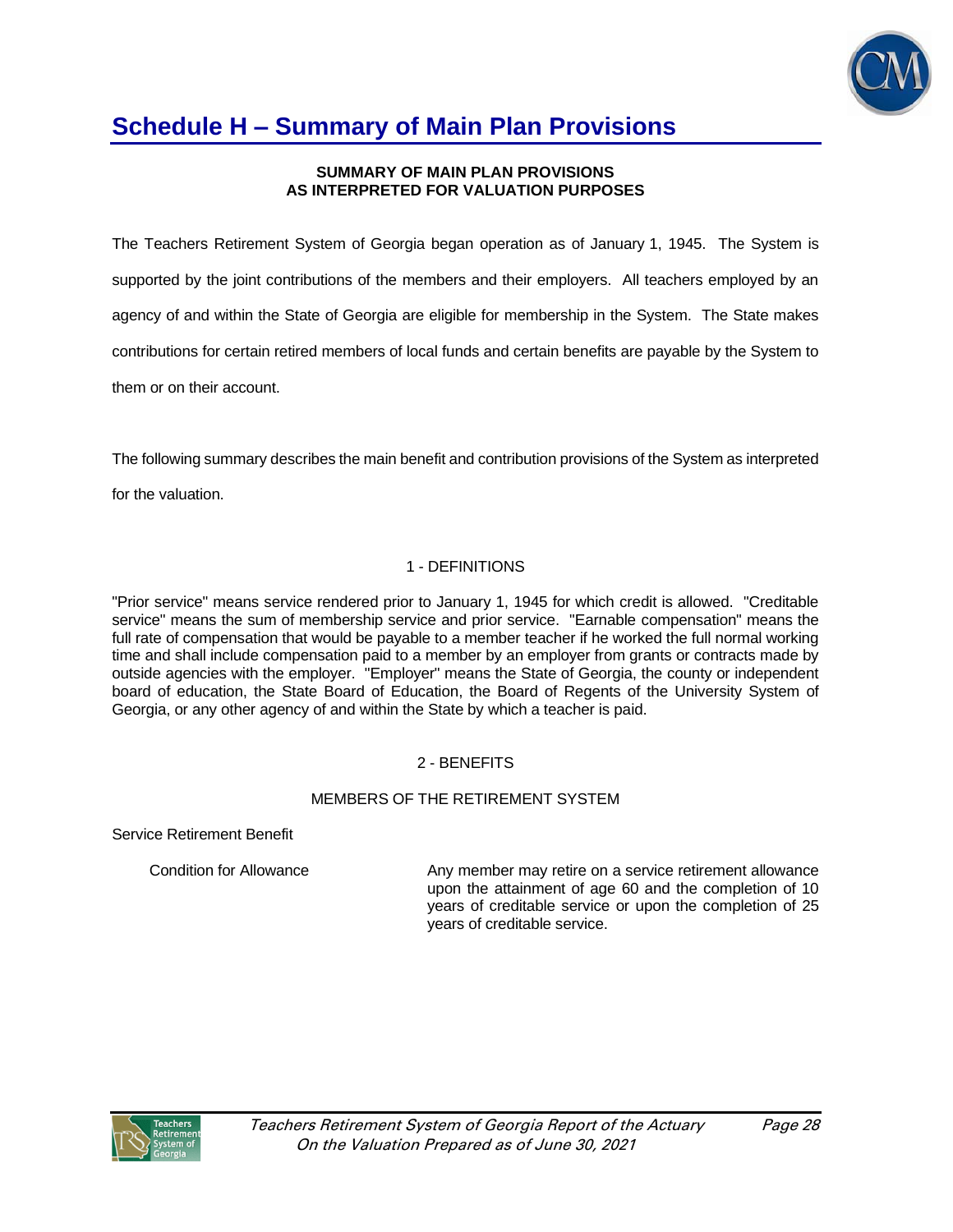

| Amount of Allowance                  | The service retirement allowance consists of:                                                                                                                                                                                                                                                                                                                                                                                                                                                                            |  |  |  |  |
|--------------------------------------|--------------------------------------------------------------------------------------------------------------------------------------------------------------------------------------------------------------------------------------------------------------------------------------------------------------------------------------------------------------------------------------------------------------------------------------------------------------------------------------------------------------------------|--|--|--|--|
|                                      | (a)<br>An annuity which is the actuarial equivalent of the<br>member's accumulated contributions at the time of<br>his retirement; and<br>A pension which, together with the annuity, will<br>(b)<br>provide a total annual allowance equal to 2.00% of<br>the member's average annual compensation during<br>the two consecutive years of his creditable service<br>as a contributing member producing the highest<br>such average, multiplied by the number of years of<br>his creditable service limited to 40 years. |  |  |  |  |
|                                      | If the member has less than 30 years of creditable service<br>and has not attained age 60 at the time of retirement, his<br>allowance is reduced by the lesser of 1/12 of 7% for each<br>month that retirement precedes age 60 or 7% for each year<br>or fraction of a year by which the member has less than 30<br>years of creditable service at the time of retirement.                                                                                                                                               |  |  |  |  |
|                                      | The minimum service retirement allowance is \$17 per<br>month for each year of creditable service, not to exceed 40<br>years of such service.                                                                                                                                                                                                                                                                                                                                                                            |  |  |  |  |
|                                      | In no event will a teacher who was a member on June 30,<br>1961 receive a smaller retirement allowance than he would<br>have received under the benefit provisions of the System<br>in effect on that date.                                                                                                                                                                                                                                                                                                              |  |  |  |  |
| <b>Disability Retirement Benefit</b> |                                                                                                                                                                                                                                                                                                                                                                                                                                                                                                                          |  |  |  |  |
| <b>Condition for Allowance</b>       | A disability retirement allowance is payable to any member<br>who becomes permanently incapacitated, mentally, or<br>physically, for the further performance of duty, after having<br>rendered 10 or more years of creditable service.                                                                                                                                                                                                                                                                                   |  |  |  |  |
| Amount of Allowance                  | If a member qualifies for either service retirement or<br>disability retirement and a service retirement calculation<br>exceeds the amount that he would receive on disability, he<br>shall receive a service retirement allowance. Otherwise, he<br>receives a disability retirement allowance determined as a<br>service retirement allowance on the basis of the member's<br>creditable service and compensation up to the time of<br>disability, but with no reduction for age.                                      |  |  |  |  |

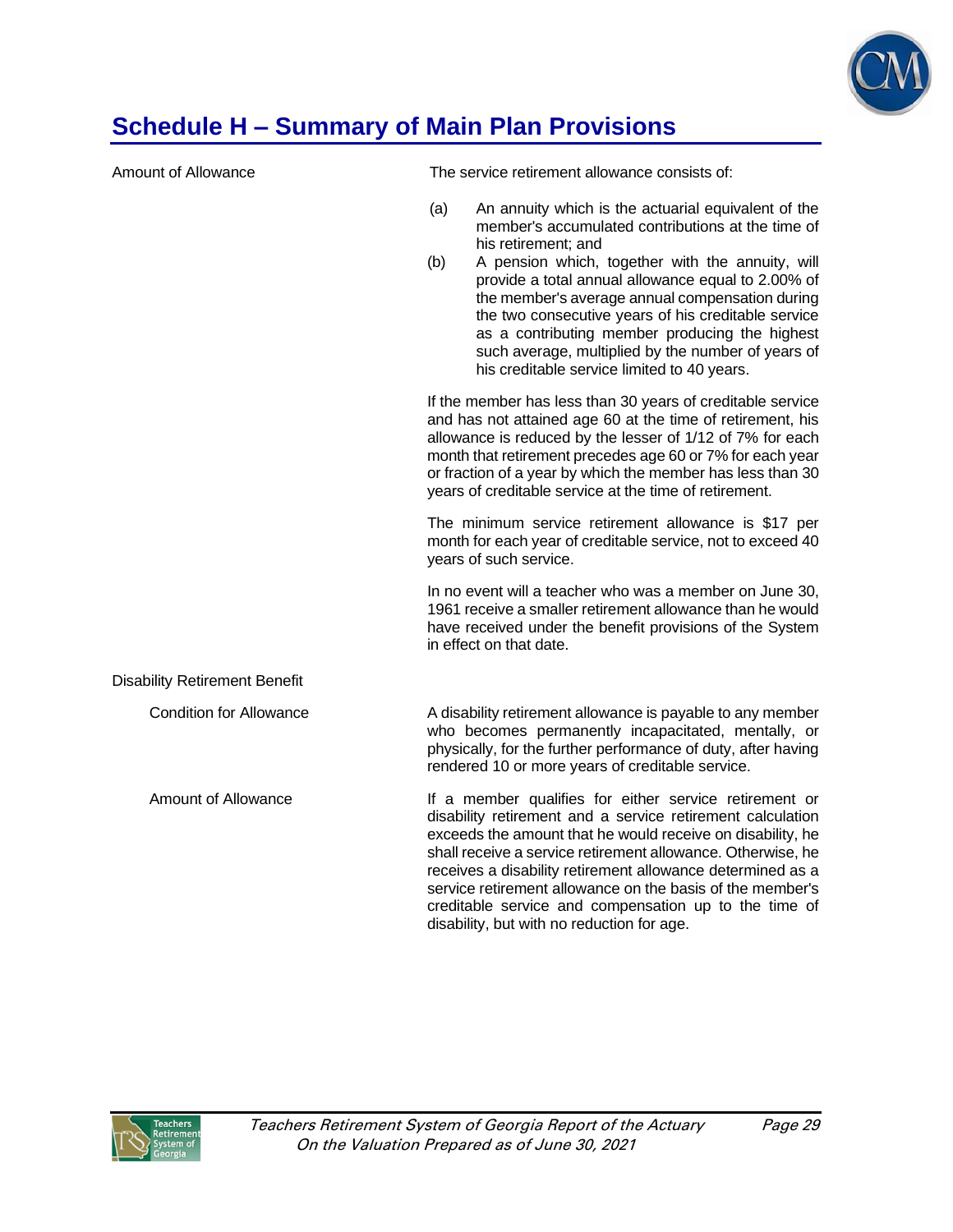

### Death Benefit

| <b>Condition for Allowance</b>                                           | A death benefit is payable on account of a member who<br>dies after having completed 10 or more years of creditable<br>service provided there is a named living beneficiary.                                                                                                                                                                                                                                                                                                    |
|--------------------------------------------------------------------------|---------------------------------------------------------------------------------------------------------------------------------------------------------------------------------------------------------------------------------------------------------------------------------------------------------------------------------------------------------------------------------------------------------------------------------------------------------------------------------|
| <b>Amount of Allowance</b>                                               | The death benefit is the amount which would have become<br>payable to the member's beneficiary had the member<br>retired on the date of his death on either a service<br>retirement allowance or a disability retirement allowance,<br>whichever is larger, and died after an election of Option 2<br>had become effective.                                                                                                                                                     |
| Vesting Benefit                                                          |                                                                                                                                                                                                                                                                                                                                                                                                                                                                                 |
| <b>Condition for Allowance</b>                                           | A member who withdraws from service prior to attaining<br>age 60 after having rendered at least 10 years of creditable<br>service and who elects to leave his accumulated<br>contributions in the System is eligible for a vesting<br>retirement allowance upon application therefore upon the<br>attainment of age 60 or at any time thereafter.                                                                                                                               |
| Amount of Allowance                                                      | The vesting allowance is determined as a service<br>retirement allowance on the basis of the member's<br>creditable service and compensation up to the time of<br>withdrawal from service and on the basis of his age at the<br>time the allowance commences.                                                                                                                                                                                                                   |
| <b>Return of Contributions</b><br><b>Prior to Retirement</b>             | Upon a member's withdrawal from service or death prior<br>to retirement, his accumulated contributions together with<br>the accumulated interest are returned to him, or are paid<br>to his designated beneficiary or estate, provided no other<br>benefit is payable under the System.                                                                                                                                                                                         |
| <b>Return of Contributions</b><br>After Retirement Under<br>Maximum Plan | Benefits are payable to a member retired on service or<br>disability for the remainder of his lifetime under the<br>maximum plan. In the event total monthly benefits paid<br>at the time of death are less than the contributions which<br>the member made to the System, the difference between<br>the benefits paid and the amount of contributions is<br>refunded to the member's designated beneficiary or<br>estate, provided no optional allowance has been<br>selected. |

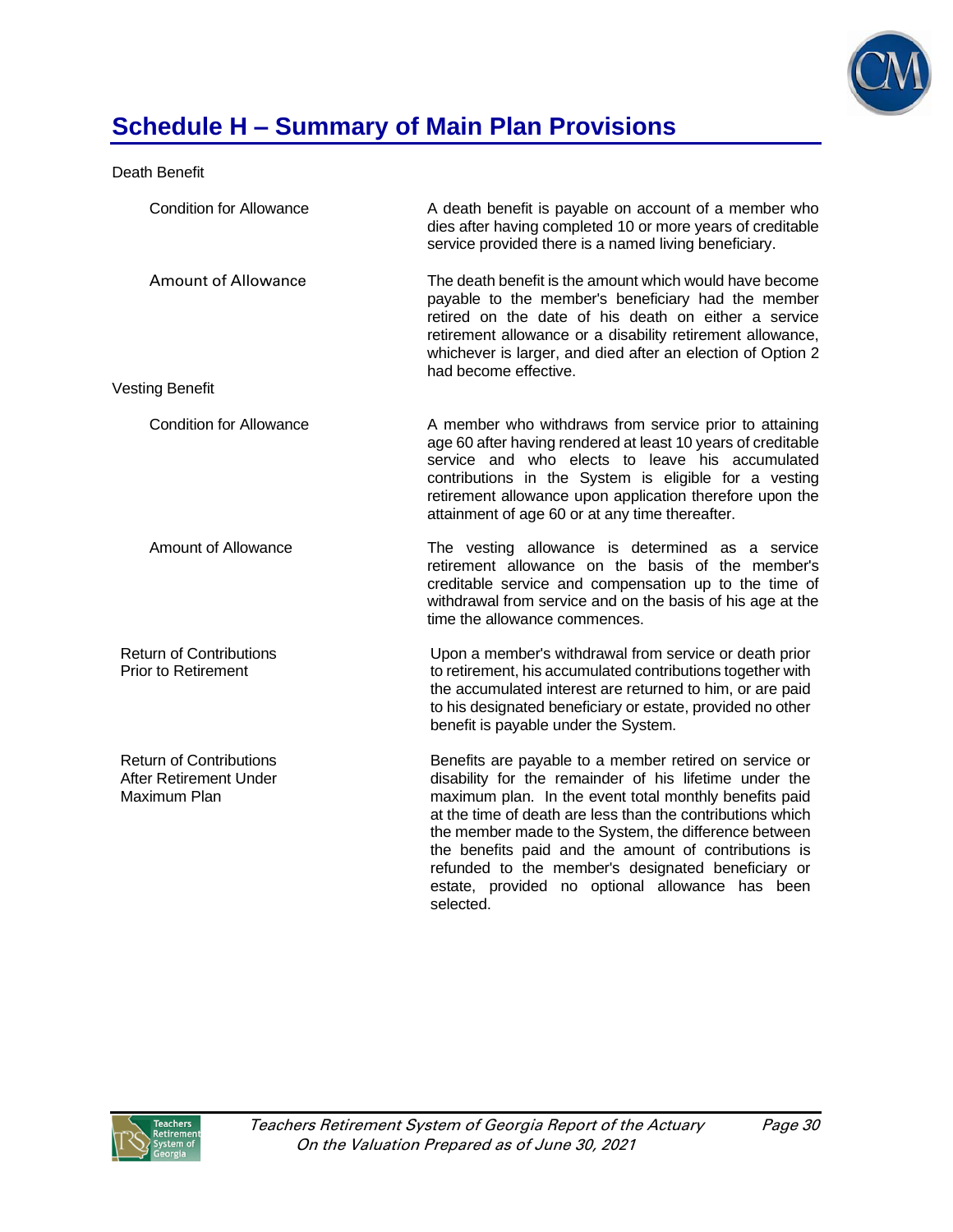

Optional Allowances Upon retirement, any member may elect to convert the retirement allowance otherwise payable to him, except any additional pension payable under the minimum provision, to a reduced retirement allowance of equivalent actuarial value in one of the following optional forms:

> Option 1. If he dies before receiving in annuity payments the amount of his accumulated contributions at retirement, the balance is paid to his designated beneficiary or to his estate; or

> Option 2. Upon his death his reduced retirement allowance is continued throughout the life of and paid to his designated beneficiary; or

> Option 2 Pop-up. A member may elect Option 2 with the added provision that in the event the designated beneficiary predeceases the member, the retirement allowance payable to the member after the designated beneficiary's death shall be equal to the retirement allowance which would have been payable had the member not elected the option; or

> Option 3. Upon his death one-half of his reduced retirement allowance is continued throughout the life of and paid to his designated beneficiary; or

> Option 3 Pop-up. A member may elect Option 3 with the added provision that in the event the designated beneficiary predeceases the member, the retirement allowance payable to the member after the designated beneficiary's death shall be equal to the retirement allowance which would have been payable had the member not elected the option; or

> Option 4. A reduced retirement allowance payable during the life of the retired member, with the provision that upon his death some other benefit shall be payable; provided that the total value of such benefits is the actuarial equivalent of the retirement allowance he would have received without optional modification and provided the benefit is approved by the Board of Trustees; or

> Option 5. A reduced retirement allowance together with a partial lump sum distribution not to exceed the sum of 36 months of the member's monthly retirement allowance that would have been payable if this option was not elected. This option may be elected with any other option described above. This option is not available to disability retirements or members subject to the minimum benefit formula.

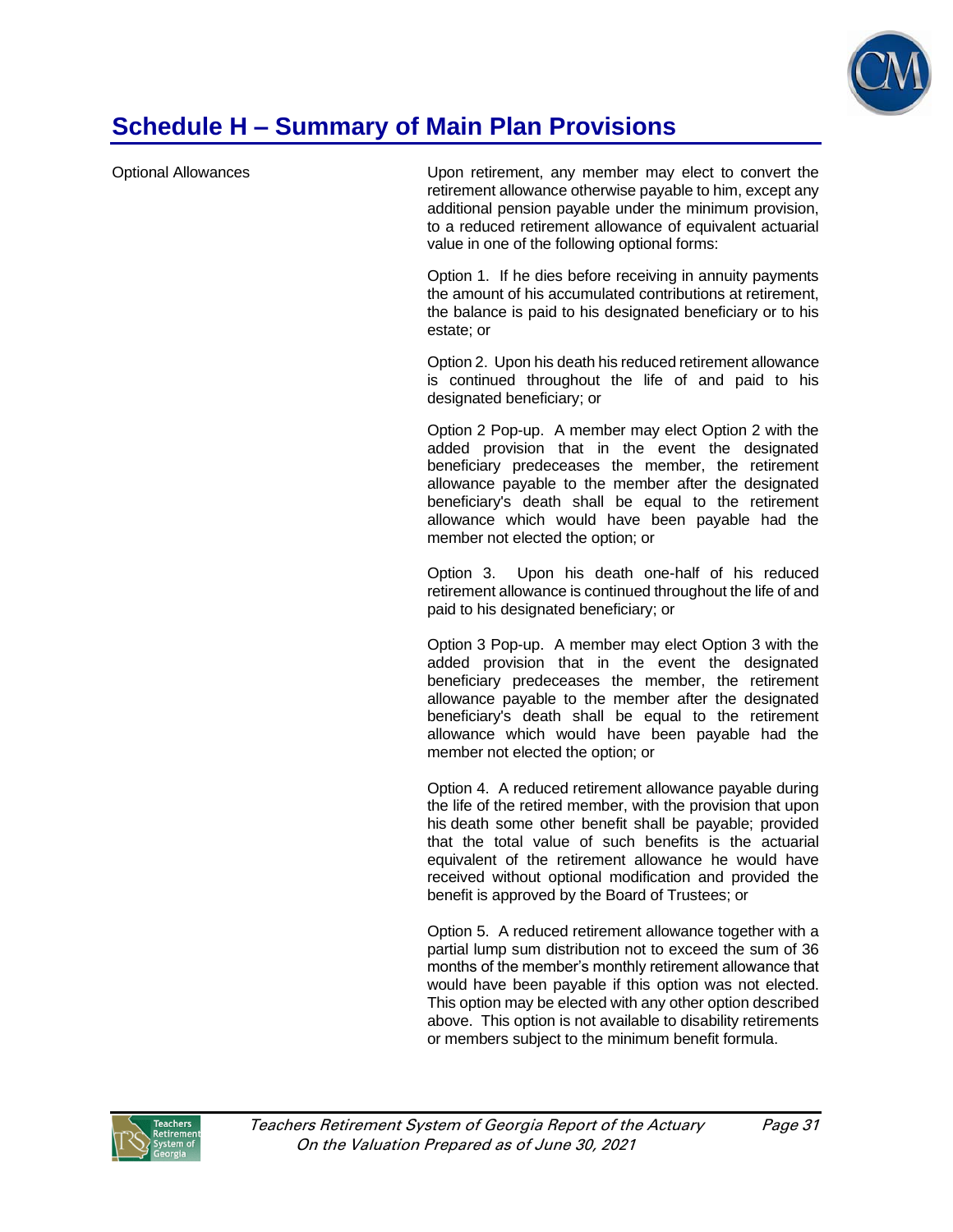

| Cost-of-Living Adjustment | The retirement allowances of members or of any<br>beneficiary of a member who died in service will be subject<br>to adjustment as of each January 1 and July 1 based upon<br>the change in the average CPI during the previous six-<br>month period. The maximum increase in retirement<br>allowances for any such six-month period will be 1-1/2%. If<br>the CPI decreases, no reduction in allowance will be made<br>for the first 2-1/2% of a reduction and retirement<br>allowances will not be reduced below the amounts initially<br>paid upon retirement. |
|---------------------------|------------------------------------------------------------------------------------------------------------------------------------------------------------------------------------------------------------------------------------------------------------------------------------------------------------------------------------------------------------------------------------------------------------------------------------------------------------------------------------------------------------------------------------------------------------------|
|                           | addition, for members who retired<br>prior<br>In.<br>to<br>January 1, 2013, a one-time 3% increase on the first<br>\$37,500 of members' allowances is made at retirement.<br>Members who retire on or after January 1, 2013 do not<br>receive this increase.                                                                                                                                                                                                                                                                                                     |
|                           | A member who retires prior to age 60 with less than 30<br>years of creditable service is not eligible for post-retirement<br>adjustments until such time as the member reaches age 60<br>or would have obtained 30 years of creditable service,<br>whichever occurs earlier.                                                                                                                                                                                                                                                                                     |
|                           | 3 - CONTRIBUTIONS                                                                                                                                                                                                                                                                                                                                                                                                                                                                                                                                                |
| By Members                | Each member contributes 6.00% of his earnable<br>compensation. However, no contributions are payable<br>after the attainment of age 65 and the completion of 40<br>years of creditable service unless the member elects to<br>continue to make contributions. Members may elect to<br>cease making contributions after the completion of 40<br>years of creditable service.                                                                                                                                                                                      |
| By Employers              | The employer contributes at a specified percentage of<br>active member payroll determined annually by actuarial<br>valuation.                                                                                                                                                                                                                                                                                                                                                                                                                                    |

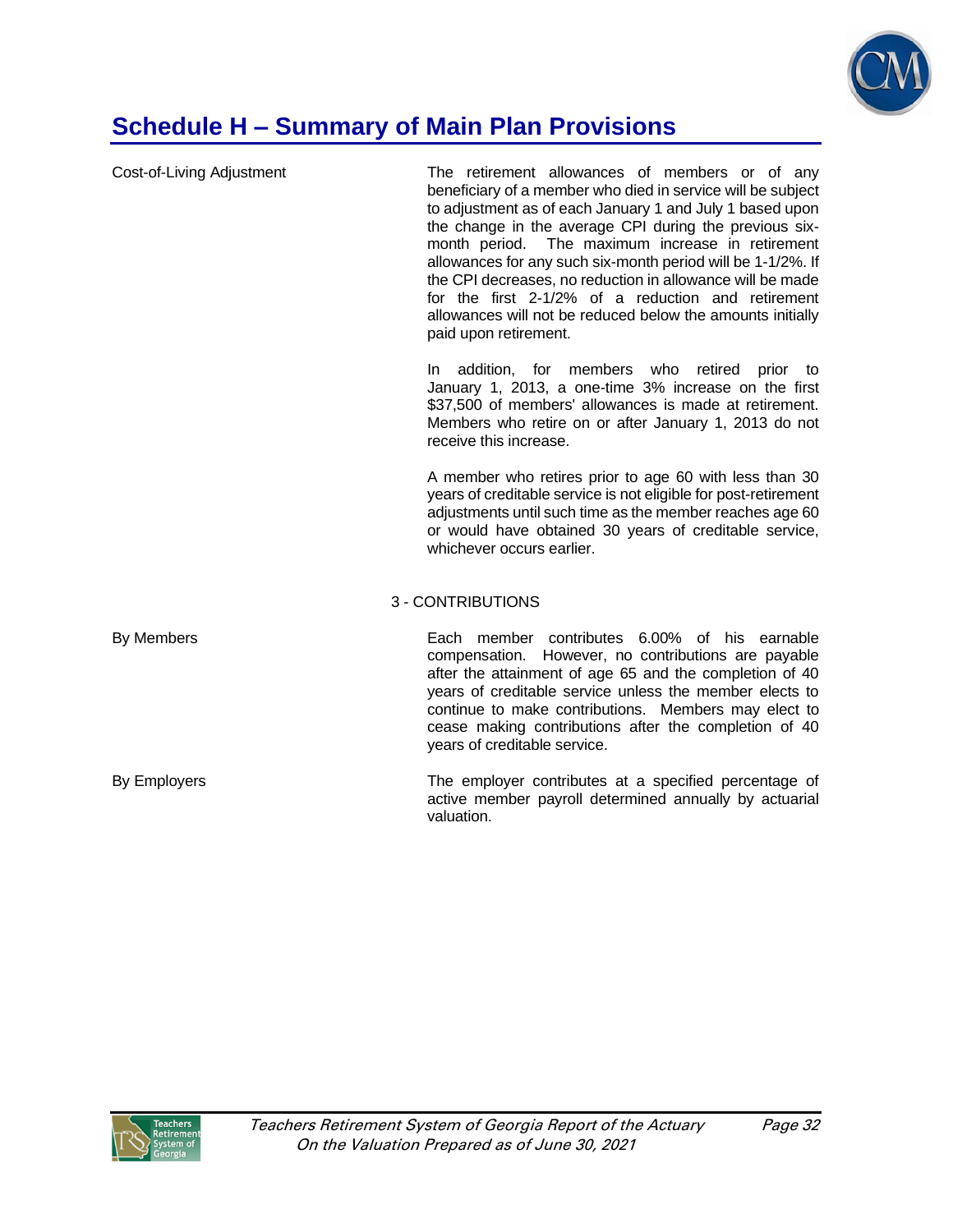

# **Schedule I – Tables of Membership Data**

#### **THE NUMBER AND AVERAGE ANNUAL COMPENSATION OF ACTIVE MEMBERS BY AGE AND SERVICE AS OF JUNE 30, 2021**

| Age                            | <b>Years of Service</b> |                  |                  |                  |                  |                  |                            |                 |               |                |                   |
|--------------------------------|-------------------------|------------------|------------------|------------------|------------------|------------------|----------------------------|-----------------|---------------|----------------|-------------------|
|                                | Under 1                 | 1 to $4$         | 5 to 9           | 10 to 14         | 15 to 19         | 20 to 24         | 25 to 29                   | 30 to 34        | 35 to 39      | 40 & Up        | Total             |
| Under 25<br>Avg. Pay           | 320<br>23,293           | 3,697<br>34,254  | 13<br>25,258     |                  |                  |                  |                            |                 |               |                | 4,030<br>33,355   |
| 25 to 29<br>Avg. Pay           | 425<br>25,179           | 14,669<br>40,333 | 4,002<br>47,810  | 4<br>37,505      |                  |                  |                            |                 |               |                | 19,100<br>41,562  |
| 30 to 34<br>Avg. Pay           | 284<br>30,784           | 9,691<br>41,331  | 12,646<br>51,547 | 2,220<br>59,008  | 16<br>44,742     |                  |                            |                 |               |                | 24,857<br>47,989  |
| 35 to 39<br>Avg. Pay           | 262<br>32,739           | 7,973<br>42,892  | 8,436<br>52,201  | 8,343<br>62,383  | 3,078<br>66,660  | 11<br>49,979     |                            |                 |               |                | 28,103<br>53,984  |
| 40 to 44<br>Avg. Pay           | 229<br>33,093           | 7,185<br>43,992  | 7,341<br>52,705  | 5,851<br>62,552  | 9,514<br>70,122  | 2,673<br>74,791  | $\boldsymbol{7}$<br>69,690 |                 |               |                | 32,800<br>59,271  |
| 45 to 49<br>Avg. Pay           | 192<br>33,633           | 6,093<br>44,600  | 6,494<br>51,496  | 5,147<br>60,504  | 6,617<br>67,986  | 8,412<br>76,515  | 2,160<br>79,159            | 6<br>66,307     |               |                | 35,121<br>62,325  |
| 50 to 54<br>Avg. Pay           | 171<br>36,405           | 5,238<br>44,804  | 5,987<br>50,612  | 5,003<br>57,766  | 6,213<br>63,081  | 5,985<br>71,180  | 6,541<br>79,532            | 850<br>81,712   | 4<br>75,033   |                | 35,992<br>62,259  |
| 55 to 59<br>Avg. Pay           | 98<br>34,553            | 3,483<br>44,213  | 4,143<br>48,223  | 3,941<br>54,213  | 5,346<br>58,092  | 4,586<br>62,683  | 3,502<br>70,513            | 1,368<br>78,625 | 211<br>74,456 |                | 26,678<br>57,690  |
| 60 to 64<br>Avg. Pay           | 62<br>29,523            | 1,742<br>41,349  | 2,459<br>47,211  | 2,312<br>52,260  | 2,907<br>57,011  | 2,663<br>59,737  | 1,772<br>64,859            | 744<br>69,771   | 271<br>82,409 | 40<br>75,813   | 14,972<br>55,289  |
| 65 to 69<br>Avg. Pay           | 21<br>30,235            | 611<br>41,625    | 888<br>46,436    | 741<br>54,173    | 825<br>57,125    | 751<br>59,863    | 525<br>67,036              | 278<br>69,501   | 116<br>89,598 | 55<br>100,435  | 4,811<br>56,114   |
| 70 & up<br>Avg. Pay            | 4<br>49,208             | 218<br>33,629    | 273<br>43,219    | 208<br>47,991    | 225<br>57,960    | 197<br>56,323    | 149<br>67,296              | 97<br>74,266    | 43<br>79,195  | 48<br>124,538  | 1,462<br>54,760   |
| <b>Total Count</b><br>Avg. Pay | 2,068<br>29,876         | 60,600<br>41,949 | 52,682<br>50,817 | 33,770<br>59,302 | 34,741<br>64,802 | 25,278<br>70,129 | 14,656<br>74,971           | 3,343<br>76,532 | 645<br>80,840 | 143<br>101,638 | 227,926<br>55,847 |

Average Age: 44.82 Average Service: 11.30

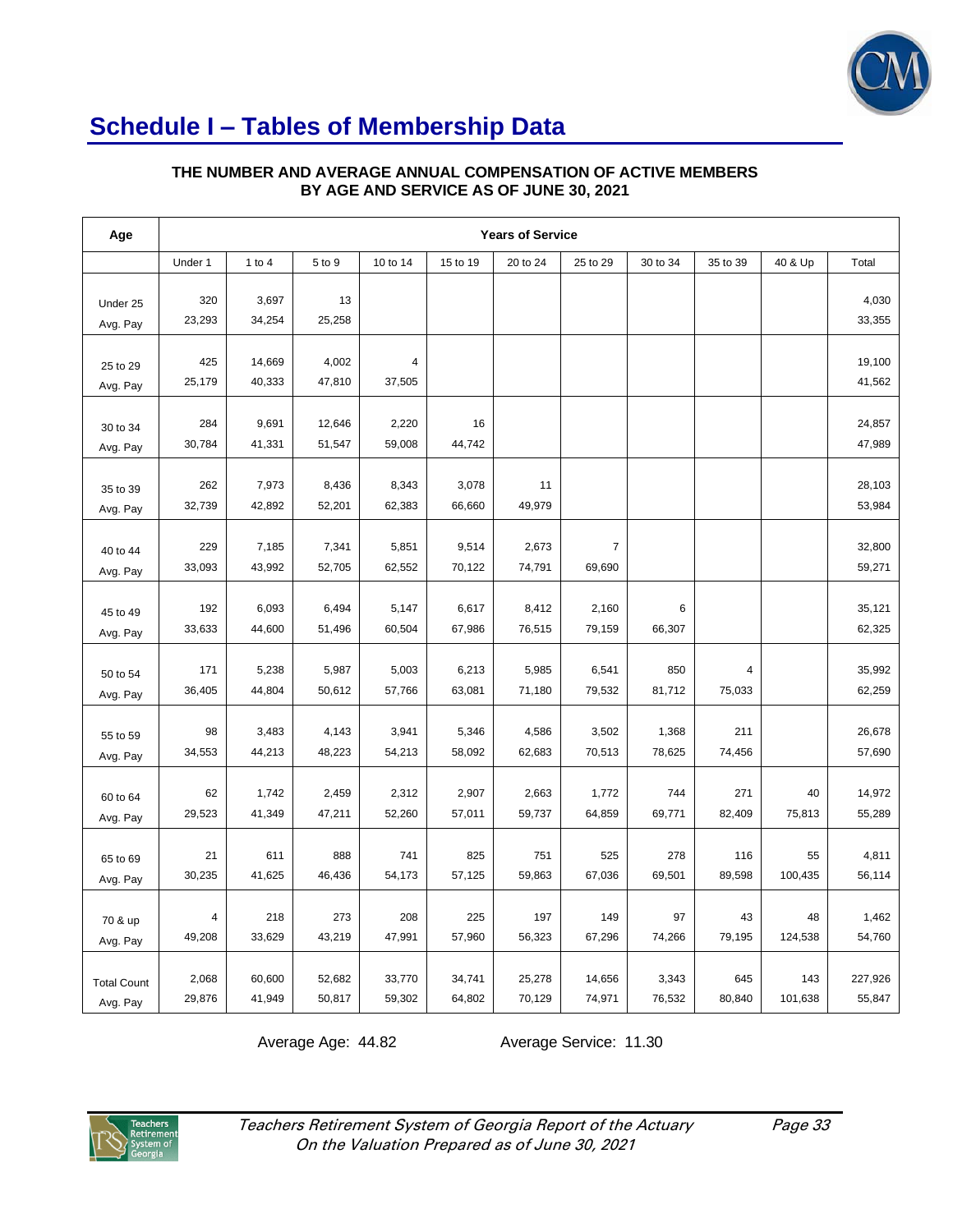

## **Schedule I – Tables of Membership Data**

| Age       | <b>Number</b><br>of Members | <b>Total</b><br><b>Annual Benefits</b> |    | Average<br><b>Annual Benefits</b> |
|-----------|-----------------------------|----------------------------------------|----|-----------------------------------|
| Under 50  | 32                          | \$<br>1,026,544                        | \$ | 32,080                            |
| $50 - 54$ | 1,597                       | 68,094,731                             |    | 42,639                            |
| $55 - 59$ | 5,946                       | 270,546,315                            |    | 45,501                            |
| $60 - 64$ | 18,337                      | 651,588,161                            |    | 35,534                            |
| $65 - 69$ | 29,659                      | 1,074,415,681                          |    | 36,226                            |
| $70 - 74$ | 31,378                      | 1,323,117,347                          |    | 42,167                            |
| $75 - 79$ | 19,790                      | 883,147,655                            |    | 44,626                            |
| $80 - 84$ | 10,515                      | 482.425.859                            |    | 45,880                            |
| $85 - 89$ | 5,471                       | 248,844,777                            |    | 45,484                            |
| $90 - 94$ | 2,349                       | 107,216,673                            |    | 45.644                            |
| 95 & Over | 586                         | 24,681,457                             |    | 42,119                            |
| Total     | 125,660                     | \$<br>5,135,105,200                    | \$ | 40,865                            |

#### **NUMBER OF RETIRED MEMBERS AND THEIR BENEFITS BY AGE**

### **NUMBER OF BENEFICIARIES AND THEIR BENEFITS BY AGE**

| Age       | <b>Number</b><br>of Members | Total<br><b>Annual Benefits</b> | Average<br><b>Annual Benefits</b> |
|-----------|-----------------------------|---------------------------------|-----------------------------------|
| Under 25  | 173                         | \$<br>1,778,127                 | \$<br>10,278                      |
| $25 - 29$ | 189                         | 2,372,182                       | 12,551                            |
| $30 - 34$ | 261                         | 3,249,903                       | 12,452                            |
| $35 - 39$ | 349                         | 4,622,833                       | 13,246                            |
| $40 - 44$ | 458                         | 6,154,260                       | 13,437                            |
| $45 - 49$ | 494                         | 7,782,734                       | 15,755                            |
| $50 - 54$ | 533                         | 8,890,015                       | 16,679                            |
| $55 - 59$ | 594                         | 11,826,863                      | 19,911                            |
| $60 - 64$ | 765                         | 16,760,219                      | 21,909                            |
| $65 - 69$ | 1,067                       | 27,809,618                      | 26,063                            |
| $70 - 74$ | 1,320                       | 39,846,353                      | 30,187                            |
| $75 - 79$ | 1,230                       | 41,239,314                      | 33,528                            |
| $80 - 84$ | 967                         | 36,281,176                      | 37,519                            |
| $85 - 89$ | 731                         | 27,836,175                      | 38,080                            |
| $90 - 94$ | 332                         | 12,247,733                      | 36,891                            |
| 95 & Over | 120                         | 4,334,236                       | 36,119                            |
| Total     | 9,583                       | \$<br>253,031,741               | \$<br>26,404                      |

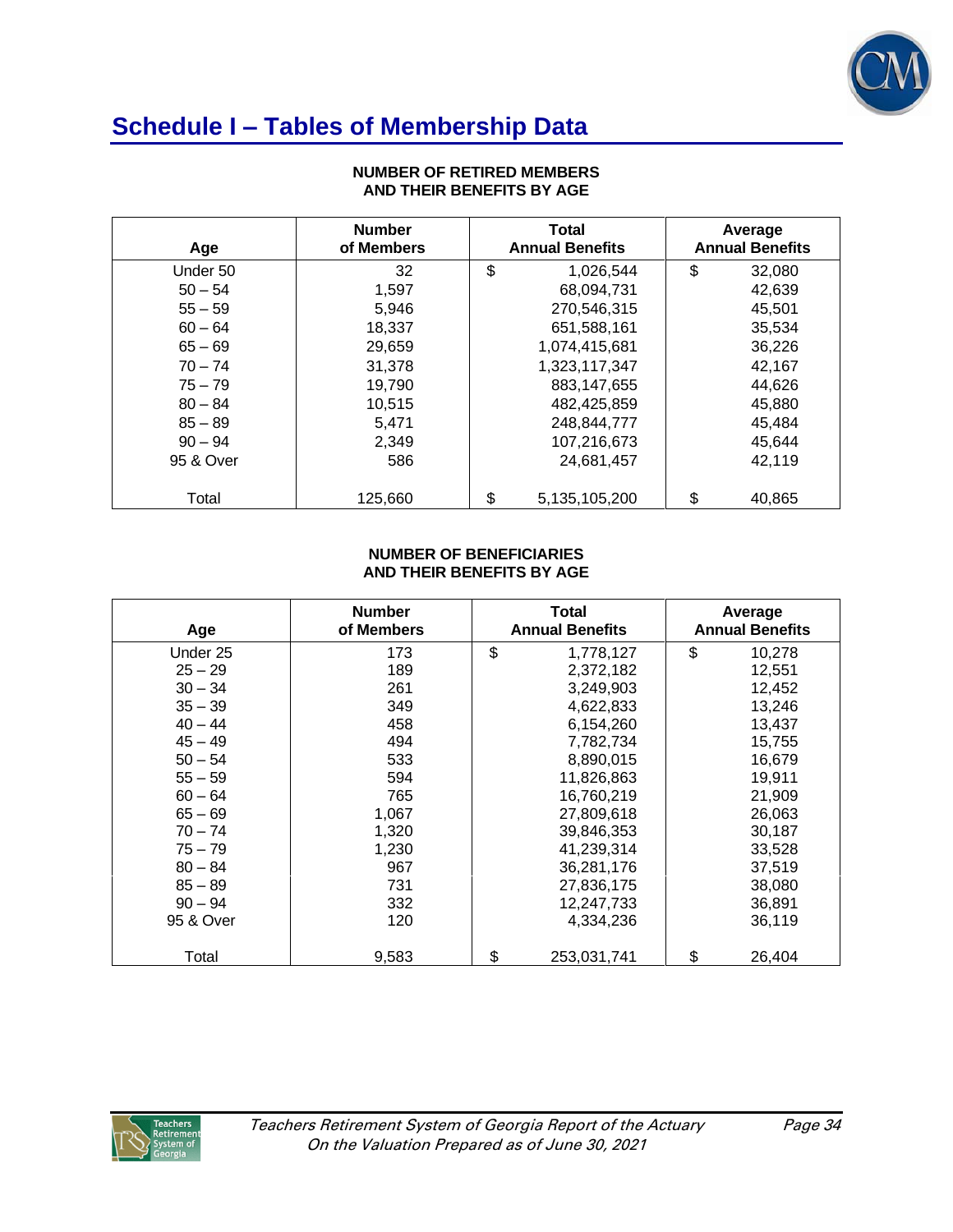

# **Schedule I – Tables of Membership Data**

| Age       | <b>Number</b><br>of Members | <b>Total</b><br><b>Annual Benefits</b> | Average<br><b>Annual Benefits</b> |
|-----------|-----------------------------|----------------------------------------|-----------------------------------|
| Under 50  | 234                         | \$<br>4,228,861                        | \$<br>18,072                      |
| $50 - 54$ | 398                         | 8,697,426                              | 21,853                            |
| $55 - 59$ | 732                         | 15,888,448                             | 21,706                            |
| $60 - 64$ | 997                         | 22.783.569                             | 22,852                            |
| $65 - 69$ | 904                         | 22,261,902                             | 24,626                            |
| $70 - 74$ | 712                         | 19.823.987                             | 27,843                            |
| $75 - 79$ | 364                         | 10.202.426                             | 28,029                            |
| $80 - 84$ | 176                         | 4,810,695                              | 27,333                            |
| $85 - 89$ | 67                          | 1,952,850                              | 29,147                            |
| $90 - 94$ | 29                          | 792.184                                | 27,317                            |
| 95 & Over | 9                           | 217.118                                | 24,124                            |
| Total     | 4,622                       | \$<br>111,659,466                      | \$<br>24,158                      |

### **NUMBER OF DISABLED RETIREES AND THEIR BENEFITS BY AGE**

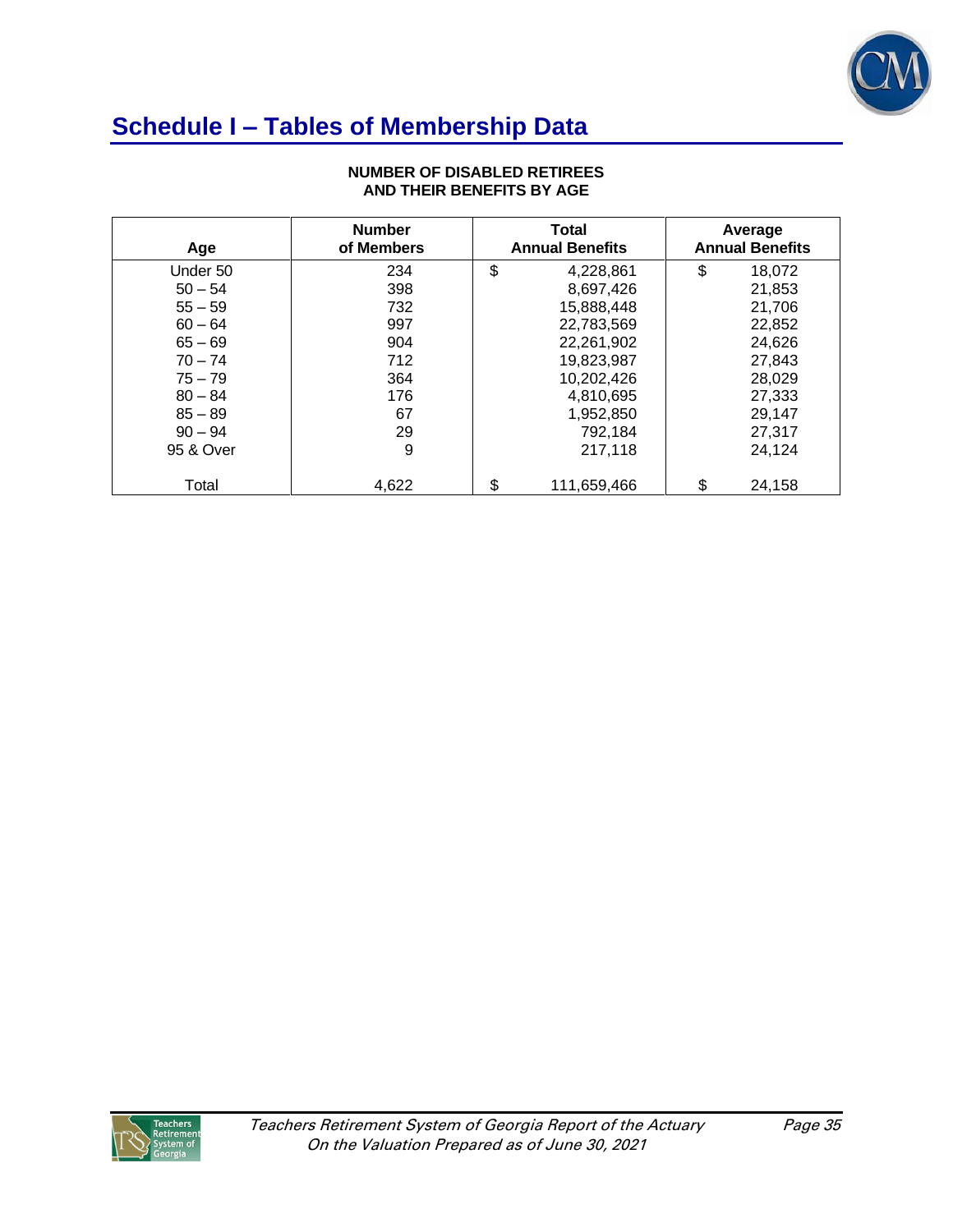

# **Schedule J – Annual Comprehensive Financial Report Schedules**

| <b>Active Members</b> |                             |                                     |                |                      |  |  |  |  |
|-----------------------|-----------------------------|-------------------------------------|----------------|----------------------|--|--|--|--|
| <b>Fiscal</b><br>Year | Number of<br><b>Members</b> | Annual<br><b>Payroll</b><br>(000's) | Average<br>Pay | %<br><b>Increase</b> |  |  |  |  |
| 2012                  | 213,648                     | \$<br>10,036,023                    | \$<br>46,975   | 0.5%                 |  |  |  |  |
| 2013                  | 209,854                     | 9,924,682                           | 47,293         | 0.7%                 |  |  |  |  |
| 2014                  | 209,828                     | 9,993,686                           | 47,628         | 0.7%                 |  |  |  |  |
| 2015                  | 213,990                     | 10,347,332                          | 48,354         | 1.5%                 |  |  |  |  |
| 2016                  | 218,193                     | 10,783,277                          | 49,421         | 2.2%                 |  |  |  |  |
| 2017                  | 222,902                     | 11,333,997                          | 50,847         | 2.9%                 |  |  |  |  |
| 2018                  | 226,039                     | 11,704,334                          | 51,780         | 1.8%                 |  |  |  |  |
| 2019                  | 226,366                     | 11,882,828                          | 52,494         | 1.4%                 |  |  |  |  |
| 2020                  | 231,032                     | 12,737,375                          | 55,133         | 5.0%                 |  |  |  |  |
| 2021                  | 227,926                     | 12,728,936                          | 55,847         | 1.3%                 |  |  |  |  |

|                       | <b>Retirants and Beneficiaries</b> |                                        |                             |                                        |                             |                                        |                                  |                         |  |  |  |
|-----------------------|------------------------------------|----------------------------------------|-----------------------------|----------------------------------------|-----------------------------|----------------------------------------|----------------------------------|-------------------------|--|--|--|
|                       | <b>Added to Roll</b>               |                                        |                             | <b>Removed from Roll</b>               |                             | Roll – End of Year                     | $\frac{9}{6}$<br><b>Increase</b> | Average                 |  |  |  |
| <b>Fiscal</b><br>Year | Number of<br><b>Members</b>        | Annual<br><b>Allowances</b><br>(000's) | Number of<br><b>Members</b> | Annual<br><b>Allowances</b><br>(000's) | Number of<br><b>Members</b> | Annual<br><b>Allowances</b><br>(000's) | In Annual<br><b>Allowances</b>   | Annual<br><b>Income</b> |  |  |  |
| 2012                  | 7,055                              | $\mathfrak{S}$<br>298.471              | 1,915                       | \$<br>55,565                           | 97,317                      | \$<br>3,345,513                        | %<br>7.8                         | \$<br>34,377            |  |  |  |
| 2013                  | 7,937                              | 322,853                                | 1,983                       | 59,453                                 | 103,271                     | 3,608,913                              | 7.9                              | 34,946                  |  |  |  |
| 2014                  | 7.078                              | 291,066                                | 2,195                       | 68.324                                 | 108.154                     | 3,831,655                              | 6.2                              | 35,428                  |  |  |  |
| 2015                  | 7,207                              | 306.751                                | 2,237                       | 72.818                                 | 113.124                     | 4,065,588                              | 6.1                              | 35,939                  |  |  |  |
| 2016                  | 7,225                              | 312,063                                | 2,392                       | 80,359                                 | 117,957                     | 4,297,292                              | 5.7                              | 36,431                  |  |  |  |
| 2017                  | 7.189                              | 318,594                                | 2,459                       | 84,596                                 | 122,687                     | 4,531,290                              | 5.4                              | 36,934                  |  |  |  |
| 2018                  | 7,345                              | 341,242                                | 2,732                       | 98,829                                 | 127.300                     | 4.773.703                              | 5.3                              | 37,500                  |  |  |  |
| 2019                  | 7,247                              | 347,533                                | 2,727                       | 100,233                                | 131,820                     | 5,021,003                              | 5.2                              | 38,090                  |  |  |  |
| 2020                  | 6,894                              | 346,319                                | 3,036                       | 114,317                                | 135.678                     | 5,253,005                              | 4.6                              | 38,717                  |  |  |  |
| 2021                  | 7,915                              | 391,351                                | 3,728                       | 144.560                                | 139,865                     | 5,499,796                              | 4.7                              | 39,322                  |  |  |  |